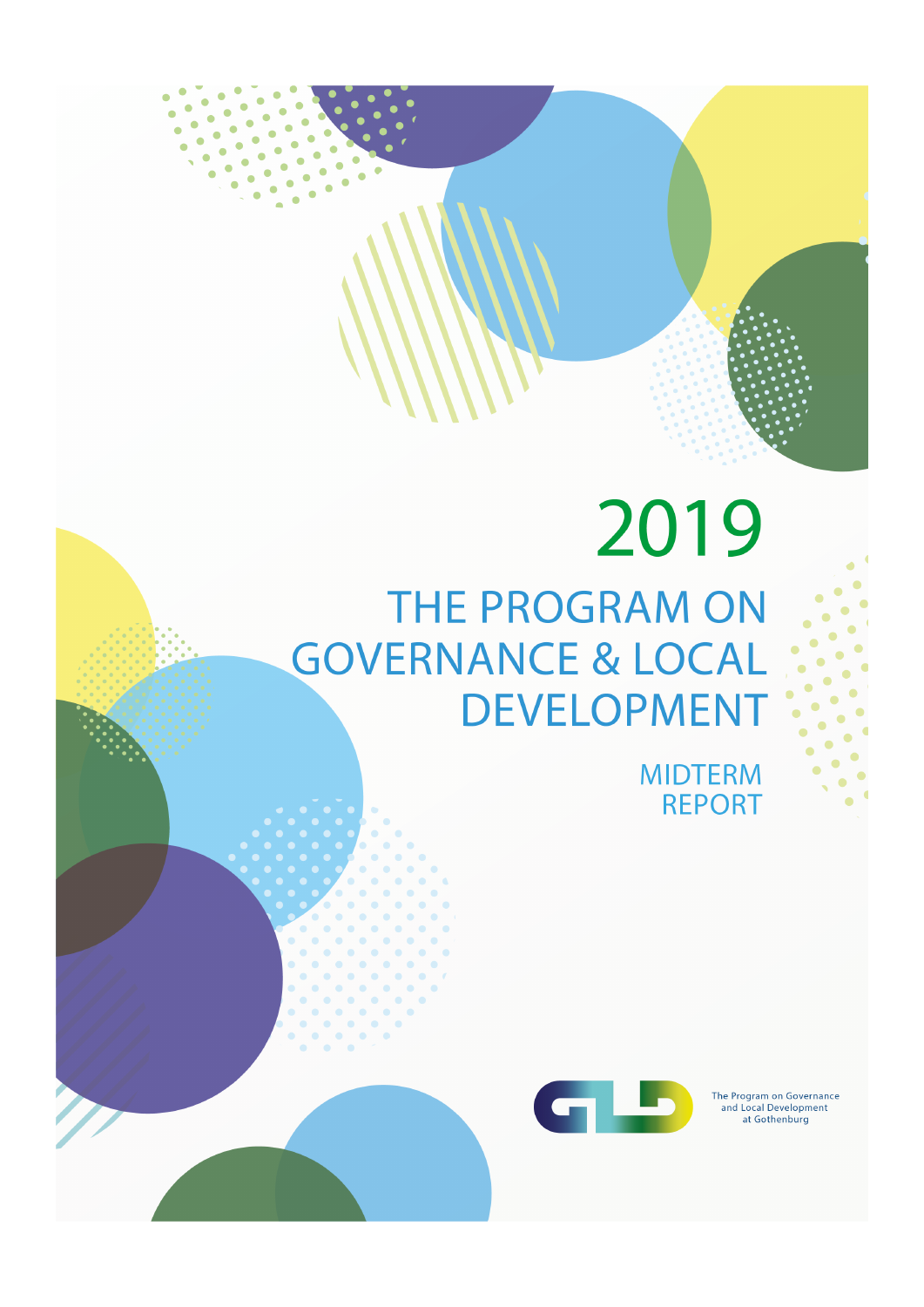# 2019 Midterm Report Table of Contents

| 1. |                            | <b>GLD</b> Research Projects                        | 3  |
|----|----------------------------|-----------------------------------------------------|----|
| 2. | Staff & PhD Students       |                                                     |    |
|    | $a_{\cdot}$                | Current Staff                                       | 8  |
|    |                            | b. Interns                                          | 8  |
|    |                            | c. Visiting Scholars                                | 9  |
|    |                            | d. PhD Students                                     | 10 |
|    |                            | e. Post-Doctoral Fellows                            | 11 |
|    | 3. Publications            |                                                     |    |
|    | $\mathbf{a}$ .             | <b>Books</b>                                        | 12 |
|    |                            | b. Articles & Other Publications                    | 12 |
|    |                            | c. Book Chapters                                    | 15 |
|    |                            | d. Working Papers                                   | 15 |
|    |                            | e. Reports                                          | 18 |
|    |                            | 4. Presentations & Podcasts                         |    |
|    | $\overline{a}$ .           | Presentations                                       | 19 |
|    |                            | b. Podcasts                                         | 31 |
|    | 5. Conferences & Workshops |                                                     |    |
|    | $\mathbf{a}$ .             | <b>GLD</b> Conferences                              | 33 |
|    |                            | b. GLD Workshops                                    | 37 |
|    |                            | c. Policy Dialogue Days (Collaborative Conferences) | 44 |
|    |                            | 6. Short Term Grants                                | 45 |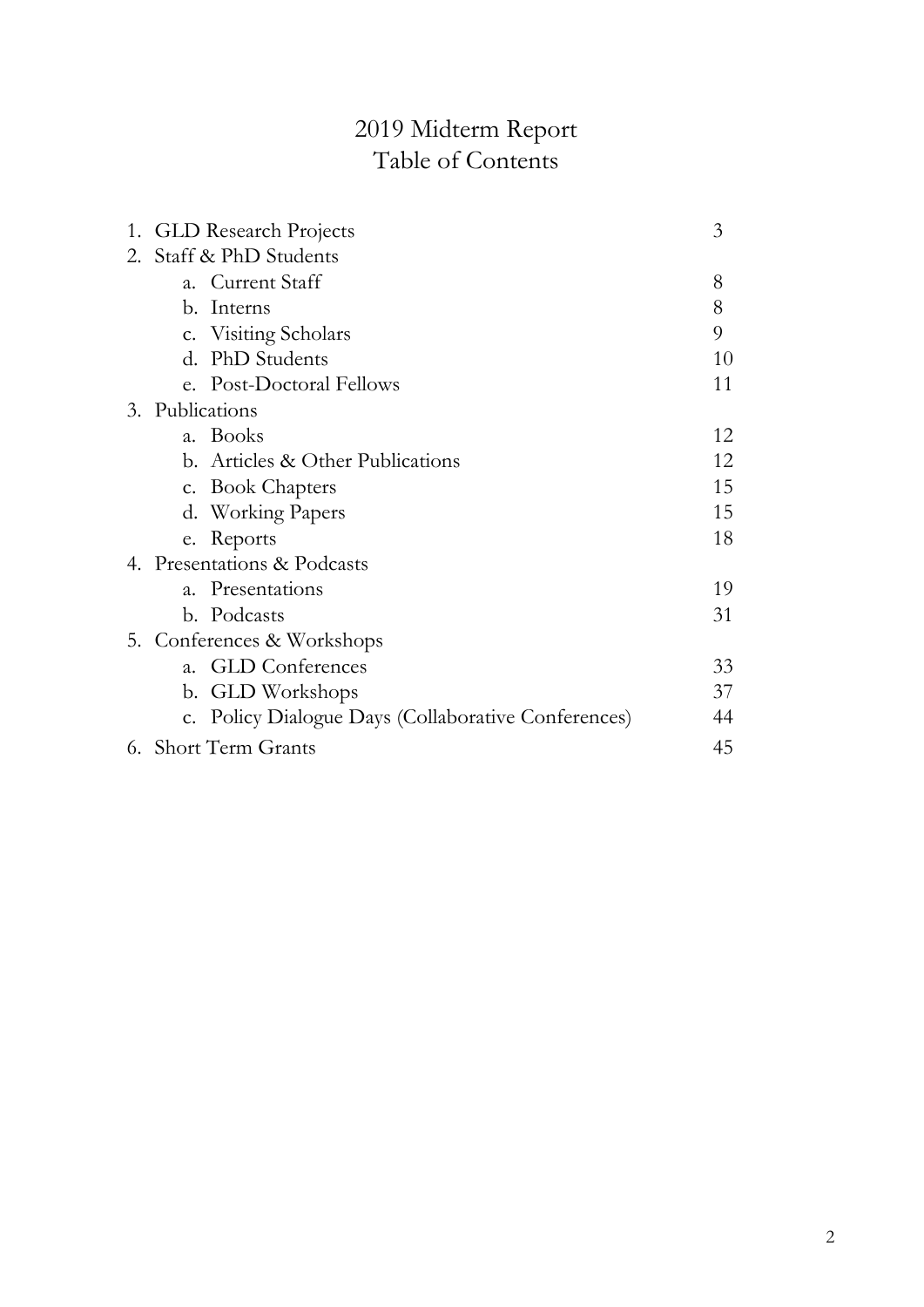# 1. GLD RESEARCH PROJECTS

# Governance and Service Delivery In Post-Revolutionary Tunisia

(2014 - 2015)

The project on Governance and Service Delivery in Post-Revolutionary Tunisia sheds light on the nature of local governance in Tunisia, the capacity and practices of local governments, and the variation in the provision of basic services across the country. The project provided a comprehensive picture of the successes and challenges facing different municipalities, thereby aiding citizens, government officials and development specialists to pinpoint needs, direct efforts and resources appropriately, and measure progress.

Funded by: Moulay Hicham Foundation, Swedish Research Council, Yale University, Carnegie Corporation of New York

# Gender, Governance and Participation In Malawi

#### $(2015 - 2017)$

The project on Gender, Governance and Representation is a collaborative effort between the Program on Governance and Local Development, University of Gothenburg, the Department of Comparative Politics at the University of Bergen, the Christian Michelsen Institute in Bergen, Norway, and Chancellor College, University of Malawi. The study seeks to understand the drivers of governance and service provision at the local level, paying particular attention to the attitudes toward, and experiences of, women. It draws on qualitative case study research, a public opinion survey that includes core components of the Local Governance Performance Index (LGPI), and elite interviews at the municipal level.

Funded by: Swedish Research Council, The Research Council of Norway, and Christian Michelsen Institute

# Social Institutions And Governance: Lessons From Sub-Saharan Africa

(2018 - Ongoing)

This project aims to develop a unified theory of social institutions in order to understand how, when, and where they promote good governance and improve daily lives. The study conceptualizes and measures social institutions, focusing on the strength, nature, and content of the norms and rules governing social interactions. Paying particular attention to social institutions governing gender and ethnic relations, it takes a multi-method approach, leveraging surveys, experiments, focus groups, and stakeholder interviews in Kenya, Malawi, Tanzania, and Zambia to examine the links between social institutions and governance.

# Funded by: Swedish Research Council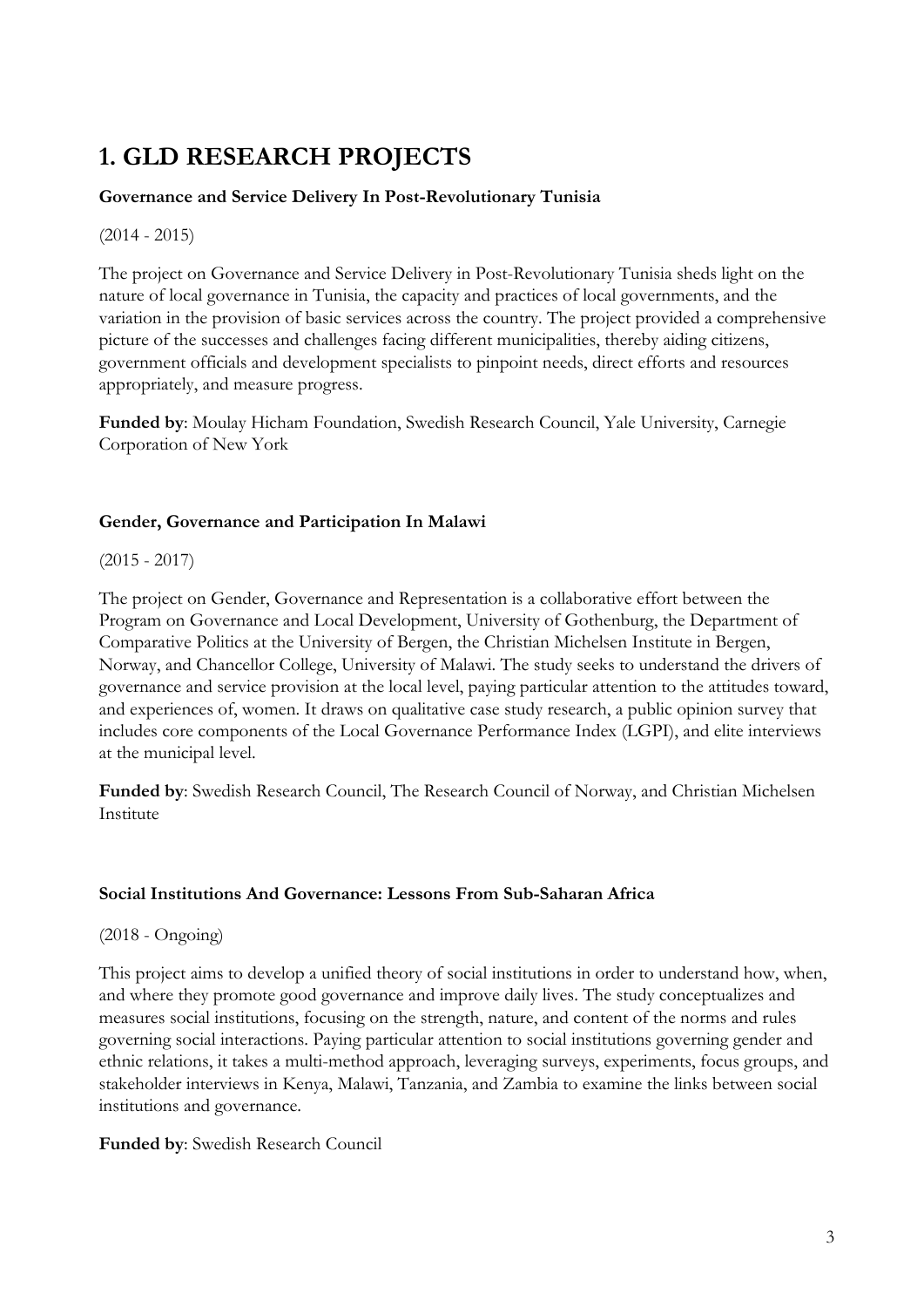# Urbanization In Kenya, Malawi And Zambia

#### (2018 - Ongoing)

In this project, GLD seeks to explore governance in the major cities of three rapidly urbanizing, low-income countries: Kenya, Tanzania, and Malawi. Focusing on social institutions governing gender and ethnic relations, the study employs a multi-method approach, leveraging surveys, experiments, focus groups, and stakeholder interviews in Kenya, Malawi, and Zambia to examine the links between social institutions, urbanizations and governance.

Funded by: FORMAS

# SAFEResearch Handbook

(2018 - 2019)

SAFEResearch is a collaborative project aimed at providing practical suggestions for people conducting research in difficult environments. The project includes contributions from researchers, journalists, security professionals and NGO workers from around the world, and will result in a published handbook in 2020. The SAFEResearch Handbook describes the types of challenges researchers face in the field and provides best practice suggestions and tools for safer fieldwork.

Funded by: Swedish Research Council and Riksbankens Jubileumsfond

# Public Goods Provision In The Shadow Of Urbanization: Learning From Experiences In Kenya, Malawi, And Zambia

(2019 - 2020)

This project is aimed at strengthening collaborative networks between Swedish-based researchers and researchers in Sub-Saharan Africa; it is being jointly coordinated with research partners in Kenya, Malawi, Zambia, and Tanzania. We will share data from ongoing GLD research projects with scholars based in the countries where the data was collected, with the aim of providing opportunities to develop and implement research projects. We will collaborate with these scholars, facilitate networking, and providing scholars with an opportunity to present their work at the 2020 GLD Annual Conference.

Funded by: Swedish Research Council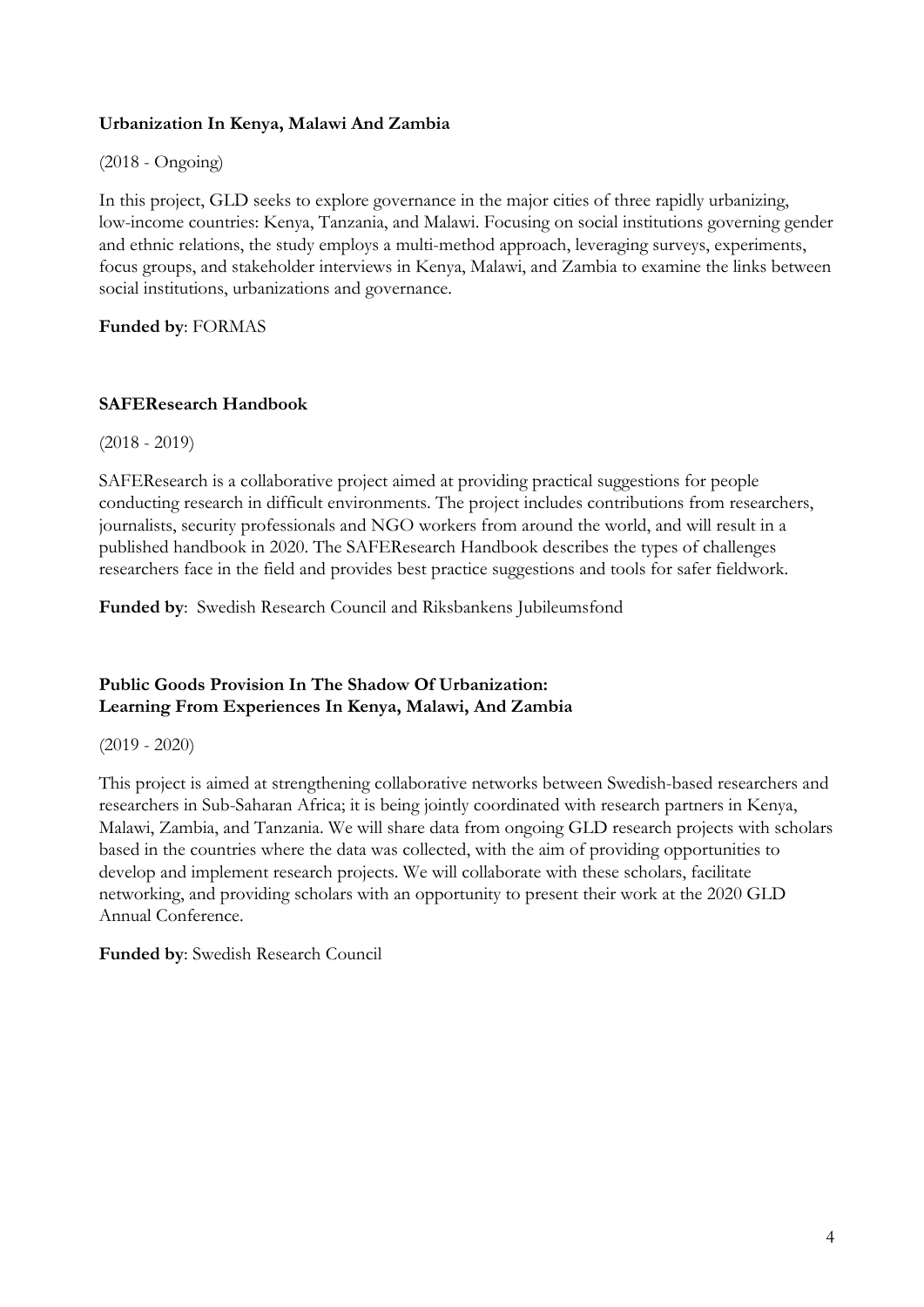# Governance Under Decentralization: Oman And In The Arab Region

#### (2019 - 2021)

This two-year study of Omani governance under decentralization seeks to better understand the many challenges facing the decentralization process in transitioning states. The study will employ a multi-method approach to explore how and when citizens turn to state and non-state institutions. The goal is not only to expand our understanding of decentralization in the context of strong social institutions, but also to establish sustainable scholarly and policy-relevant networks and dialogues around these issues. We aim to work with scholars, policy experts and officials from elsewhere in the Middle East, Europe, United States, and sub-Saharan Africa, whilst also bringing out and utilizing local knowledge and voices.

Funded by: Carnegie Corporation of New York

# Governance And Local Development In The MENA

(2019 - 2021)

Governance and Local Development in the Middle East and North Africa is a project aimed at promoting local governance research, culminating in an edited volume. It explores a diverse set of issues including why some communities do better at providing services, resolving conflict, or engaging in environmental issues than others, as well as how authority and governance procedures vary across space and time. At a time when discourse on the region focuses on national and international forces affecting refugee crises and terrorism, it reminds us that individuals 'live locally' and that governance varies greatly at the subnational level. By using a wide range of methodological and theoretical approaches to examine a diverse set of cases, the volume aims to lend insights into local governance and foster further research.

Funded by: Swedish Research Council and Hicham Alaoui Foundation

# Refugee Migration And Cities: Social Institutions, Political Governance And Integration In Jordan, Turkey And Sweden (SIPGI)

(2019 - 2024)

This project asks how urban municipalities address forced migration, considering how it not only changes the social composition of neighborhoods but also influences norms and behaviors within them. The program will implement collaborative research projects in cities that are hosting an influx of Syrian refugees in Jordan, Sweden, and Turkey. The project provides an infrastructure for collaboration between international scholars with expertise in migration studies, political science, and anthropology in Sweden and the Middle East.

#### Funded by: Swedish Research Council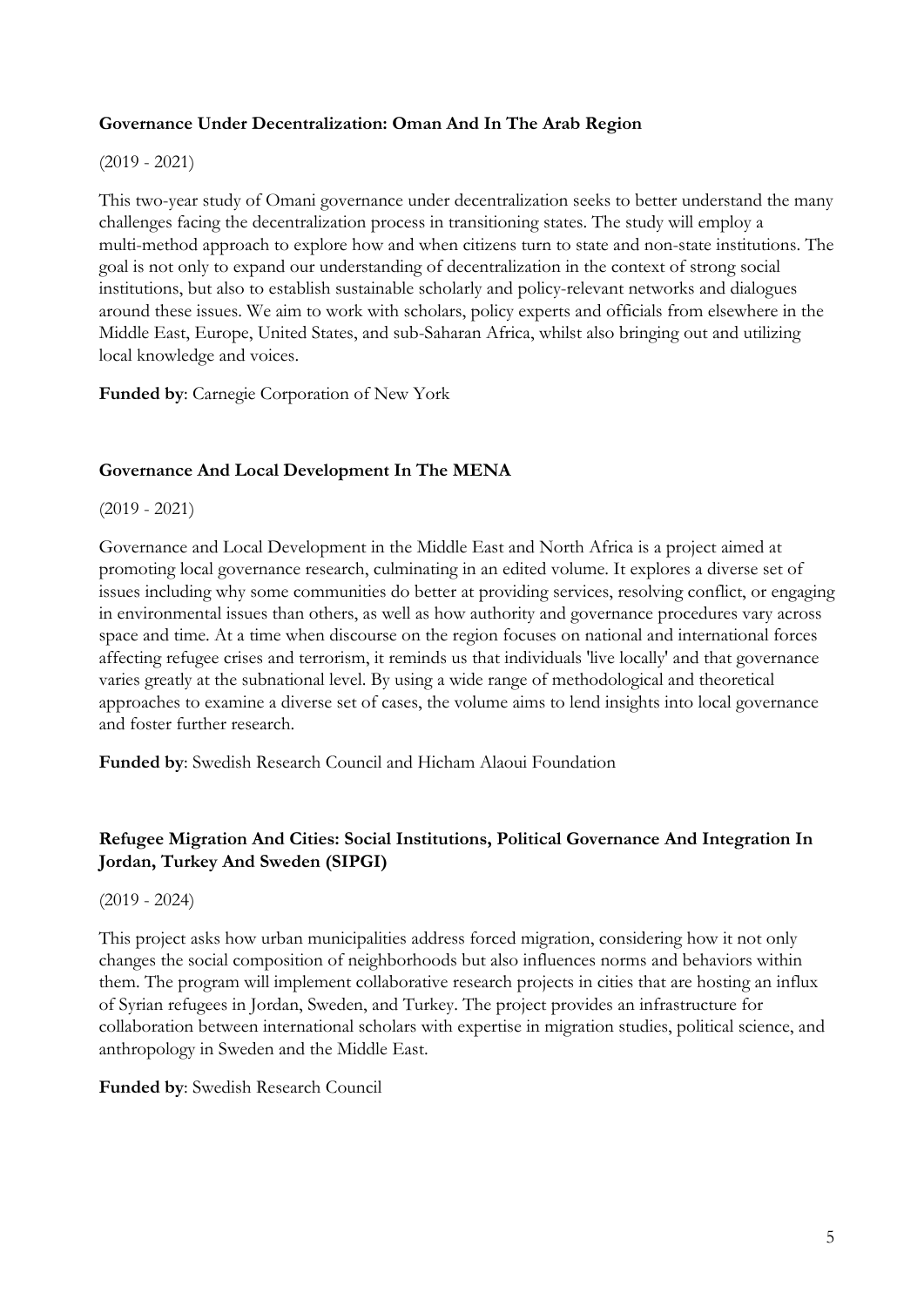# PROJECT FUNDING

| Project title                                                                                                                                              | <b>Dates</b> | Funder                                                                                | Principal<br>Investigator       | Total amount (In<br>SEK) |
|------------------------------------------------------------------------------------------------------------------------------------------------------------|--------------|---------------------------------------------------------------------------------------|---------------------------------|--------------------------|
| Public Goods Provision in<br>the Shadow of<br>Urbanization: Lessons<br>from (experience in)<br>Malawi, Tanzania, and<br>Zambia (Swedish Research<br>Links) | 2019-2021    | Vetenskapsrådet                                                                       | Erica Metheney                  | 796 735                  |
| Refugee Migration and<br>Cities: Social Institutions,<br>Political Governance and<br>Integration in Jordan,<br>Turkey and Sweden<br>(SIPGI)                | 2019-2024    | Vetenskapsrådet                                                                       | Kristen Kao and<br>Andea Spehar | 17 667 545               |
| Decentralization and<br>Governance in Oman: A<br>Study on Governance<br>under Decentralization                                                             | 2019-2021    | Carnegie<br>Corporation of<br>New York                                                | Ellen Lust                      | 3 302 652                |
| SAFEResearch                                                                                                                                               | 2017-2019    | Riksbankens<br>Jubileumsfond                                                          | Ellen Lust                      | 250 000                  |
| SAFEResearch<br>e-Handbook Konferens                                                                                                                       | 2018         | Vetenskapsrådet                                                                       | Ellen Lust                      | 145 000                  |
| Sociala institutioner och<br>styrning: Lärdomar från<br>Afrika söder om Sahara                                                                             | 2017-2021    | Vetenskapsrådet                                                                       | Ellen Lust                      | 7 800 000                |
| Urbaniseringens utmaning<br>för den offentliga<br>styrningen: Sociala<br>institutioners roll i Afrika<br>söder om Sahara                                   | 2017-2021    | Forskningsrådet<br>för miljö, areella<br>näringar och<br>samhällsbyggande<br>(Formas) | Ellen Lust                      | 9 110 664                |
| Governance in Service                                                                                                                                      | 2016         | The World Bank<br>Group                                                               | Ellen Lust                      | 89 672                   |
| Governance and Local<br>Development in the<br><b>MENA</b>                                                                                                  | 2017-2021    | Moulay Hicham<br>Foundation                                                           | Ellen Lust                      | 1761283                  |
| Total                                                                                                                                                      |              |                                                                                       |                                 | 40 923 551               |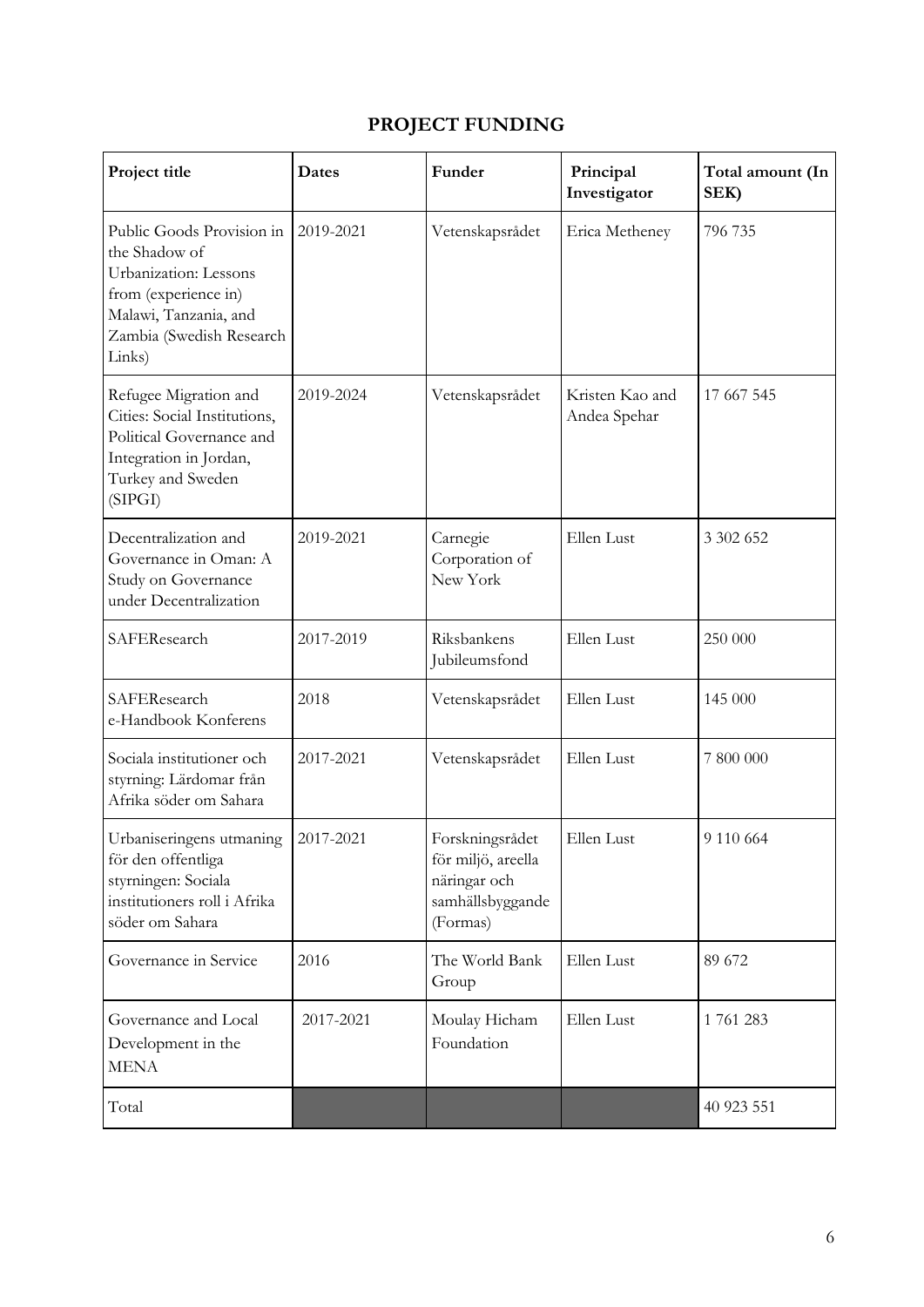# PROJECT COLLABORATORS

Kate Baldwin (Yale University) Lindsay Benstead (Portland State University) Frida Boräng (Department of Political Science, University of Gothenburg) Ruth Carlitz (Tulane University; GLD Postdoc 2016-2019) Asiyati Chiweza (Chancellor College, University of Malawi) Boniface Dulani (Chancellor College, University of Malawi) Mine Eder (Bogazici University, Turkey) Karen Ferree (University of California, San Diego) Josephine Gakii Gatua (Overseas Development Institute; GLD Postdoc 2018-2019) Marcia Grimes (Department of Political Science, University of Gothenburg) Jannis Grimm (Freie Universitat Berlin) Adam Harris (University College London; GLD Postdoc 2015-2017) Marja Hinfelaar (SAIPAR, Zambia) Lauren Honig (Boston College) Kristen Kao (Senior Research Fellow University of Gothenburg; GLD Postdoc 2015-2019) Happy Kayuni (Chancellor College, University of Malawi) Kevin Koehler (King's College, University of London) Pierre Landry (Chinese University of Hong Kong) Hans Lueders (Stanford University) Ellen Lust (Director - GLD, University of Gothenburg) Lauren MacLean (Indiana University, Bloomington) Dhafer Malouche (Engineering School of Statistics, Tunisia) Erica Metheney (Statistician - GLD, University of Gothenburg) Henry Moellel (Mzimba University, Tanzania) Ragnhild Muriaas (CMI, Bergen) Sebastian Nickel (Former Data Scientist - GLD) Lise Rakner (CMI, Bergen) Ilyas Saliba (WZB Berlin Social Science Center) Isabell Schierenbeck (School of Global Studies, University of Gothenburg) Marwa Shalaby (University of Wisconsin, Madison) Andrea Spehar (School of Global Studies, University of Gothenburg) Vibeke Wang (CMI, Bergen) Josepha Wessels (Centre for Middle Eastern Studies at Lund University)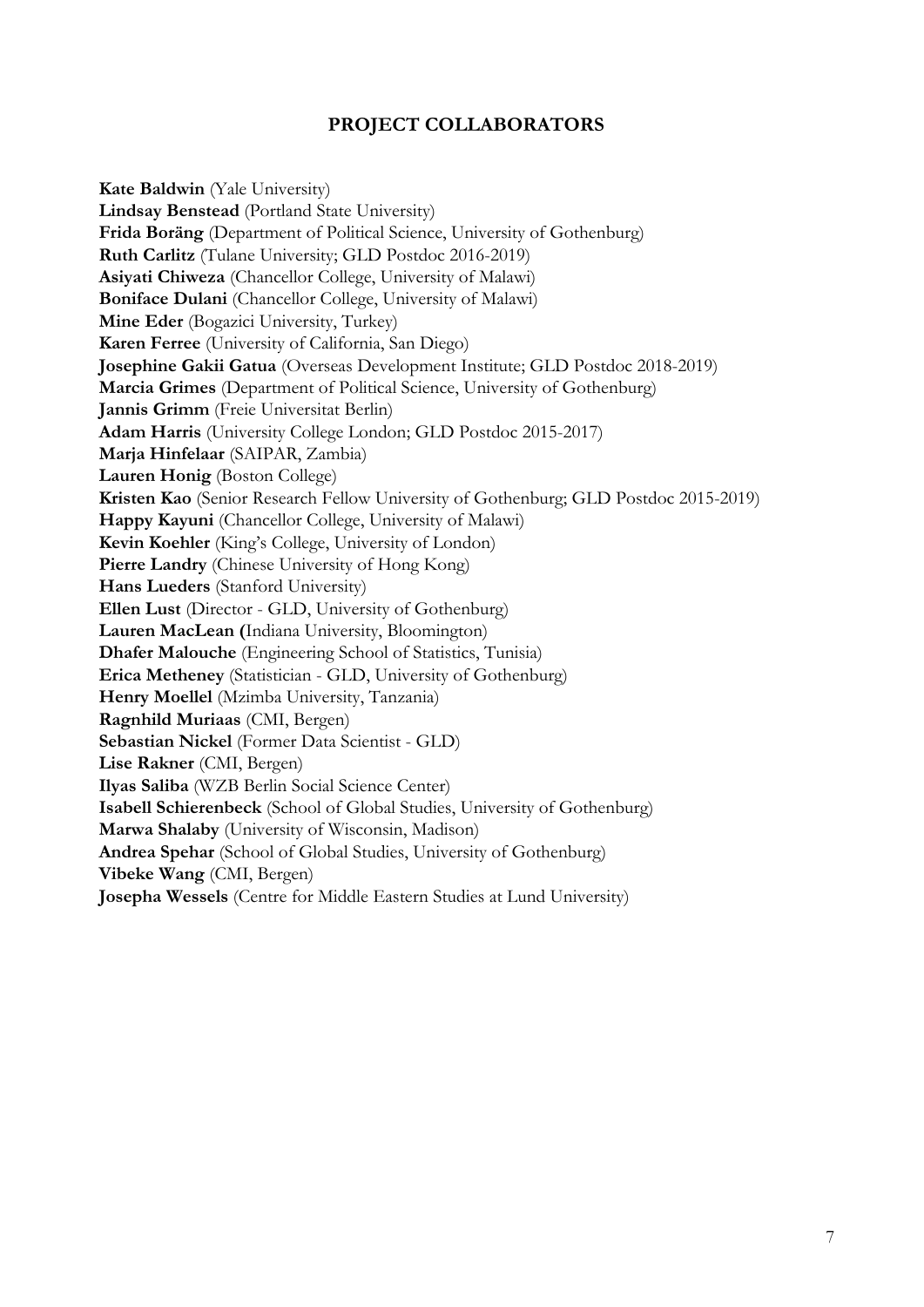# 2. STAFF

# a. CURRENT STAFF

Ellen Lust (Director) Kristen Kao (Senior Research Fellow) Erica Metheney (Statistician) Tove Wilkult (Programme Coordinator) Ben Akinyemi (Communications Officer) Clancy Karlsson (Research and Coordination Assistant) Rose Shaber-Twedt (Director's Assistant)

## b. INTERNS

#### 2016

Hala Agha (Syria) Benjamin Akinyemi (UK) Hamdi Charksi (Tunisia) Zoltan Doczi (Hungary) Jens Ewald (Sweden) Petter Holmgren (Sweden) Mohamed Kubub (Kuwait) Laura-Silvia Lungu (Romania) Tove Wikehult (Sweden)

#### 2017

Felipe Bauer (Spain) Ben Craddock (Gothenburg) Hanna Buznytska (Ukraine) Yuying Chen (China) Lyudmyla Khrenova (Sweden) Anmar Kamalaldin (Bahrain) Mina Kjellen (Sweden) Sara Kenney (USA) Max Peterson (Sweden) Anita Rind (Germany) Evangelia Varagka (Greece) Almira Tikvesa (Sweden)

## 2018

Selma Aalachi (Sweden) Bruna Castro (Brazil) Adam Childs (UK) Frida Ericsson (Sweden) Dziyana Katselkina (Belarus) Robert Kristiansen (Sweden) Anita Mureithi (Kenya) Hazal Ozvaris (Turkey) Michael Stam (Netherlands) Alexander Lilla (Germany) Ado Leka (Bosnia)

#### 2019

Ariadna Hidalgo (Spain) Clancy Karlsson (Sweden / USA) Vitoria Moreira Sacramento (Brazil) Dimitrios Pantakidis (Greece) Jenna Jordan (USA) Cecilia Ahsan Jansson (Sweden) Anna-Magdalena Groß (Germany) Purushottam Adhikari (Nepal)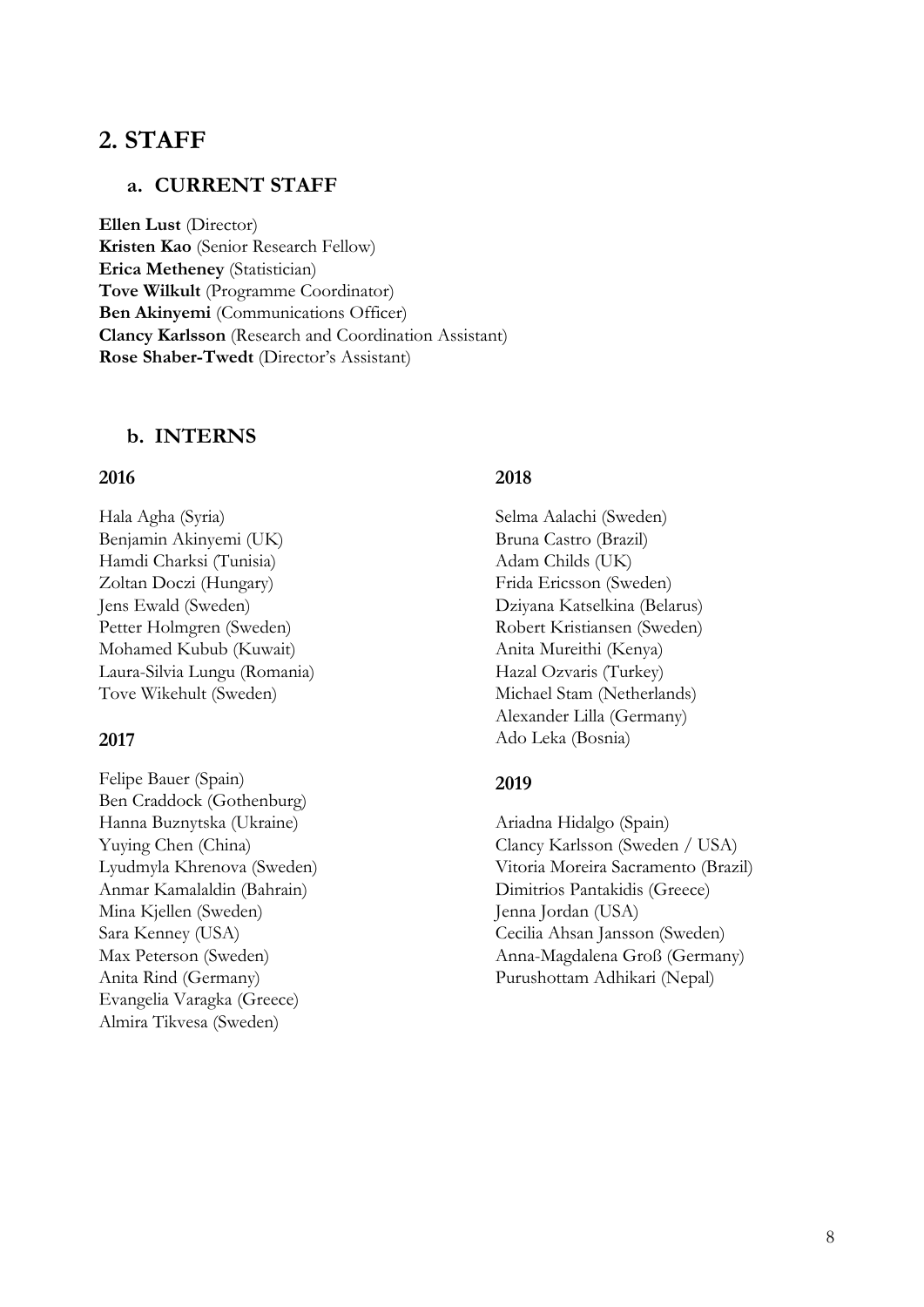# c. VISITING SCHOLARS

2015

Miquel Pellicer (Senior Research Fellow at the Institute of Middle East Studies and the German Institute for Global and Area Studies)

Eva Wegner (Lecturer, School of Politics and International Relations, University College Dublin) Noam Lupu (Associate Professor of Political Science, Vanderbilt University; Associate Director of the Latin American Public Opinion Project)

Jonathan Wyrtzen (Associate Professor of Sociology, Yale University)

Dhafer Malouche (Associate Professor of Statistics, University of Carthage, Ecole Supérieure de la Statistique et de l'Analyse de l'Information)

Lindsay Benstead (Associate Professor of Political Science, Portland State University)

# 2016

Melani Cammett (Professor of Government, Harvard University) Mayling Birney (Assistant Professor, Department of International Development, London School of Economics) Pierre Landry (Professor of Political Science at NYU - Shanghai; Director of Global China Studies, NYU - New York) Rabab El Mahdi (Associate Professor of Political Science, The American University in Cairo) Lindsay Benstead (Associate Professor of Political Science, Portland State University) Emanuela Delmasso (Research Fellow, University of Amsterdam) Janine Clark (Associate Professor of Political Science, the University of Guelph) Dhafer Malouche (Associate Professor of Statistics, University of Carthage, Ecole Supérieure de la Statistique et de l'Analyse de l'Information) Boniface Dulani (Senior Research Partner at the Institute of Public Opinion and Research (IPOR), Malawi; Senior Lecturer in Political Science, University of Malawi) Atusaye Zgambo (Research Associate, IPOR, Malawi) Mayling Birney (Assistant Professor, London School of Economics, UK)

# 2017

Huyen Thanh Do (Policy Analyst, UNDP Vietnam) Pierre Landry (Professor, Chinese University of Hong Kong) Alex Coppock (Yale University) Diab al-Badayneh (Mutah Jordan) Mark Tessler (University of Michigan) Claire Adida (University of California, San Diego) Leo R. Arriola (University of California, Berkeley) Sean Yom (Temple University) Catherine Boone (Professor, London School of Economics, UK) Fares Braizat (Director, Strategic Studies and Evaluation, Royal Hashemite Court, Jordan) Mine Eder (Professor, Bogazici University, Turkey) Intissar Kherigi (Program Director, Jasmine Foundation, Tunisia) Rabab El Mahdi (Associate Professor, American University in Cairo, Egypt) Ato Kwamena Onoma (Senior Program Officer, Council for the Development of Social Science Research in Africa (CODESRIA), Senegal)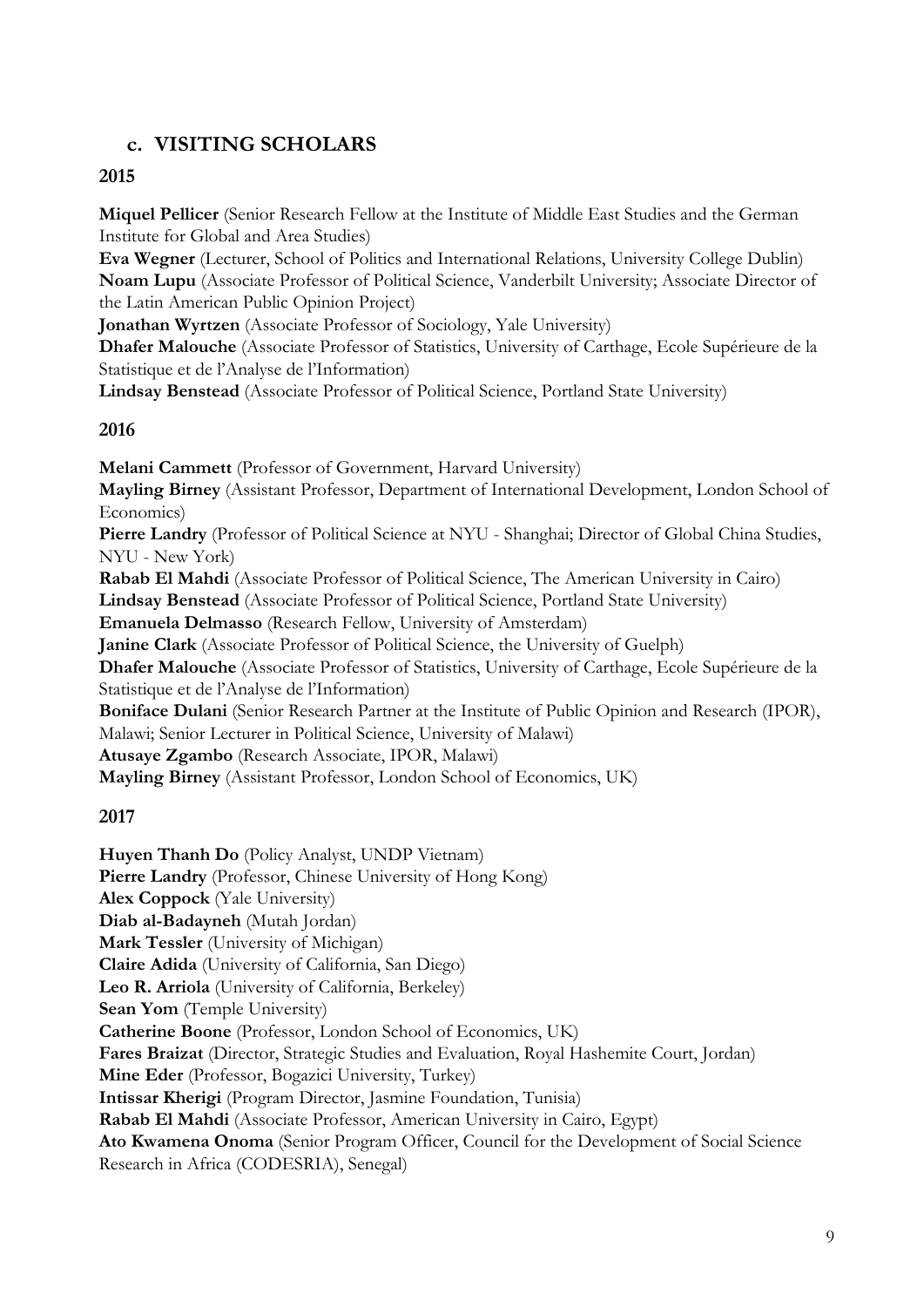Wendy Pearlman (Associate Professor, Northwestern University, USA) Nora Stel (Assistant Professor, Maastricht School of Management, Universiteit Utrecht, Netherlands) Mara Revkin (PhD Candidate, Yale University, USA)

# 2018

Nora Stel (Associate Professor, Maastricht School of Management, Universiteit Utrecht, Netherlands) Justin Gengler (Assistant Professor, Qatar University, Qatar) Henry Moller (Senior Lecturer, Mzumbe University, Tanzania) Karen Ferree (Professor, University of California, San Diego, USA) Laryssa Chomiak (Director, Centre d'Etudes Maghrébines à Tunis, Tunisia) Rabab Al-Mahdi (Associate Professor, American University in Cairo, Egypt) David L. Rousseau (Associate Professor, University of Albany, USA) Marwa Shalaby (Researcher, Rice University, USA) Lynn A. Warner (Professor, University of Albany, USA)

## 2019

Ian Shapiro (Professor, Yale University, USA) Yasim Arat (Professor, Boğaziçi University, Istanbul) Pierre Landry (Professor, Chinese University of Hong Kong, Hong Kong) Karen Ferree (Professor, University of California, San Diego, USA) Somayeh Shafiei (Assistant Research Professor, Institute of Humanities and Cultural Studies, Iran)

# d. PHD STUDENTS

#### Ezgi Irgil

Title of Dissertation: "Natives, Newcomers, and Politics of Everyday Life in the Urban." Advisors: Peter Esaiasson and Andrea Spehar

#### Felix Dwinger

Title of Dissertation: "Parliamentary Oversight under Autocratic Rule" Advisors: Ellen Lust, Anders Sundell, and Milan Svolik

Prisca Jöst Title of Dissertation: "The Political Participation of the Poor" Advisors: Ellen Lust and Kristen Kao

#### Yaman Berker Kavasoglu

Title of Dissertation: "Institutionalization, Opposition Strategies and Regime Outcomes under Authoritarianism" Advisors: Staffan Lindberg and Anna Luhrmann

# Felix Hartmann

Title of Dissertation: "Political Agency and Its Critics: A Local Perspective" Advisors: Ellen Lust and Marcia Grimes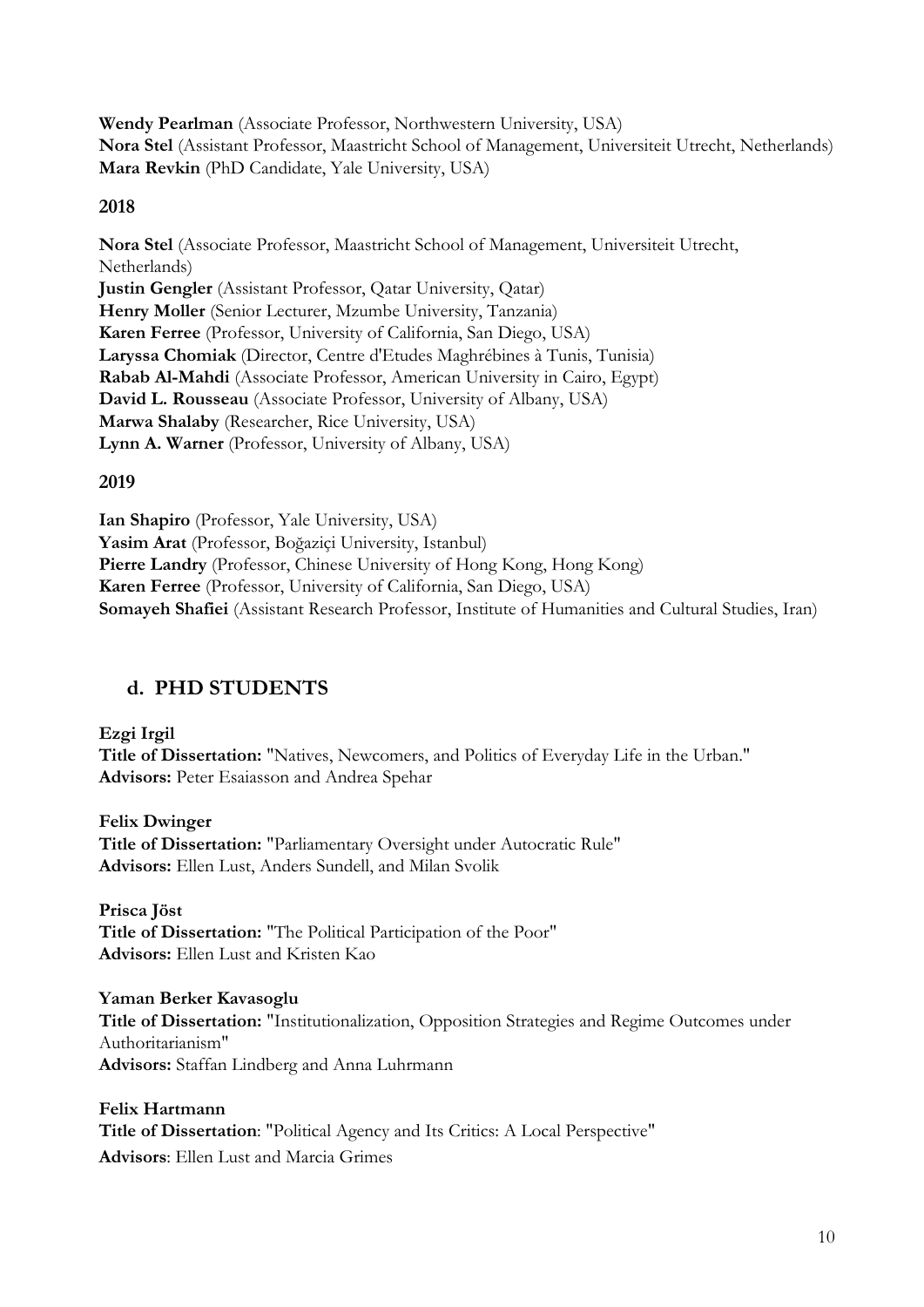Elise Tengs Title of Dissertation: "Accountability through Taxation: Challenges and Opportunities" Advisors: Anna Persson and Rasmus Broms

Valeriya Mechkova Title of Dissertation: "Elites On A Leash: When Does Representation And Accountability Work For Development?" Advisors: Ellen Lust and Lena Wängnerud

Marcus Tannenberg Title of Dissertation: "Legitimacy As Congruence: The Regime's Menu Of Legitimation And Citizens' Appetite" Advisors: Staffan I. Lindberg and Ellen Lust

# e. POST-DOCTORAL FELLOWS

Kristen Kao PhD: Ethnicity, Electoral Institutions, and Clientelism: Authoritarianism in Jordan, Political Science, UCLA, 2015 Post-Doctoral Employment: 2015 - 2019 Current Position: Senior Research Fellow, GLD

# Adam Harris

PhD: When Voting is Not Black and White: Ethnic Proximity and Voter Preferences in Africa's New Democracies, Political Science, New York University, 2015 Post-Doctoral Employment: 2015 - 2017 Current Position: Assistant Professor, Department of Political Science, University College London

# Ruth Carlitz

PhD: Money Flows, Water Trickles: Decentralized Service Delivery Under Hegemonic Party Rule, Political Science, UCLA, 2016 Post-Doctoral Employment: 2016 - 2019 Current Position: Assistant Professor, International Development, Tulane University

# Josephine Gakii Gatua

PhD: Primary Health Care Interventions and Social Ties in Kenya Economics, University of Gothenburg, 2018

Post-Doctoral Employment: 2018 - 2019

Current Position: Economist with the Overseas Development Institute (ODI). Responsible for providing technical advice and economic research on antimicrobial resistance to the Ministry of Health - Nigeria Centre for Disease Control.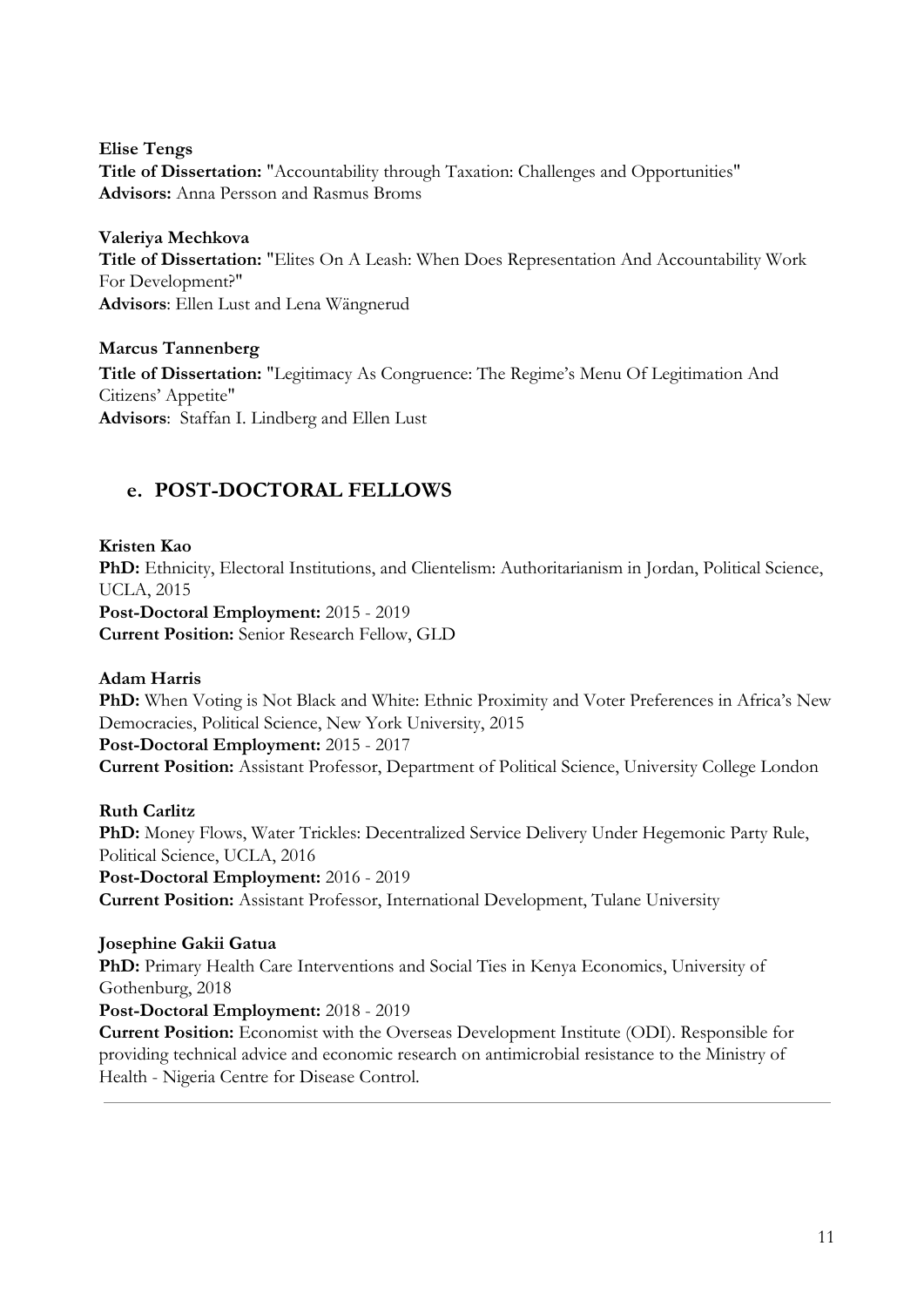# 3. PUBLICATIONS

# a. BOOKS

Lust, Ellen (Ed.). (2016) The Middle East, 14th Edition (Sage).

Lust, Ellen (Ed.). (2019) The Middle East, 15th Edition (Sage).

Grimm, Jannis, Kevin Koehler, Ellen Lust, Ilyas Saliba, and Isabell Schierenbeck. (Forthcoming). Safer Research in the Social Sciences: A Systematic Handbook for Human and Digital Security, (Sage).

# b. ARTICLES AND OTHER PUBLICATIONS

# **ARTICLES**

Ahram, Ariel I. and Ellen Lust. (2016) "The decline and fall of the Arab state." Survival, 58:2, 7-34.

Benstead, Lindsay J. (2019) "Do Female Local Councilors Improve Women's Representation?" The Journal of the Middle East and Africa, 10:2, 1-25.

Benstead, Lindsay J., Kristen Kao, Pierre F. Landry, Ellen M. Lust, and Dhafer Malouche. (2017) "Using tablet computers to implement surveys in challenging environments." Survey Practice, 10:2, 1-9.

Bussmann, Margit and Sebastian Nickel. (2018) "Transnational cooperation: a network analysis of town twinning in the Baltic Sea region." Journal of Baltic Studies, 49:3, 281-303.

Carlitz, Ruth D. (2017) "Money flows, water trickles: Understanding patterns of decentralized water provision in Tanzania." World Development, 93, 16-30.

Clark, Janine A., Emanuela Dalmasso, and Ellen Lust. (2019) "Not the only game in towns: explaining changes in municipal councils in post-revolutionary Tunisia" Democratization, 1-20

Eder, Mine and Öz Özlem. (2017) "Spatialities of contentious politics: The case of Istanbul's Beşiktaş neighborhood, çArşı football fandom and Gezi." Political Geography, 61, 57-66.

Hassan, Mazen and Marwa Shalaby. (2019) "Drivers of Tolerance in Post-Arab Spring Egypt: Religious, Economic, or Government Endorsements?" Political Research Quarterly, 72:2, 293-308.

Kao, Kristen and Lindsay J. Benstead. (Forthcoming) "Female Electability in the Arab World: The Advantages of Intersectionality." Comparative Politics.

Lueders, Hans and Ellen Lust. (2018) "Multiple measurements, elusive agreement, and unstable outcomes in the study of regime change." The Journal of Politics, 80:2, 736-741.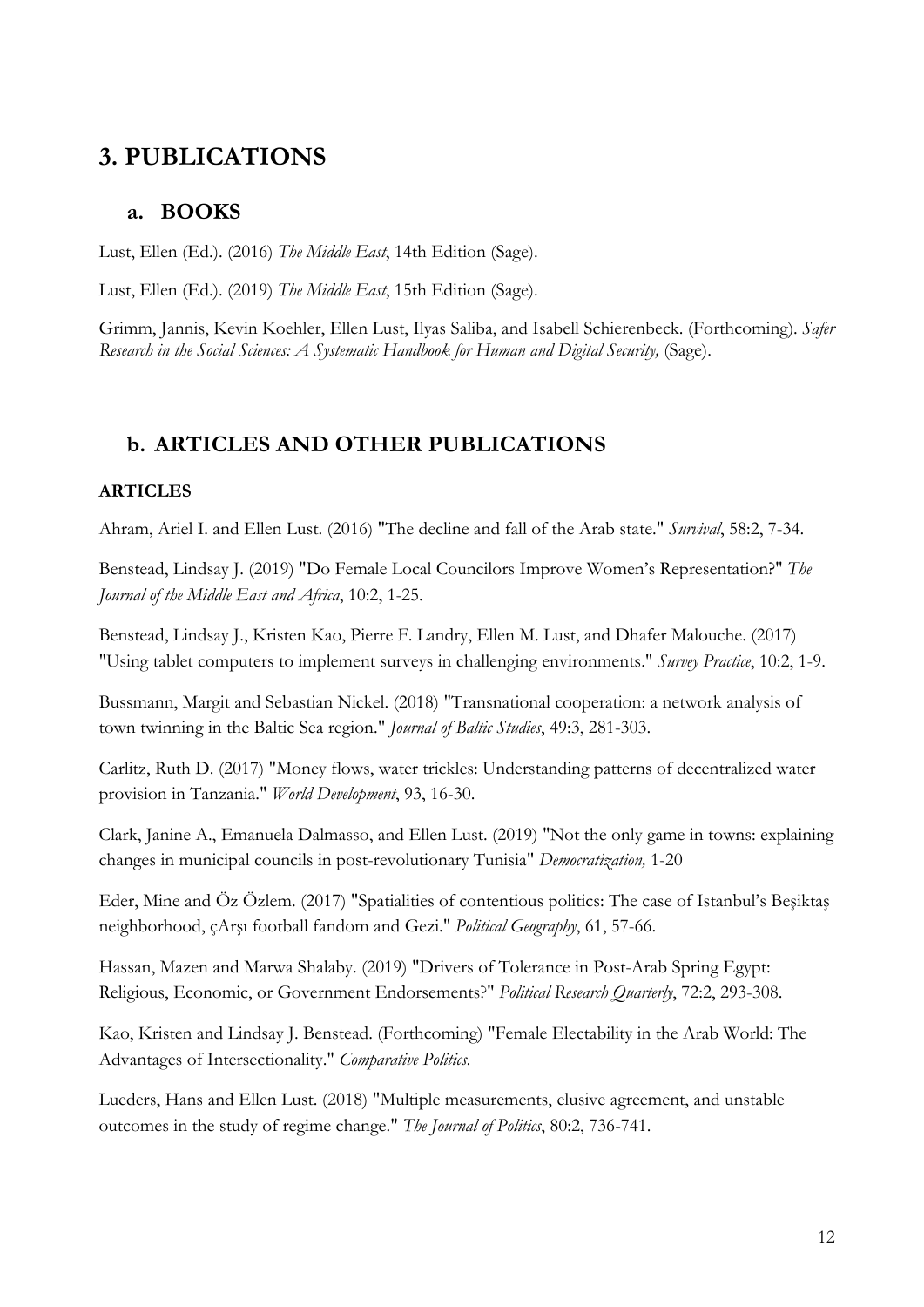Lust, Ellen. (2018) "Layered Authority and Social Institutions: Reconsidering State-Centric Theory and Development Policy." International Journal of Middle East Studies, 50:2, 333-336.

Lust, Ellen and Rabab El-Mahdi. (2018) "Reevaluating the Nation-State Introduction." International Journal of Middle East Studies, 50:2, 315-316.

Lust, Ellen and Lise Rakner. (2018) "The other side of taxation: Extraction and social institutions in the developing world." Annual Review of Political Science, 21:1, 277-294.

Muriaas, Ragnhild L., Vibeke Wang, Lindsay Benstead, Boniface Dulani, and Lise Rakner. (2018) "Why the gender of traditional authorities matters: Intersectionality and women's rights advocacy in Malawi." Comparative Political Studies. Pre-print available online.

Waldner, David and Ellen Lust. (2018) "Unwelcome change: Coming to terms with democratic backsliding." Annual Review of Political Science, 21, 93-113.

# OTHER PUBLICATIONS

American Political Science Association - Comparative Democratization. (2018)

"Expectations, Responsiveness, and Electoral Accountability." APSA Annals of Comparative Democratization Newsletter, 16:1 (2018) Available At: <http://gld.gu.se/media/1350/apsa-20181.pdf>

Arias, Eric. (2018) "Promises and Perils of Informational Interventions for Electoral Accountability." in "Expectations, Responsiveness, and Electoral Accountability" APSA Comparative Democratization Newsletter, 16 (1).

Baker, Lauren, Kristen Kao, Ellen Lust, and Marc Lynch. (2017). "Islam in a Changing Middle East: Local Politics and Islamist Movements". Project on Middle East Political Science Studies. Available at: [https://pomeps.org/wp-content/uploads/2017/09/POMEPS\\_Studies\\_27\\_Web.pdf](https://pomeps.org/wp-content/uploads/2017/09/POMEPS_Studies_27_Web.pdf)

Benstead, Lindsay, Ragnhild Muriaas, Lindsay J. Benstead, and Vibeke Wang. (2018) "Do Donor Endorsements Help Or Hurt?" GLD Blog, September 19. Available at: <http://gld.gu.se/en/publications-and-data/blog/do-donor-endorsements-help-or-hurt/>

Benstead, Lindsay J. (2019) "In Tunisia, more women in office can make all the difference." The Washington Post Monkey Cage, July 6. Available at:

[https://www.washingtonpost.com/politics/2019/07/06/tunisia-more-women-office-can-make-all-di](https://www.washingtonpost.com/politics/2019/07/06/tunisia-more-women-office-can-make-all-difference/?utm_campaign=buffer&utm_content=buffer833dd&utm_medium=social&utm_source=twitter.com&utm_term=.a5930df50c95) [fference/?utm\\_campaign=buffer&utm\\_content=buffer833dd&utm\\_medium=social&utm\\_source=t](https://www.washingtonpost.com/politics/2019/07/06/tunisia-more-women-office-can-make-all-difference/?utm_campaign=buffer&utm_content=buffer833dd&utm_medium=social&utm_source=twitter.com&utm_term=.a5930df50c95) [witter.com&utm\\_term=.a5930df50c95](https://www.washingtonpost.com/politics/2019/07/06/tunisia-more-women-office-can-make-all-difference/?utm_campaign=buffer&utm_content=buffer833dd&utm_medium=social&utm_source=twitter.com&utm_term=.a5930df50c95).

Carlitz, Ruth. (2017) "Identifying and Overcoming Binding Constraints to Rural Water Services for the B40 in Tanzania." WASH Poverty Diagnostic commissioned by the World Bank. June 2017.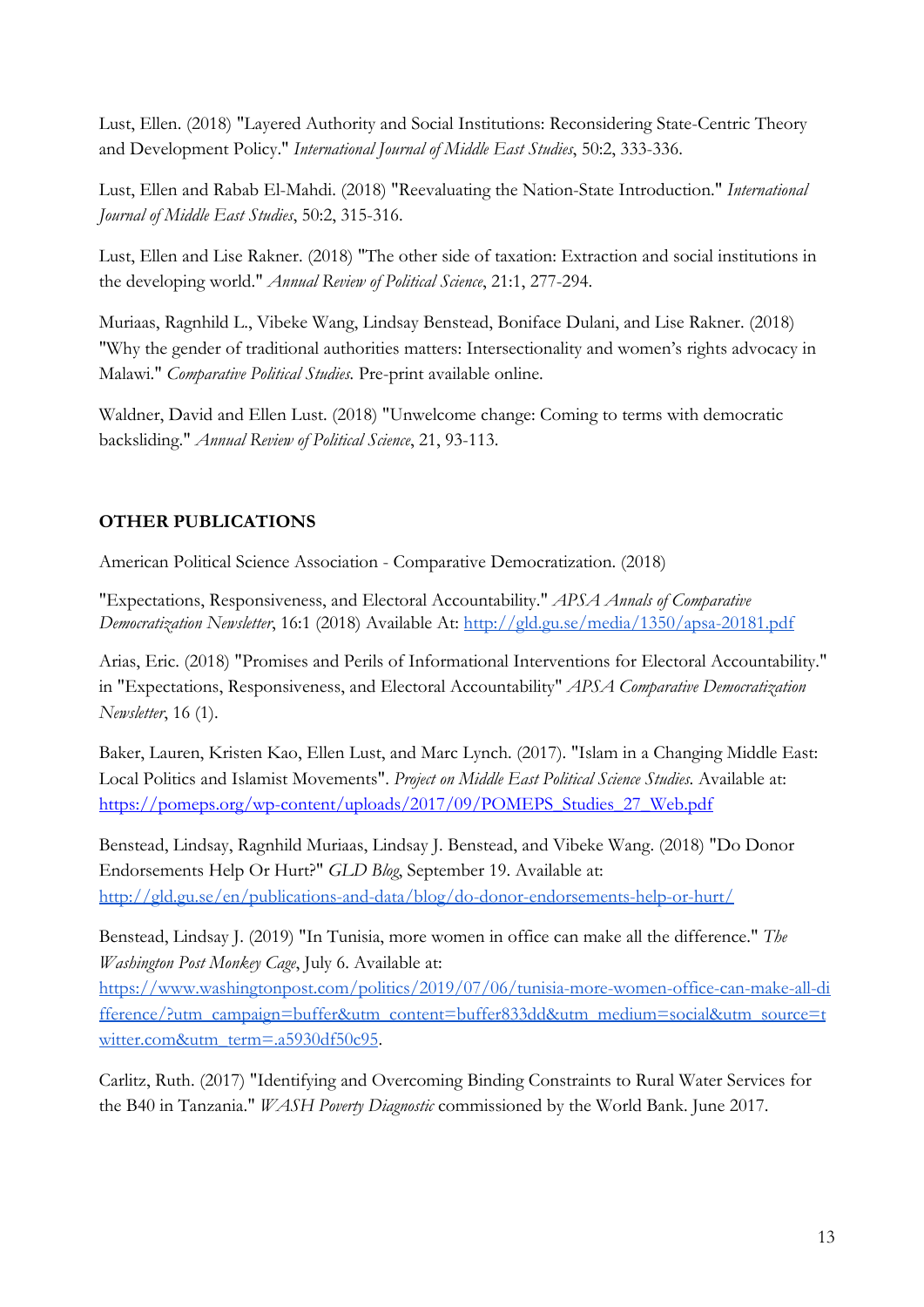Carlitz, Ruth. (2018) "Which Citizens? Which Services? Unpacking Demand for Improved Health, Education, Roads, Water etc." Oxfamblogs, March 16. Available at:

[https://oxfamblogs.org/fp2p/which-citizens-which-services-unpacking-demand-for-improved-public](https://oxfamblogs.org/fp2p/which-citizens-which-services-unpacking-demand-for-improved-public-service-delivery/) [-service-delivery/](https://oxfamblogs.org/fp2p/which-citizens-which-services-unpacking-demand-for-improved-public-service-delivery/)

Carlitz, Ruth and Jamie Boex. (2017) "Decentralization and the Delivery of Water and Sanitation Services in Tanzania." World Bank Water Global Practice and Governance Global Practice.

Carlitz, Ruth, Kristen Kao, Pierre Landry, Ellen Lust, and Lise Rakner. (2017) "Beyond the State: Measuring Governance at the Community Level." APSA Comparative Democratization Newsletter, 17:2, 26–29.

Ferree, Karen. (2018) "Accountability and the Challenges of Performance Voting in Africa." APSA Comparative Democratization Newsletter, 16:1, 16-21

Findley Michael G., Adam S. Harris, Helen V. Milner, and Daniel Nielson. (Unpublished paper) "Elite and mass support for foreign aid versus government programs: experimental evidence from uganda."

Harris, Adam, Kristen Kao, and Ellen Lust. (2018) "The Determinants of Local and National Vote Choice: Evidence from a Conjoint Experiment." APSA Comparative Democratization Newsletter, 16:1, 22-26.

Harris, Adam, Kristen Kao, Ellen Lust, Jens Ewald, and Peter Holmgren. (2017) "Governance in Service Delivery in the MENA." World Bank. Available at: [http://pubdocs.worldbank.org/en/765671485539747061/WDR17-BP-Governance-in-Service-Deliv](http://pubdocs.worldbank.org/en/765671485539747061/WDR17-BP-Governance-in-Service-Delivery.pdf) [ery.pdf](http://pubdocs.worldbank.org/en/765671485539747061/WDR17-BP-Governance-in-Service-Delivery.pdf)

Kao, Kristen and Ellen Lust. (2017) "Why Did the Arab Uprisings Turn Out as They Did? A Survey of the Literature." POMED Snapshot Series, August 2017.

Kao, Kristen. (2017) "Jordan: Negotiating Political, Economic, and Social Minefields." IEMed Mediterranean Yearbook. 2017. European Institute of the Mediterranean. Available at: [http://www.iemed.org/observatori/arees-danalisi/arxius-adjunts/anuari/med.2017/IEMed\\_MedYea](http://www.iemed.org/observatori/arees-danalisi/arxius-adjunts/anuari/med.2017/IEMed_MedYearbook2017_jordan_political_minefields_Kao.pdf) [rbook2017\\_jordan\\_political\\_minefields\\_Kao.pdf](http://www.iemed.org/observatori/arees-danalisi/arxius-adjunts/anuari/med.2017/IEMed_MedYearbook2017_jordan_political_minefields_Kao.pdf)

Kao, Kristen. (2017) "Review: The Arab Spring: Pathways of and Reform. By Jason Brownlee, Tarek Masoud, and Andrew Reynolds. New York: Oxford University Press, 2015." Perspectives on Politics.

Kao, Kristen. (2017) "Electoral Institutions and Ethnic Clientelism." American Political Science Association Comparative Politics Newsletter. 17(2): 44–50.

Kao, Kristen. (2018) "Freedom in the World Report: Jordan." Freedom House. Available at: <https://freedomhouse.org/report/freedom-world/2018/jordan>

Kao, Kristen and Mara Revkin. (2019) "How the Iraqi crackdown on the Islamic State may actually increase support for the Islamic State." Washington Post/Monkey Cage. Available at: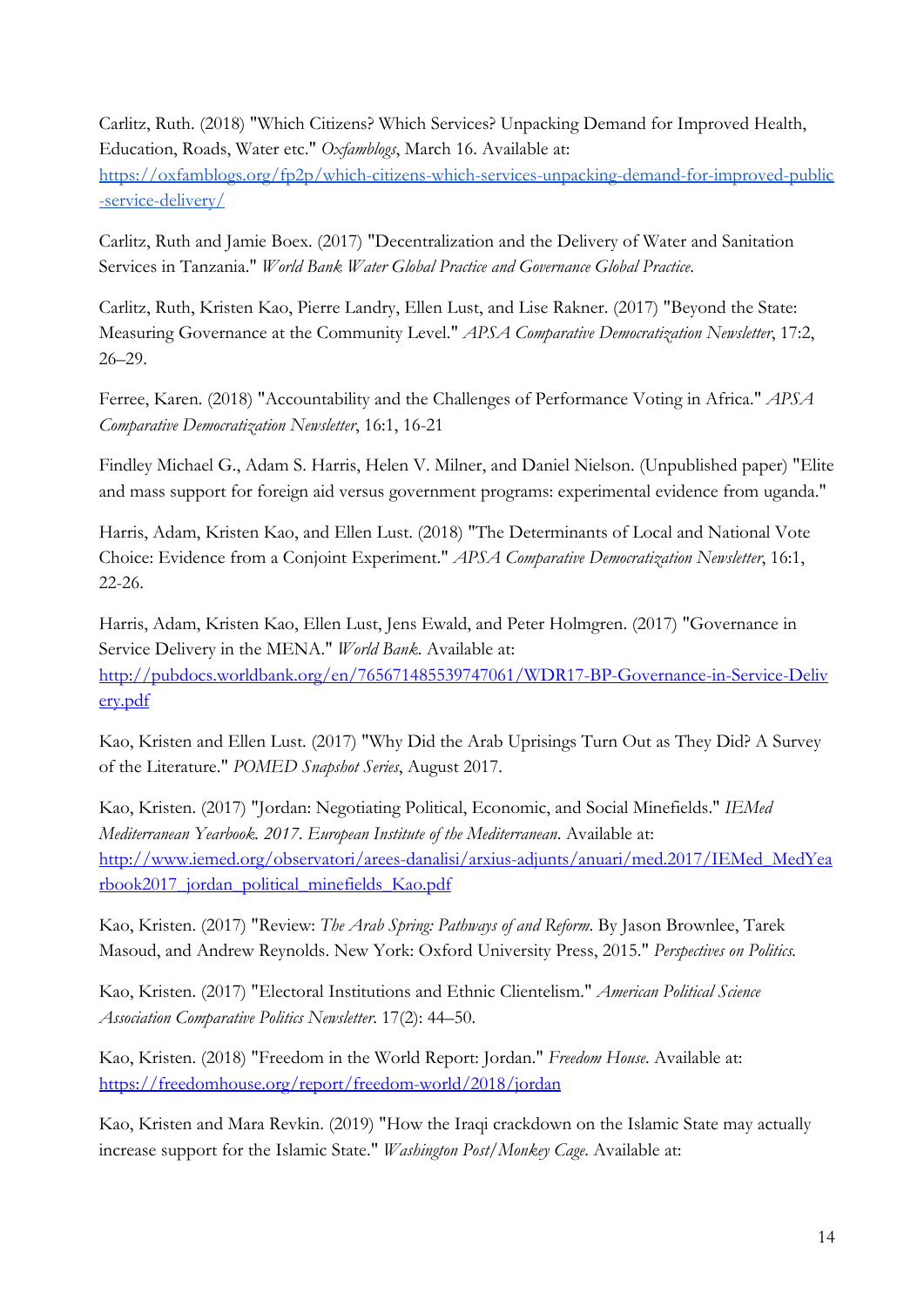[https://www.washingtonpost.com/news/monkey-cage/wp/2019/01/07/is-iraqs-post-islamic-state-j](https://www.washingtonpost.com/news/monkey-cage/wp/2019/01/07/is-iraqs-post-islamic-state-justice-strategy-misguided/?utm_term=.e375650e4543) [ustice-strategy-misguided/?utm\\_term=.e375650e4543](https://www.washingtonpost.com/news/monkey-cage/wp/2019/01/07/is-iraqs-post-islamic-state-justice-strategy-misguided/?utm_term=.e375650e4543)

Muriaas, Ragnhild L., Vibeke Wang, Lindsay Benstead, Boniface Dulani, and Lise Rakner. (2018) "Why Campaigns to Stop Child Marriage Can Backfire." The Washington Post Monkey Cage, December 13. Available at:

[https://www.washingtonpost.com/news/monkey-cage/wp/2018/12/13/why-campaigns-to-stop-chi](https://www.washingtonpost.com/news/monkey-cage/wp/2018/12/13/why-campaigns-to-stop-child-marriage-can-backfire/?utm_term=.ed196e312d14) [ld-marriage-can-backfire/?utm\\_term=.ed196e312d14](https://www.washingtonpost.com/news/monkey-cage/wp/2018/12/13/why-campaigns-to-stop-child-marriage-can-backfire/?utm_term=.ed196e312d14)

Project on Middle East Political Science and the Program on Governance and Local Development at the University of Gothenburg (2017) "Islam in a Changing Middle East: Local Politics and Islamist Movements." The Program on Governance and Local Development Working Paper, 13. Available At: <http://gld.gu.se/media/1297/islam-in-a-changing-middle-east.pdf>

Schiumerini, Luis. (2018) "Incumbency Effects and Democratic Accountability in the Developing World." APSA Comparative Democratization Newsletter, 16:1, 12-15.

# c. BOOK CHAPTERS

Lust, Ellen and David Waldner. (2016). "Parties in transitional democracies: authoritarian legacies and post-authoritarian challenges in the Middle East and North Africa." in N. Bermeo and D. Yashar (Eds.) Parties, Movements and Democracy in the Developing World, 157-89, Cambridge University Press.

Benstead, Lindsey J. and Ellen Lust. (2018) "Why do some voters prefer female candidates? The role of perceived incorruptibility in Arab elections." in H. Stensöta and L. Wängnerud (Eds.) Gender and Corruption, 83-104, Palgrave Macmillan.

Shalaby, Marwa and Ariana Marnicio. (Forthcoming) "Women's Political Participation in Bahrain." in R. Stephan and M. Charrad (Eds.) Women Rising: Resistance, Revolution, and Reform in the Arab Spring and Beyond, (New York University Press).

# d. WORKING PAPERS

Abouassi, Khaldoun and Deborah L. Trent. (2016) NGO Accountability from an NGO Perspective: Their Perceptions, Strategies, and Practices. The Program on Governance and Local Development Working Paper No. 4, University of Gothenburg, Available At: <http://gld.gu.se/media/1013/wp4-new-full.pdf>

Ahram, Ariel. (2015) War-Making, State-Making, and Non-State Power in Iraq. The Program on Governance and Local Development Working Paper No. 01, Yale University, Available At: [http://gld.gu.se/media/1347/ariel\\_war-makingfinal.pdf](http://gld.gu.se/media/1347/ariel_war-makingfinal.pdf)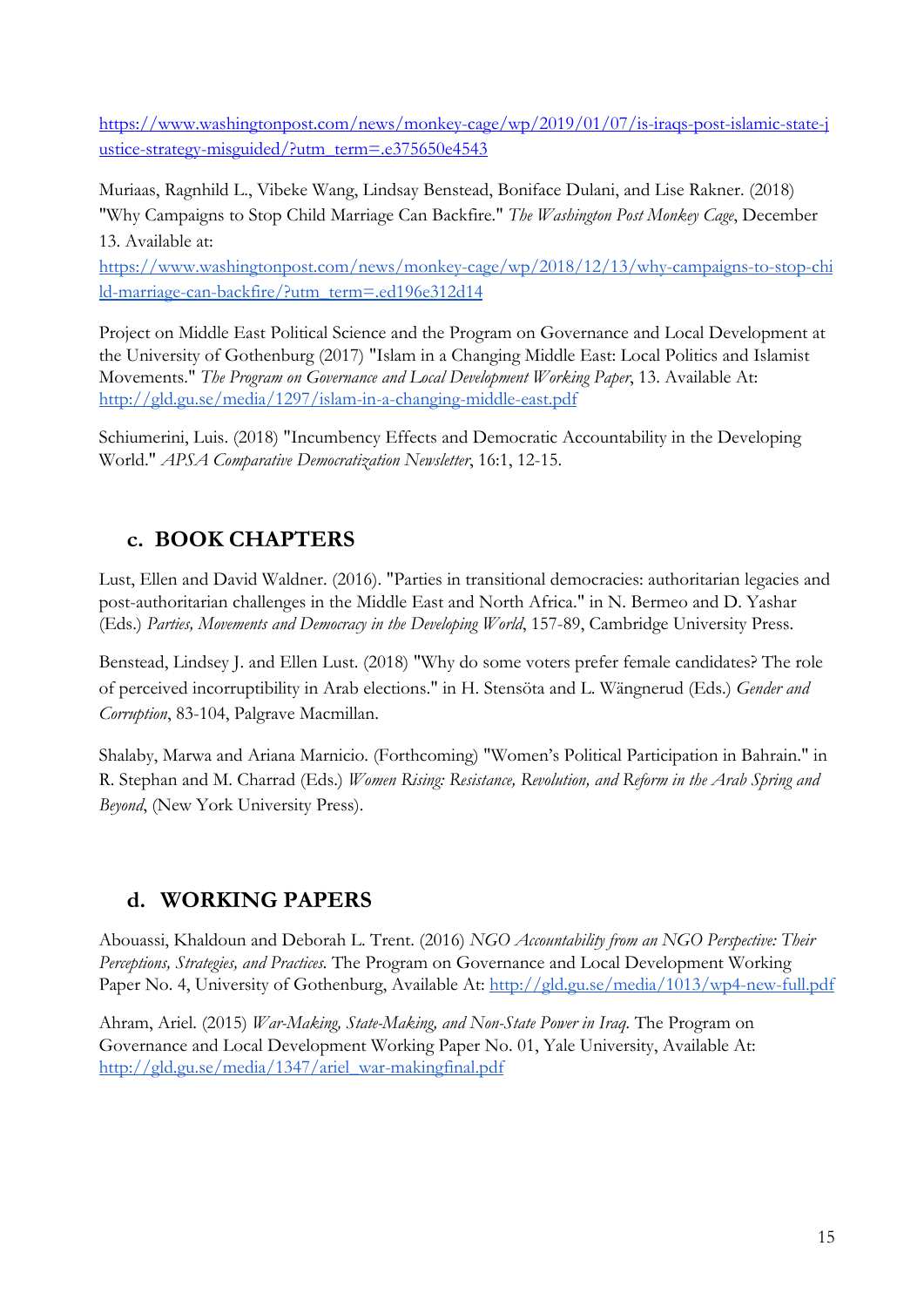Alaref, Jumana, Hans Lueders, and Ellen Lust. (2016) We Don't Need No Education: Resource Endowments and the Demand for Social Service Provision. The Program on Governance and Local Development Working Paper No. 08, University of Gothenburg, Available At: <http://gld.gu.se/media/1123/gld-wp8.pdf>

Arat, Yeşim. (2019) Beyond the Democratic Paradox: The Decline of Democracy in Turkey. The Program on Governance and Local Development Working Paper No. 21, University of Gothenburg, Available At: <http://gld.gu.se/media/1544/gld-wp-21-final.pdf>

Bazcko, Adam, Gilles Dorronsoro, Arthur Quesnay, and Maaï Youseef. (2016) The Rationality of an Eschatological Movement: The Islamist State in Iraq and Syria. The Program on Governance and Local Development Working Paper No. 07, University of Gothenburg, Available At: <http://gld.gu.se/media/1122/gld-wp7.pdf>

Benstead, Lindsay. (2019) Do Female Local Councilors Improve Women's Representation? The Program on Governance and Local Development Working Paper No. 25, University of Gothenburg, Available At: <http://gld.gu.se/media/1593/gld-wp25-final.pdf>

Benstead, Lindsay, Kristen Kao, Pierre F. Landry, Ellen Lust, and Dhafer Malouche. (2015) Use of Tablet Computers to Implement the Local Governance Performance Index (LGPI) in Tunisia. The Program on Governance and Local Development Working Paper No. 06, University of Gothenburg, Available At: <http://gld.gu.se/media/1014/wp6-new-full.pdf>

Benstead, Lindsay J., Ragnhild L. Muriaas, and Vibeke Wang. (2018) Donor Endorsements Help or Hurt? The Program on Governance and Local Development Working Paper No. 16, University of Gothenburg, Available At:<http://gld.gu.se/media/1399/wp16final.pdf>

Clark, Janine. (2015) The 2009 Communal Charter and Local Service Delivery in Morocco. The Program on Governance and Local Development Working Paper No. 02, Yale University Available At: <http://gld.gu.se/media/1345/janineclark-acknowledgements-included-233fh0l.pdf>

Clark, Janine, Emanuela Dalmasso, and Ellen Lust. (2017) Not the Only Game in Town: Local-Level Representation in Transitions. The Program on Governance and Local Development Working Paper No. 15, University of Gothenburg, Available At: <http://gld.gu.se/media/1400/lust-dalmasso-clark-final.pdf>

Harris, Adam S. (2018) Moving from Race- to Performance-Based Politics: Swing Voters in South Africa's 2016 Local Elections. The Program on Governance and Local Development Working Paper No. 18, University of Gothenburg, Available At: <http://gld.gu.se/media/1519/harris-wp-18-final-v2.pdf>

Harris, Adam S., Kristen Kao, Ellen Lust, Jens Ewald, and Petter Holmgre. (2017) Governance and Service Delivery in the Middle East and North Africa. The Program on Governance and Local Development Working Paper No. 10, University of Gothenburg, Available At: <http://gld.gu.se/media/1215/governance-in-service-delivery-in-the-middle-east-and-north-africa.pdf>

Hughes, Geoffrey. (2019) Tribes without Sheikhs? Technological Change, Media Liberalization, and Authority in Networked Jordan. The Program on Governance and Local Development Working Paper No. 24, University of Gothenburg, Available At: <http://gld.gu.se/media/1556/wp23final.pdf>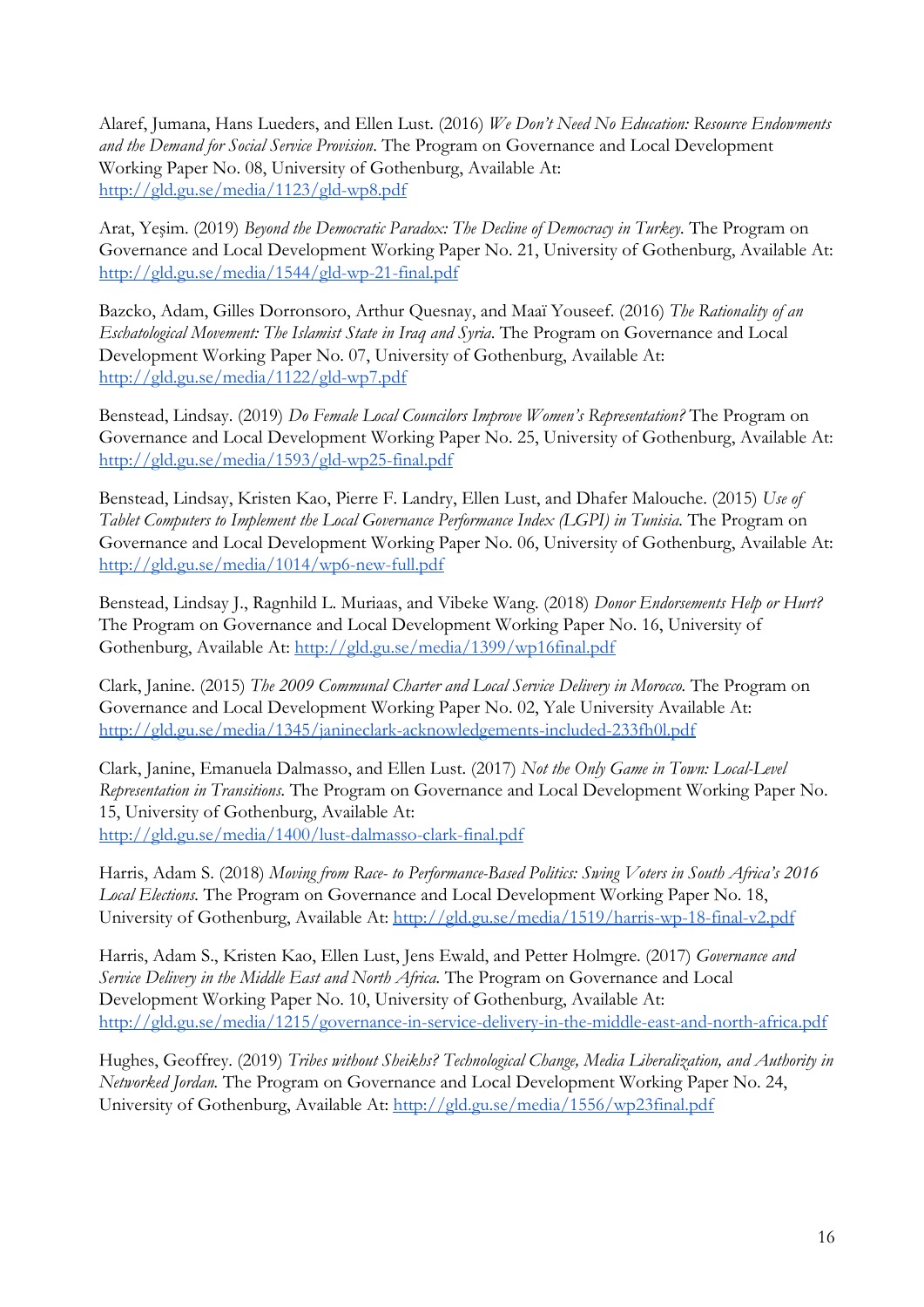Kao, Kristen and Lindsay J. Benstead. (2019) The Importance of Intersectionality: Gender, Islamism, and Tribalism in Elections. The Program on Governance and Local Development Working Paper No. 23, University of Gothenburg, Available At: <http://gld.gu.se/media/1546/gld-wp-23-final.pdf>

Kao, Kristen, Ellen Lust, and Lise Rakner. (2017) Money Machine: Do the Poor Demand Clientelism?. The Program on Governance and Local Development Working Paper No. 14, University of Gothenburg, Available At: <http://gld.gu.se/media/1310/kao-lust-rakner-money-machine-final.pdf>

Kao, Kristen and Mara Redlich Revkin. (2018) To Punish or to Pardon?. The Program on Governance and Local Development Working Paper No. 17, University of Gothenburg, Available At: <http://gld.gu.se/media/1503/gld-working-paper-17-final.pdf>

Mousa, Salma. (Forthcoming) Building Tolerance: Intergroup Contact and Soccer in Post-ISIS Iraq. The Program on Governance and Local Development Working Paper No. 25, University of Gothenburg.

Muriaas, Ragnhild, Vibeke Wang, Lindsay J. Benstead, Boniface Dulani, and Lise Rakner. (2017) It Takes a Female Chief: Gender and Effective Policy Advocacy in Malawi. The Program on Governance and Local Development Working Paper No. 11, University of Gothenburg, Available At: <http://gld.gu.se/media/1271/wp11-final.pdf>

Pellicer, Miquel, Eva Wegner, Lindsay J. Benstead, and Ellen Lust. (2017) Poor People's Beliefs and the Dynamics of Clientelism. The Program on Governance and Local Development Working Paper No. 12, University of Gothenburg, Available At: <http://gld.gu.se/media/1295/clientelism.pdf>

Revkin, Mara. (2016) Does the Islamic State Have a "Social Contract"? Evidence from Iraq and Syria. The Program on Governance and Local Development Working Paper No. 09, University of Gothenburg, Available At: <http://gld.gu.se/media/1133/gld-wp9.pdf>

Revkin, Mara. (2015) Legal Pluralism In North Sinai: Mapping The rise Of Non-State Islamic Courts. The Program on Governance and Local Development Working Paper No. 03, Yale University, Available At: [http://gld.gu.se/media/1343/mararevkin\\_isedits.pdf](http://gld.gu.se/media/1343/mararevkin_isedits.pdf)

Sosnowski, Marika. (2019) Ceasefires as State-Building. The Program on Governance and Local Development Working Paper No. 22, University of Gothenburg, Available At: <http://gld.gu.se/media/1541/gld-wp-22-final.pdf>

Stel, Nora. (2015) Facilitating Facts on the Ground: The "Politics of Uncertainty" and the Governance of Housing, Land, and Tenure in the Palestinian Gathering of Qasmiye, South Lebanon. The Program on Governance and Local Development Working Paper No. 05, University of Gothenburg, Available At: <http://gld.gu.se/media/1015/wp5-new-full.pdf>

Thissen, Paul. (2019) Legacy Institutions and Political Order in Weak States: Evidence from Chad. The Program on Governance and Local Development Working Paper No. 20, University of Gothenburg, Available At: <http://gld.gu.se/media/1534/gld-wp-20-final.pdf>

Urinboyev, Rustamjon. (2019) Everyday Corruption and Social Norms in Post-Soviet Uzbekistan. The Program on Governance and Local Development Working Paper No. 19, University of Gothenburg, Available At: <http://gld.gu.se/media/1527/gld-wp-19-final.pdf>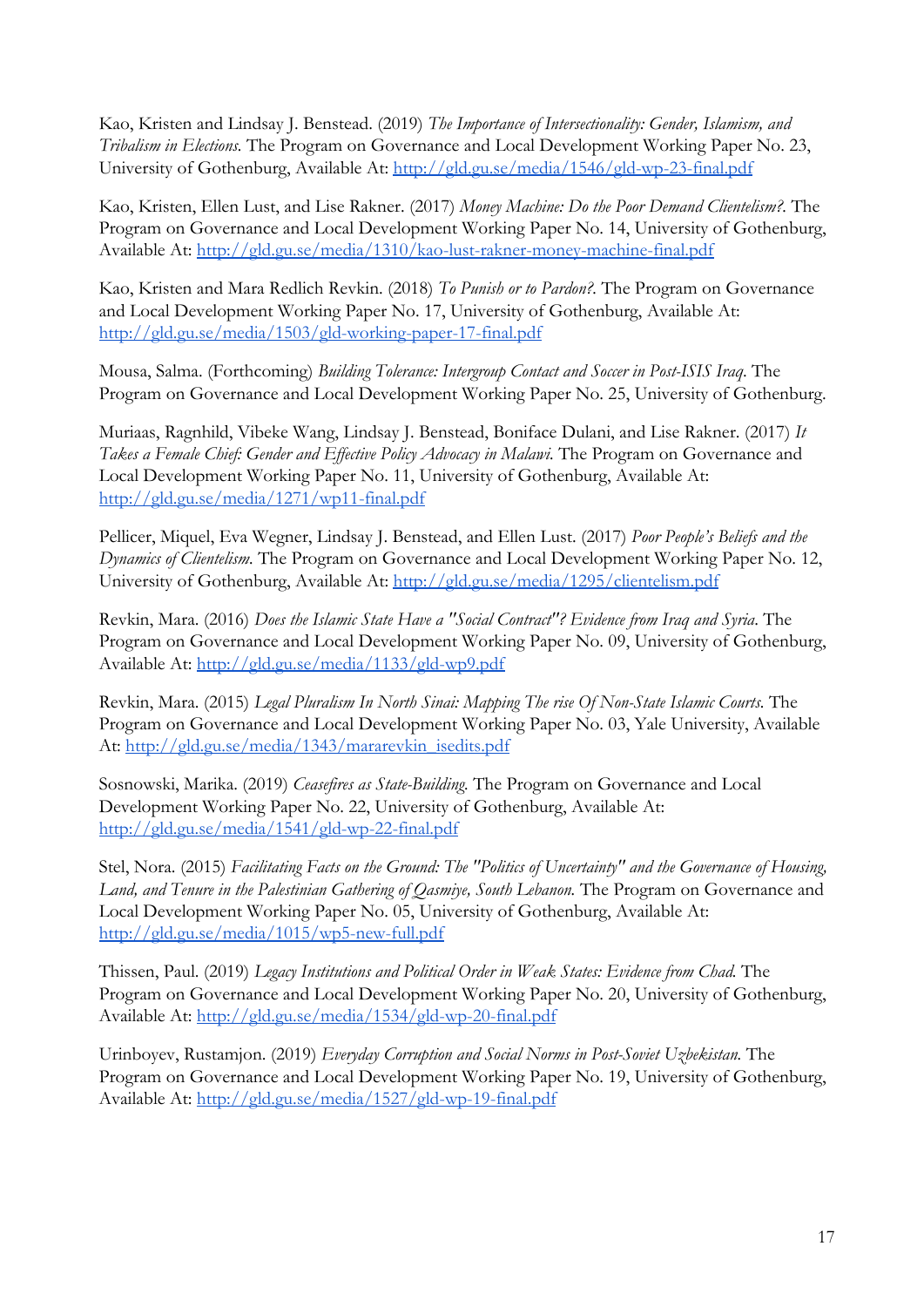# e. REPORTS

The Program on Governance and Local Development (2015) LGPI Report, Series 2015:3 University of Gothenburg and Yale University, Available At:<http://gld.gu.se/media/1107/lgpi-report-eng.pdf>

The Program on Governance and Local Development (2015) The Tunisian Local Governance Performance Index: Selected Findings on Education, Series 2015:1 University of Gothenburg and Yale University, Available At: [http://gld.gu.se/media/1108/report-education\\_eng.pdf](http://gld.gu.se/media/1108/report-education_eng.pdf)

Dulani, Boniface, Ellen Lust, and Hannah Swila. (2016) Binding Constraints in Service Delivery in Malawi, Prepared for the World Bank, May 2016.

The Program on Governance and Local Development (2016) The Tunisian LGPI: Selected Findings on Gender, Series 2016:2, University of Gothenburg and Yale University, Available At: <http://gld.gu.se/media/1173/tunisia-gender-final.pdf>

The Program on Governance and Local Development (2016) The Tunisian LGPI: Selected Findings on Political Participation, Series 2016:3, University of Gothenburg and Yale University, Available At: <http://gld.gu.se/media/1150/tunisia-political-participation-report.pdf>

The Program on Governance and Local Development; IPOR (2016) The LGPI in Malawi: Selected Findings on Livelihood, Series 2016:5, University of Gothenburg, Available At: <http://gld.gu.se/media/1287/livelihood-report-malawi-final.pdf>

The Program on Governance and Local Development; IPOR (2016) The LGPI in Malawi: Selected Findings on Land, Series 2016:4, University of Gothenburg, Available At: <http://gld.gu.se/media/1256/report-lgpi-land-malawi.pdf>

The Program on Governance and Local Development; IPOR (2016) The LGPI in Malawi: Selected Findings on Education, Series 2016:6, University of Gothenburg, Available At: <http://gld.gu.se/media/1171/education-report-malawi.pdf>

The Program on Governance and Local Development; IPOR (2016) The LGPI in Malawi: Selected Findings on Health, Series 2016:7, University of Gothenburg, Available At: <http://gld.gu.se/media/1170/health-report-malawi.pdf>

The Program on Governance and Local Development; IPOR (2017) The LGPI in Malawi: Selected Findings from 15 Districts, Series 2017:1, University of Gothenburg, Available At: <http://gld.gu.se/media/1288/malawidistrictsbriefs-fina.pdf>

The Program on Governance and Local Development; IPOR (2017) The LGPI in Malawi: Selected Findings on Gender, Series 2017:2, University of Gothenburg, Available At: <http://gld.gu.se/media/1219/malawigenderreport-full-final.pdf>

The Program on Governance and Local Development (2017) The Tunisian LGPI: Selected Findings on Health, Series 2017:3, University of Gothenburg and Yale University, Available At: <http://gld.gu.se/media/1253/tunisia-lgpi-health-report.pdf>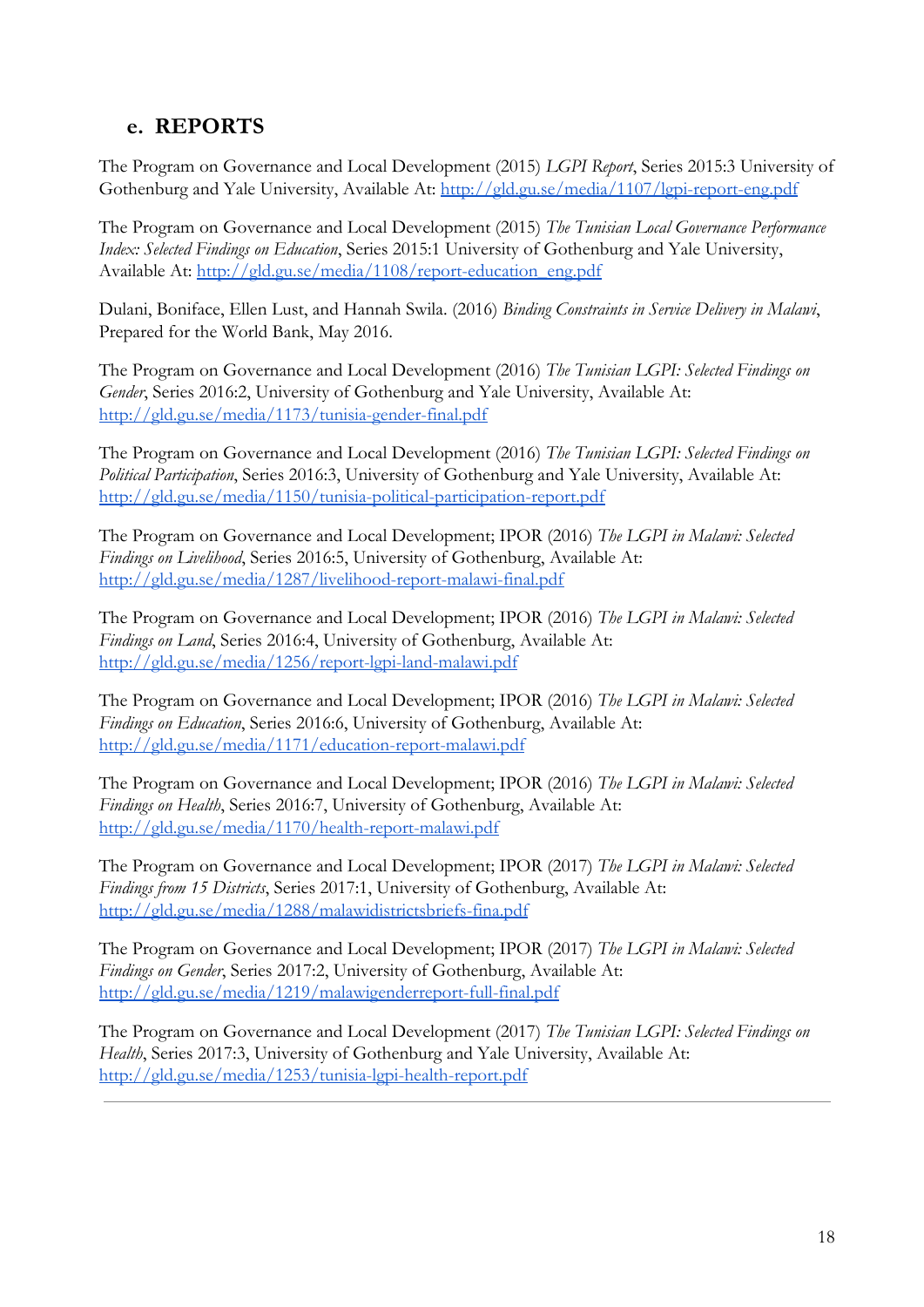# 4. PRESENTATIONS & PODCASTS

# a. PRESENTATIONS

# 2016

Lindsay Benstead, Kristen Kao, and Ellen Lust. "Why Does it Matter What Observers Say? The Impact of International Monitoring on the Electoral Legitimacy." Southern Political Science Association Annual Meeting, San Juan, Puerto Rico, Jan. 7 - 9.

Lindsay Benstead and Dhafer Malouche. "Interviewer Religiosity and Polling in Transitional Tunisia." Southern Political Science Association, San Juan, Puerto Rico, Jan. 7 - 9.

Pierre Landry. "Using Remote Sensing to Measure the Quality of Local Governance." Southern Political Science Association , San Juan, Puerto Rico, Jan. 7 - 9.

Ellen Lust. "Rupture and Reform: The Case of Slippery Concepts and Muddled Measurements in the Study of Regime Change." Southern Political Science Association Annual Meeting, San Juan, Puerto Rico, Jan. 7 - 9.

Ellen Lust. "Poor People's Perceptions." Quality of Government Conference, Nice, France, Jan. 27 - 29.

Ellen Lust. "Egypt: Five Years Later." University of Gothenburg, Gothenburg, Sweden Feb. 3.

Ellen Lust. "Social Ties and Local Governance: Toward a Theory of Social Institutions." Middle East Institute Seminar, Harvard University, MA , U.S., Feb. 23.

Ellen Lust. "Regime, Nation, and, Regional Disorder in the Arab World." NYU Shanghai, China, Mar. 3.

Kristen Kao. "Rigging Democracy: Maintaining Power Through Authoritarian Electoral Institutions." After the Uprising: The Arab World in Freefall, Fragmentation or Reconfiguration? Conference sponsored by the American University in Beirut, the Mamdouha S. Bobst Center for Peace and Justice at Princeton University, and Project on Middle East Political Science (POMEPS), Princeton , NJ, U.S., Mar. 4 - 5.

Ellen Lust. "Workshop in Big Data and Social Science Research in China" (Participant), NYU Shanghai, China, Mar. 4 - 5.

Lindsay Benstead and Ellen Lust. "Traits, Competencies or Policy Signals? How Candidate Electability Affects Arab Election." Second International Conference on Political Participation and Leadership in the Developing World, NYU Abu Dhabi, Mar. 6 - 7.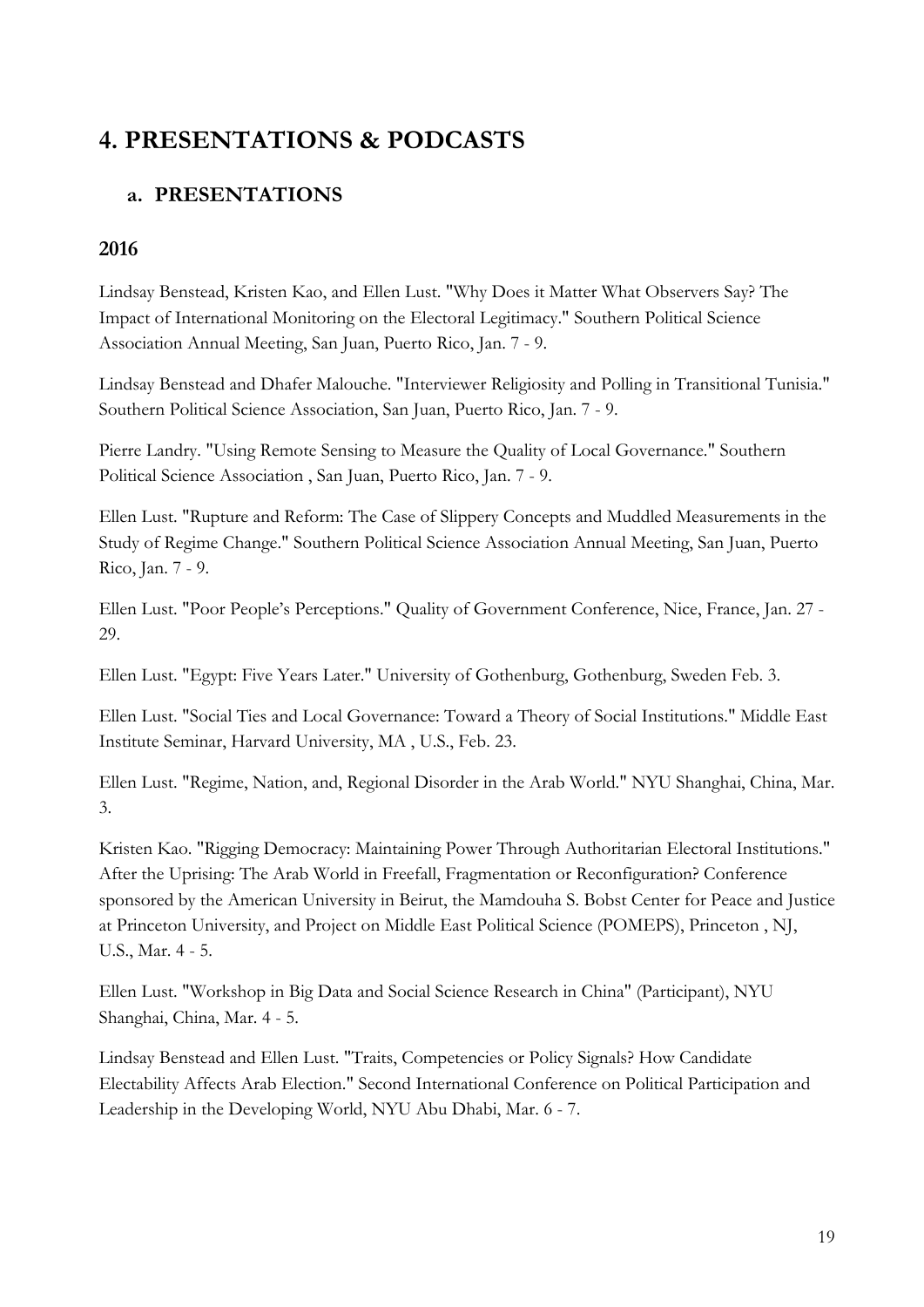Ellen Lust. "Explaining Women's Electability: The Importance of Candidate Type and Role Congruity." NYU Abu Dhabi, Mar. 7 - 8.

Lindsay Benstead and Ellen Lust. "Traits, Competencies or Policy Signals? How Candidate Electability Affects Arab Election." Political Science conference on Women and Politics in the Middle East, George Washington University, Washington DC, U.S., Mar. 11.

Lindsay Benstead. "Why Do Gender Gaps in Services Exist in Some Tunisian Localities?" Midwest Political Science Association, Chicago, IL , U.S., Apr. 7 - 10.

Kristen Kao. "How Formal Electoral Institutions Affect Informal Redistribution Patterns." Midwest Political Science Association, Chicago, IL , U.S., Apr. 7 - 10.

Ellen Lust. "The Arab Uprisings: Challenges and Prospects." University of Gothenburg, Gothenburg, Sweden Apr. 26.

Kristen Kao. "Examining the Effects of Gender, Islamism, and Ethnicity on Voter Preferences." Survey Methodology Group, University of Gothenburg, Gothenburg, Sweden. Apr. 27.

Lindsay Benstead and Abdel Samad Mounah. "Why Do Islamist Parties Reduce the Gender Gap in Service Provision?" After the Uprisings: Public Opinion, Gender, and Conflict in the Middle East Workshop, Kansas State University, KA , U.S., May 5.

Lindsay Benstead and Dhafer Malouche. "Interviewer Religiosity and Polling in Transitional Tunisia." Annual conference of the American Association of Public Opinion Research (AAPOR), Austin, Texas, U.S., May 12 - 15.

Lindsay Benstead. "New Challenges in Conducting Middle East Field Research" POMEPS, Washington DC. U.S., May 19 - 20.

Lindsay Benstead. "From Prison to Parliament: Evidence from a Priming Experiment in Turkey" by Kimberly Guiler (Discussant), POMEPS, Washington DC. U.S., May 19 - 20.

Ellen Lust. "Comparing the New and Old Arab Authoritarianism," POMEPS, Washington DC. U.S., May 19 - 20.

Ellen Lust. "Pathways to Moderation: A Quasi - Natural Experiment in Tunisia's Ennahda" by Sharan Grewal (Discussant), POMEPS, Washington DC. U.S., May 19 - 20.

Ellen Lust and Lindsay Benstead. "Explaining Women's Electability: Role Congruity and the Importance of Candidate Type." POMEPS, Washington DC. U.S., May 19 - 20.

Lindsay Benstead and Ellen Lust. "Why Do Some Voters Prefer Female Candidates? The Role of Perceived Incorruptibility and Ability to Provide Wasta." Gender and Corruption Workshop, University of Gothenburg, Gothenburg, Sweden, May 23 - 24.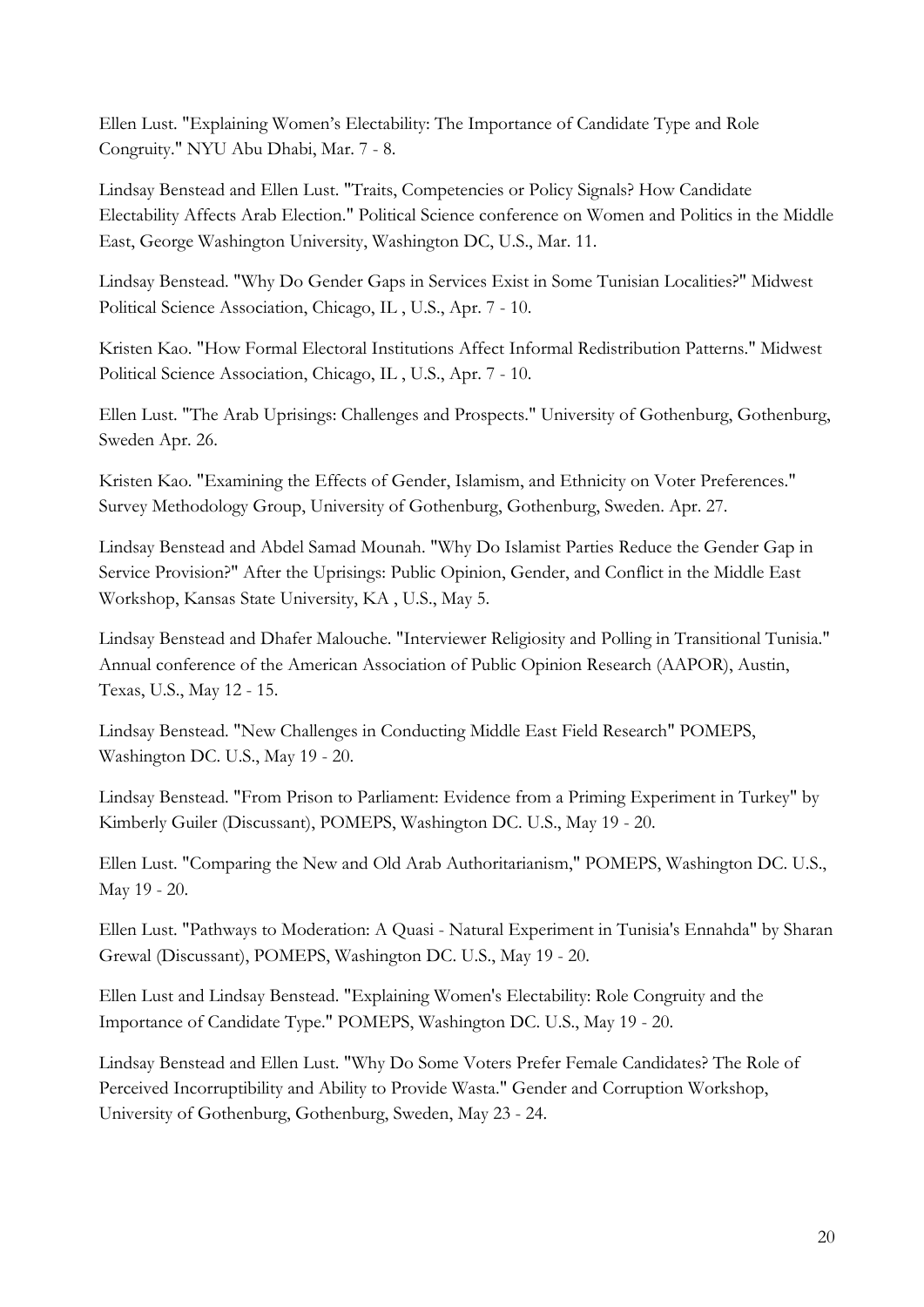Ellen Lust. "Gender and Corruption: The Electoral Arena" (Discussant), Gender and Corruption Workshop, University of Gothenburg, Gothenburg, Sweden, May 23 - 24.

Felix Hartmann. "Getting Ahead Collectively – Using Positive Psychology to Improve Civic Engagement." CeCAR Workshop, University of Gothenburg, Gothenburg, Sweden, June 16 - 17.

Lindsay Benstead, Boniface Dulani, Ragnhild Muriaas, Lise Rakner, and Vibeke Wang. "Using Traditional Leaders to End Child Marriage: Evidence From a Survey Experiment in Malawi." EPSA Annual Conference, Brussels, Belgium, June 23 - 25.

Ellen Lust. "The Politics of Freedom in China" (Discussant), European Political Science Association, Brussels, Belgium, June 23 - 25.

Ellen Lust and Adam Harris. "Local Discrimination and Ethnic Access to Service Delivery: Evidence from Malawi." EPSA Annual Conference, Brussels, Belgium, June 23 - 25.

Ellen Lust and Rabab El Mahdi. "The Arab Spring - What Went Wrong - and Right?" Almedalen Week, Visby, Sweden, July 7 - 9.

Lindsay Benstead. "Why Do Gender Gaps in Services Exist in Some Tunisian Localities?" International Political Science Association 24th World Congress on Political Science, Poznan, Poland, July 23 - 28.

Adam Harris and Ellen Lust. "Drivers of Local Service Provision: Evidence from Malawi." Development Research Conference, Stockholm, Sweden, Aug. 22 - 24.

Kristen Kao. "The Effect of Election Laws on Ethnic Favoritism in Service Provision: Evidence from Jordan." Development Research Conference, Stockholm, Sweden, Aug. 22 - 24.

Ellen Lust and Pierre Landry. "Citizen Engagement: Participation and Assistance - Seeking in Malawi." Development Research Conference, Stockholm, Sweden, Aug. 22 - 24.

Lindsay Benstead, Boniface Dulani, Ragnhild Muriaas, Lise Rakner, and Vibeke Wang. "Using Traditional Leaders to End Child Marriage: Evidence From a Survey Experiment in Malawi." American Political Science Association Annual Meeting , Philadelphia, PA, U.S., Sept. 1 - 4.

Lindsay Benstead and Ellen Lust. "Traits, Competencies or Policy Signals? How Candidate Electability Affects Arab Election." American Political Science Association Annual Meeting, Philadelphia, PA, U.S., Sept. 1 - 4.

Adam Harris and Ellen Lust. "Determinants of Local Service Provision in Africa: Evidence from Malawi." American Political Science Association Annual Meeting, Philadelphia, PA. U.S., Sept. 1 - 4.

Kristen Kao. "Electoral Institutions and Ethnic Clientelism." American Political Science Association Annual Meeting , Philadelphia, PA, U.S., Sept. 1 - 4.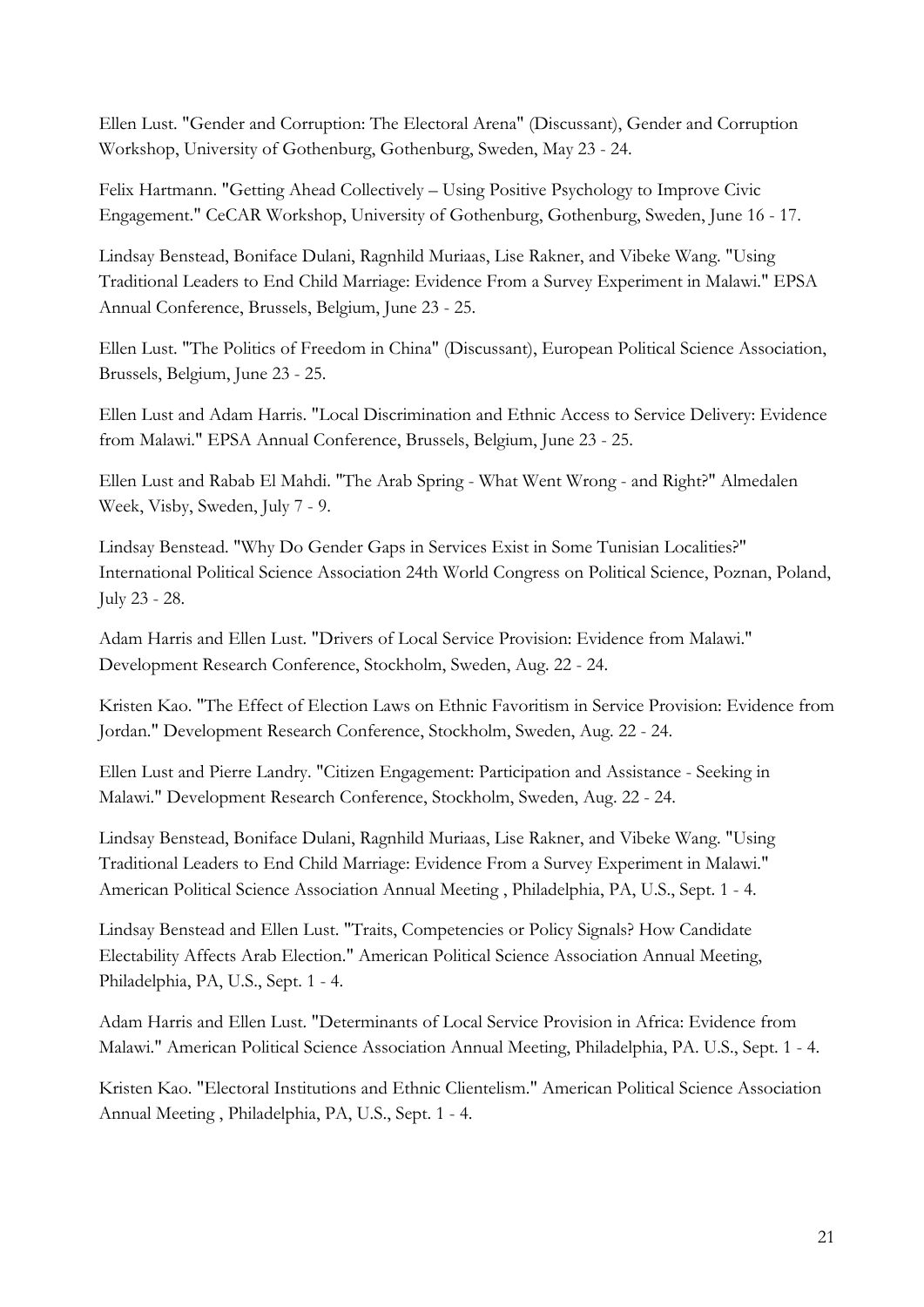Ellen Lust. "Toward a Theory of Social Institutions." American Political Science Association Annual Meeting, Philadelphia, PA, U.S., Sept. 1 - 4.

Ellen Lust and Lindsay Benstead. "Does it Matter What Observers Say? The Impact of International Monitoring on the Electoral Legitimacy." American Political Science Association Annual Meeting , Philadelphia, PA. U.S., Sept. 1 - 4.

Ragnhild Muriaas and Vibeke Wang. "Money Talks: Gendered Electoral Financing in Malawi." American Political Science Association Annual Meeting , Philadelphia, PA. U.S., Sept. 1 - 4.

Miguel Pellicer, Eva Wegner, Lindsay Benstead, and Ellen Lust. "Poor People's Perceptions and Different Forms of Clientelism." American Political Science Association Annual Meeting , Philadelphia, PA, U.S., Sept. 1 - 4.

Ellen Lust. "After the Arab Uprisings." Comparative Politics Course (Participant), University of Bergen, Norway, Sept. 21.

Ellen Lust. "Studying Governance and Development: The GLD Program." Chr. Michelsen Institute, Bergen, Norway, Sept. 22.

Ellen Lust. "Toward a Theory of Social Institutions." Comparative Politics Workshop, University of Bergen, Norway, Sept. 23.

Ellen Lust. "From the Fall of Mubarak to the Fall of Morsi." MENA - GU Workshop, University of Gothenburg, Gothenburg, Sweden, Sept. 30.

Ellen Lust, Boniface Dulani, and Lise Rakner. "Governance and Service Delivery in Malawi: Selected Findings from the 2016 Malawi LGPI+." Malawi project dissemination, Oslo, Norway, Oct. 11.

Ellen Lust. " The LGPI in Malawi: Findings on Land and Livelihoods." Crossroads Hotel, Lilongwe , Malawi, Oct. 27.

Ellen Lust. "Detecting Structural Determinants of Youth Unemployment in the MENA." Co - Opinion Workshop on Youth Unemployment in the MENA, Bellagio, Italy, Nov. 2.

Ellen Lust. "Navigating the Southern Mediterranean." Europe and its Neighbourhood: Conflict Prevention and Crisis Management in the 21st Century , Chatham House, London, UK, Nov. 14.

Adam Harris. "Malawi Education and Health Dissemination." Malawi Project Dissemination, Blantyre, Malawi, Nov. 17.

Ellen Lust, Janine Clark, and Emanuela Delmasso. "Not the Only Game in Towns: Local Level Representation in Transitions." MESA Annual Meeting, Boston, MA, U.S., Nov. 20.

Lindsay Benstead and Ellen Lust. "Traits, Competencies or Policy Signals? How Candidate Electability Affects Arab Elections." Middle East Studies Association, Denver, CO , U.S., Nov. 21 - 24.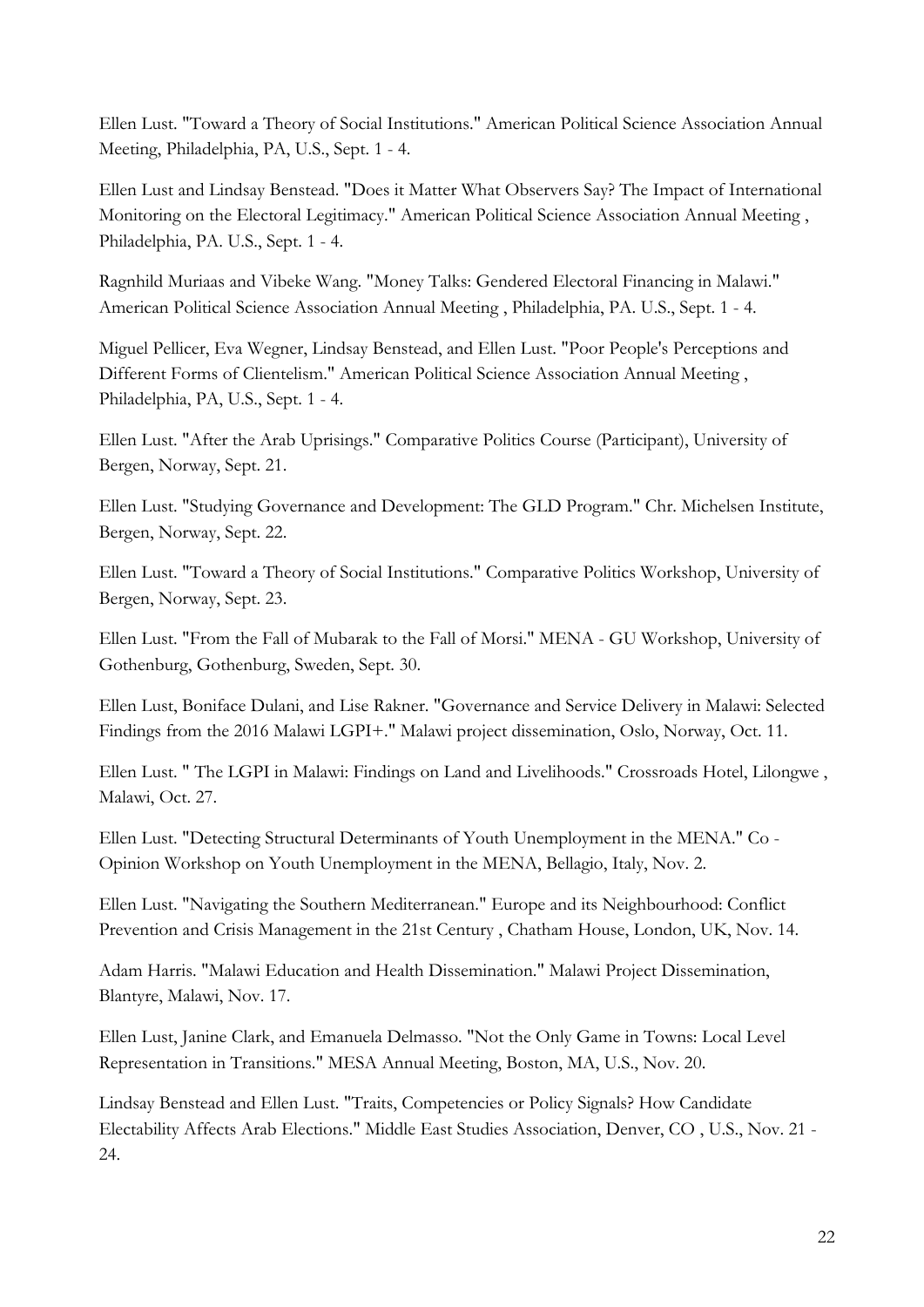Lindsay Benstead, Ragnhild Muriaas, and Vibeke Wang. "Why Does the Impact of Western Donor Endorsements Depend on the Type of Women's Rights? Experimental Evidence from Malawi." African Studies Association Meeting, Washington DC, U.S., Dec. 1 - 3.

Ragnhild Muriaas and Vibeke Wang. "Reaching Gender Parity in Political Office: The Malawi Non - Quota Solution." African Studies Association Meeting, Washington DC, U.S. , Dec. 1 - 3.

Ellen Lust. "The Middle East in 2020." World Cultural Museum, Gothenburg, Sweden, Dec. 7.

# 2017

Felix Hartmann. "Community Driven Development Programs, Political Participation, and Incumbent Voting: Evidence from the Philippines." QoG Conference, Budapest, Jan. 25 - 26.

Felix Hartmann. "Getting Ahead Collectively: Using Positive Psychology to Improve Civic Engagement." WGAPE, New York University, Abu Dhabi, Jan. 6 - 8.

Ellen Lust. "Layered Authority and Accountability: Reconsidering State-Centric Theory and Development Policy." with Stephen Ndegwa. A Hundred Years after Sykes Picot: The Nation State in the Arab World. Cairo, Egypt, Mar. 25 - 26.

Ellen Lust. "A Hundred Years after Sykes Picot: The Nation State in the Arab World." Workshop, co-organized with the American University of Cairo, Cairo, Egypt, Mar. 25 - 26.

Ruth Carlitz. "Designing a Development Policy Financing Operation: Rural Water Supply Development Policy Financing Tanzania Case Study." World Bank Water Week, Washington, DC, March 21, 2017.

Ellen Lust. "Measuring Radicalization." Workshop, CMI, co-organized with Center for Mediterranean Integration (CMI), the World Bank, and the University of Gothenburg, Marseilles, France, Mar. 15 - 16.

Ellen Lust and David Waldner. "Unwelcome Change: Coming to Terms (and Indicators) with Backsliding." Conference on the The Democratic Change Research Initiative: Global Trajectories and Policy Analysis, Northwestern University, IL, U.S., Apr. 12.

Ellen Lust, Kristen Kao, and Lise Rakner. "Community-Driven or Self-Interested Voters? A Conjoint Experiment on Vote Buying and Identity in Malawi." Midwest Political Science Association Conference, Chicago, IL, U.S., Apr. 6 - 9.

Ellen Lust, Ruth Carlitz, Kristen Kao, Pierre Landry, and Lise Rakner. "Unpacking 'Good Governance': Exploring Subnational and Cross-Sectoral Variation in the Quality of Governance in Malawi." Midwest Political Science Association Conference, Chicago, IL, U.S., Apr. 6 - 9.

Ellen Lust, Adam Harris, and Kristen Kao. "The Dynamics of Local and National Elections: Ethnicity and Clientelism in Malawi." Midwest Political Science Association Conference, Chicago, IL, U.S., Apr. 6 - 9.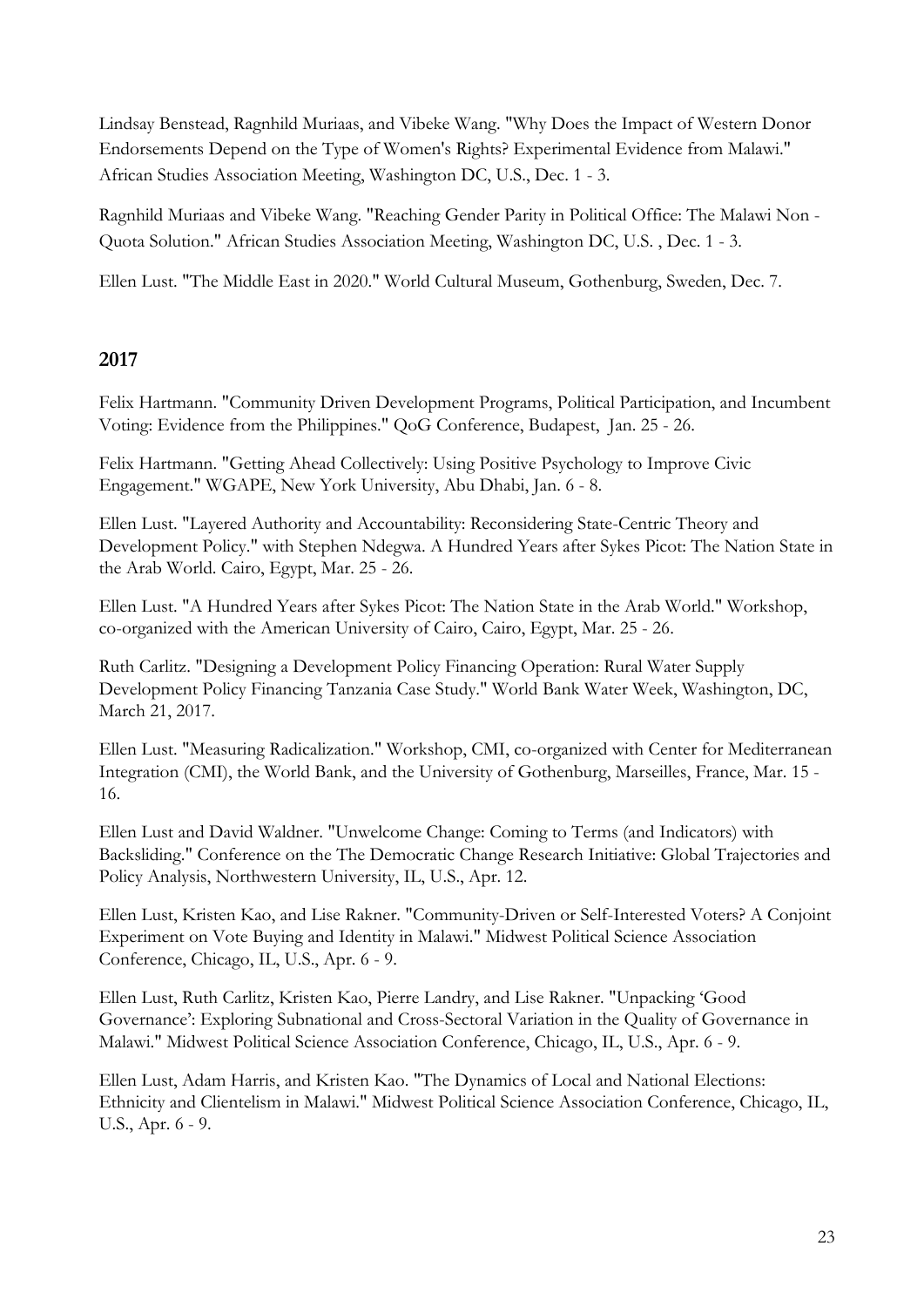Ellen Lust . "Clientelism, Accountability and Distributive Politics Chair, Timing and Trends in Transitions to Democracy." (Discussant, JSS Panel) Midwest Political Science Association Conference, Chicago, IL, U.S., Apr. 6 - 9.

Ellen Lust. "The State of the State in the Middle East." Centre for Middle East Studies, Lund University, Lund, Sweden, Apr. 4.

Adam Harris. "Local Ethnicity and Local Elections: Lessons from South Africa's 2016 Elections." Policy Dialogue Day 2017, Gothenburg, Sweden, May 10.

Ellen Lust. "The Dynamics of Local and National Elections: Partisanship, Ethnicity, and Club Goods in Malawi." Policy Dialogue Day 2017, Gothenburg, Sweden, May 10.

Adam Harris. "Ethnic Determinants of Local Service Provision in Africa: Evidence from Malawi." Policy Dialogue Day 2017, Gothenburg, Sweden, May 10.

Kristen Kao. "The Effect of Electoral Laws on Ethnic Favoritism in Service Provision: Evidence from Jordan." Policy Dialogue Day 2017, Gothenburg, Sweden, May 10.

Ruth Carlitz. "Same, Same but Different: Understanding How Patterns of Accountability Differ Across Different Public Goods." Policy Dialogue Day 2017, Gothenburg, Sweden, May 10.

Ruth Carlitz, Kristen Kao, Pierre Landry, Ellen Lust, and Lise Rakner. "Unpacking "Good Governance: Exploring Subnational and Cross-Sectoral Variation in the Quality of Governance in Malawi." 2017 Annual GLD Conference, Hindås, Sweden, May 11 - 12.

Josephine Gakii Gatua. "Social Connections and Primary Health Care: Evidence from Rural Kenya." 2017 Annual GLD Conference, Hindås, Sweden, May 11 - 12.

Kristen Kao, Ellen Lust, and Lise Rakner. "Community-Driven or Self-Interested Voters? A Conjoint Experiment on Vote Buying and Identity in Malawi." 2017 Annual GLD Conference, Hindås, Sweden, May 11 - 12.

Nora Stel. "Studying Informal Syrian Refugee Settlements in Lebanon: Hybrid Political Order and the Politics of Uncertainty." 2017 Annual GLD Conference, Hindås, Sweden, May 11 - 12.

Felix Hartmann. "Natural Disasters and Civic Engagement: Mixed Evidence from the 2015 Floods in Malawi." 2017 Annual GLD Conference, Hindås, Sweden, May 11 - 12.

Mine Eder. "The Migrant Perceptions of Istanbul's Shopkeepers: Is it the Economy?" 2017 Annual GLD Conference, Hindås, Sweden, May 11 - 12.

Lise Rakner and Ellen Lust. "Extraction and Social Institutions." 2017 Annual GLD Conference, Hindås, Sweden, May 11 - 12.

Ellen Lust. "Extraction and Social Institutions." Nuffield College, Oxford University, UK, May 25.

Kristen Kao, Ellen Lust, and Lise Rakner. "Vote-Buying, Clientelism, and Social Institutions: Evidence From a Conjoint Experiment in Malawi." European Political Science Association 7th Annual Conference, Milan, Italy, June 22-24.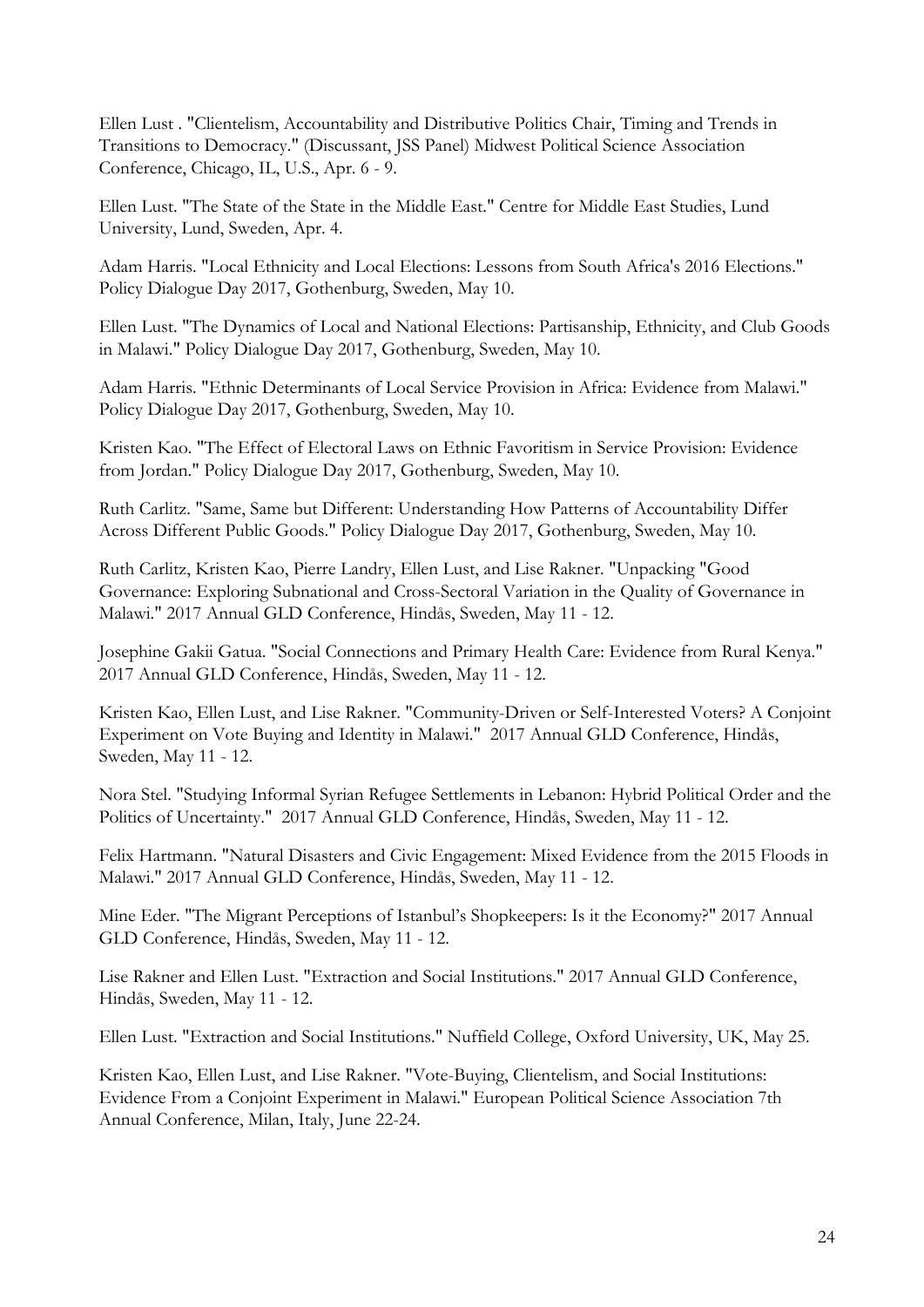Ruth Carlitz. "Unpacking 'Good Governance': Exploring Sub-national and Intra-Community Variation in the Quality of Governance in Malawi." European Political Science Association 7th Annual Conference, Milan, Italy, June 22-24.

Ruth Carlitz. "Determinants of Value for Money in Rural Water Provision in Tanzania." CeCAR Workshop, Gothenburg, Sweden, June 12-14.

Ellen Lust. "Measuring Backsliding." V-AUT Workshop, Gothenburg, Sweden, June 1.

Ruth Carlitz and Monika Bauhr. "Transparency for Whom? Types of Transparency and the Provision of Public Goods." Quality of Governance Internal Conference, Tylebäck, Sweden, August 21-23.

Ellen Lust. "Importance of Local Governance in SDG16 Debates." EADI Nordic Conference, Bergen, Norway, August 23.

Ruth Carlitz, Kristen Kao, Pierre Landry, Ellen Lust, and Lise Rakner. "Exploring Subnational and Cross-Sectoral Variation in the Quality of Governance." APSA Annual Meeting, August 31 - September 3.

Ruth Carlitz. "New Perspectives on Local Government Efficiency: Exploring Subnational Variation in Tanzania." APSA Annual Meeting, August 31 - September 3.

Felix Hartmann. "Programmatic Policies and Incumbent Voting: Experimental Evidence from the Philippines." APSA Annual Meeting, August 31 - September 3.

Felix Hartmann."Exploring Subnational Variation in Governance Outcomes: The Role of Urbanization and Social Institutions." APSA Annual Meeting, August 31 - September 3.

Kristen Kao and Lindsay J. Benstead. "The Importance of Intersectionality: Gender, Islamism, and Ethnicity in Elections." APSA Annual Meeting, August 31 - September 3.

Pierre Landry and Sebastian Nickel. "Lost in Aggregation." APSA Annual Meeting, August 31 - September 3.

Kristen Kao, Adam Harris, and Ellen Lust. "Wasta and Clientelism: The Intersection of Social and Political Linkages in the MENA." Middle East Studies Association Conference, Washington, D.C., November 18.

Felix Hartmann. "Public Transfers and Incumbent Voting: Experimental Evidence from the Philippines." Toronto Political Behavior Workshop, November 10-11.

Ellen Lust and Kate Baldwin. "Christian Missions, Traditional Authorities and Social Insurance Networks in Malawi." African Studies Association 60th Annual Meeting, Chicago, Illinois, November 16-18.

Kristen Kao and Adam Harris. "The Dynamics of Local and National Elections: Evidence from a Conjoint Experiment in Malawi." African Studies Association 60th Annual Meeting, Chicago, Illinois, November 16-18.

Ellen Lust. "Layered Authority and Accountability: Reconsidering State-Centric Theory and Development Policy." Middle East Roundtable and Workshop, Lund University, December 4 - 5.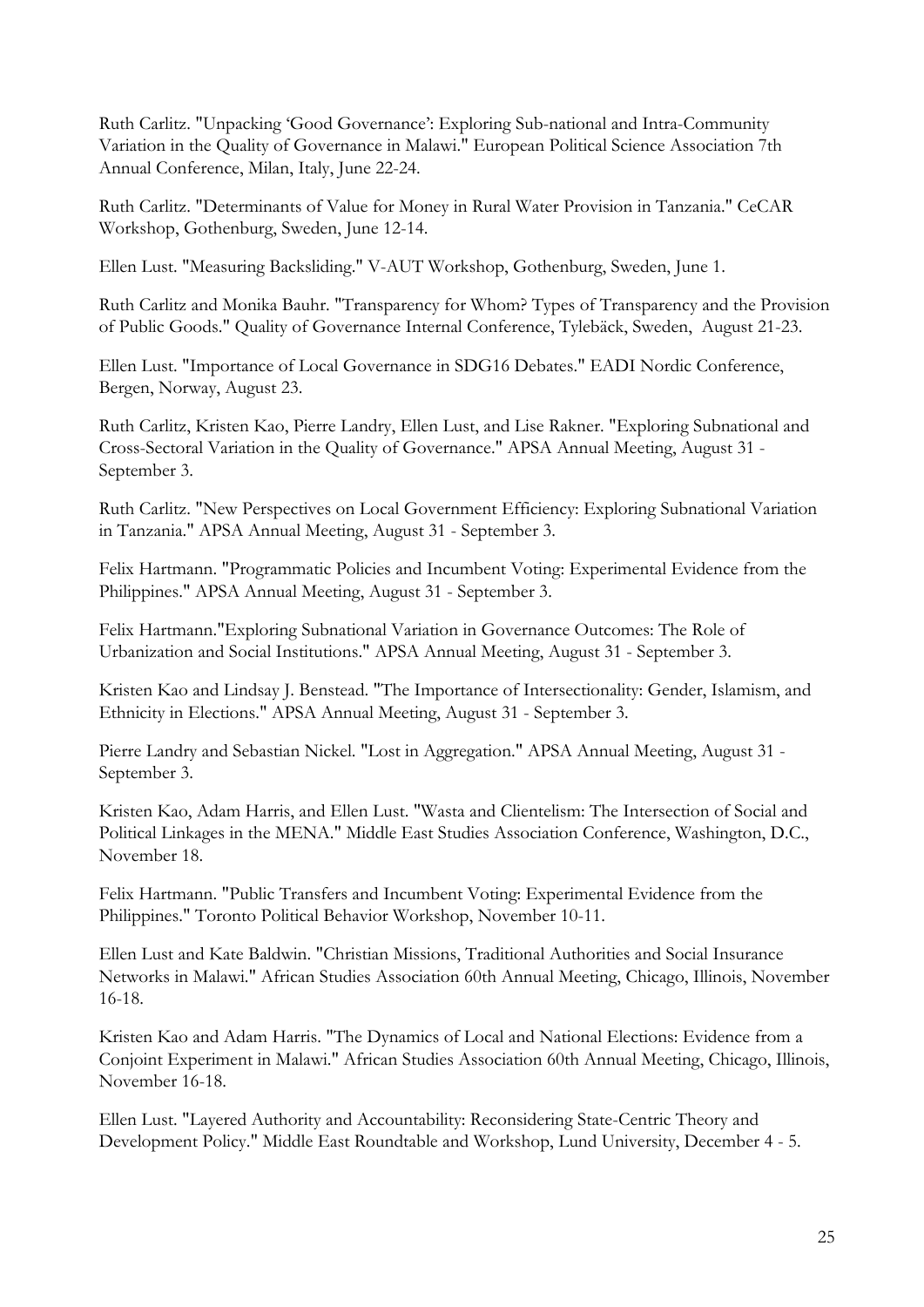# 2018

Kristen Kao. "Ethnicity and Elections: A Laboratory Experiment in Jordan." Winter Experimental Social Science Institute, NYU Abu Dhabi, January 17 - 19.

Ellen Lust, Hans Lueders, and Jumana Alaref. "We Don't Need No Education: Citizens, States and Development." the Swedish Futures Institute in Stockholm, January 31.

Ellen Lust and Kristen Kao. "Who Gets the Vote Out: Authority and Elections in Developing Democracies." QoG Annual Internal Conference, Barcelona, Spain, January 29 - 31.

Ruth Carlitz and Valeriya Mechkova. "Gendered Accountability: When and Why Do Governments Respond to Women's Policy Priorities?" QoG Annual Internal Conference, Barcelona, Spain, January 29-31.

Nora Stel. "Refugees, States and the Politics of Uncertainty - How Lebanon Governs its Informal Syrian and Palestinian Settlements." the School of Global Studies at the University of Gothenburg, February 8.

Felix Hartmann. "Extracting Signals from Noise: Programmatic Transfers and Incumbent Voting in the Philippines." the Center on the Politics of Development, UC Berkeley, February 8.

Kristen Kao. "Electoral Institutions and Identity-Based Clientelism", Partis politiques, élections et vote: Regards croisés entre l'Afrique et le Monde Arabe Conférence, Université Laval, Québec, Canada, March 22 - 23.

Ruth Carlitz. "When and Why Do Citizens Make Claims on the State? Exploring Variation in the Nature of Demand for Public Goods.", Twaweza Ideas & Evidence Event, Dar es Salaam, Tanzania, March 6 - 7.

Ruth Carlitz, Kristen Kao, Pierre Landry, and Ellen Lust. "Unpacking 'Good Governance': Exploring Subnational and Cross-Sectoral Variation in the Quality of Governance in Malawi." International Studies Association Annual Meeting, San Francisco, April 4 - 8.

Kristen Kao and Ellen Lust. "Who Gets the Votes Out? Authority and Elections in Developing Democracies." International Studies Association Annual Meeting, San Francisco, April 4 - 8.

Kristen Kao, Adam Harris and Ellen Lust. "Measuring Ethnicization: When Social Institutions are Ethnicized." International Studies Association Annual Meeting, San Francisco, April 4 - 8.

Kristen Kao, Ellen Lust, and Lise Rakner. "Money Machine: Do the Poor Demand Clientelism?" ECPR Workshop on Political Clientelism in the 21st Century: Theory and Practice, April 10.

Ellen Lust, Adam Harris, and Kristen Kao. "The Determinants of Local and National Vote Choice: Evidence from a Conjoint Experiment." New York University - Abu Dhabi, April 11.

Lindsay J. Benstead. "Does Electing Female Councilors Affect Women's Representation? Evidence from the Tunisian Local Governance Performance Index (LGPI)." EGEN Meeting at Vanderbilt University, Nashville, Tennessee, May 4 - 5.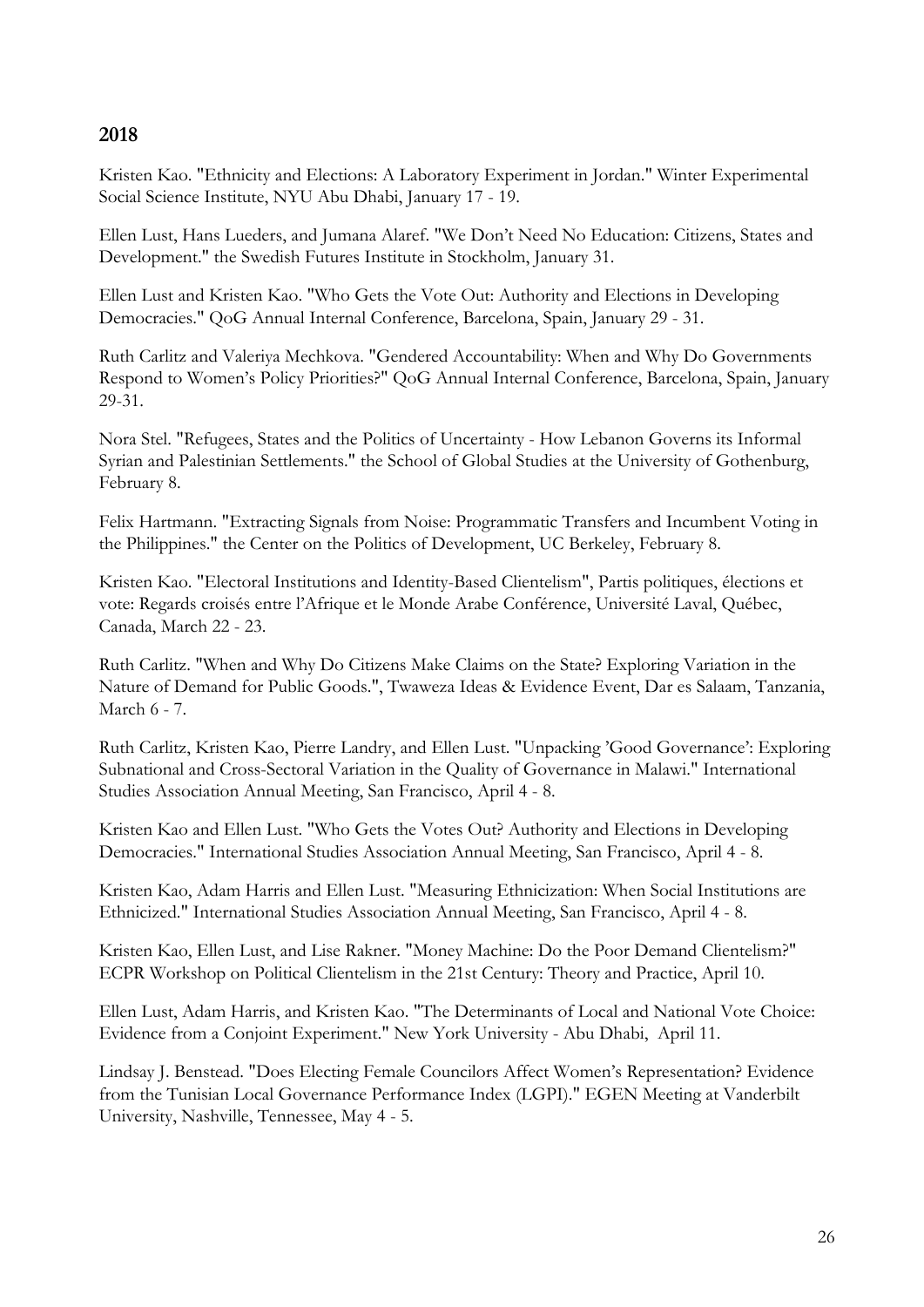Ellen Lust, Adam Harris, and Kristen Kao. "The Determinants of Local and National Vote Choice: Evidence from a Conjoint Experiment." El Institut Barcelona d'Estudis Internacionals (IBEI), Barcelona, Spain. May 7.

Ellen Lust. "Socio-Economic Challenges and Governance Transformation in the Arab World." ESCWA Implementing Agenda 2030: Economic Governance and National Development Planning in the Arab Region, Tunis, Tunisia, May 9.

Ruth Carlitz and Monika Bauhr. "When Does Transparency Improve Public Goods Provision? Street-level Discretion, Targetability, and Local Public Service Delivery." Systems of Public Service Delivery in Developing Countries Workshop, Blavatnik School of Government, University of Oxford, May 14 - 15.

Ruth Carlitz and Valeriya Mechkova. "Gendered Accountability: When and Why Do Governments Respond to Women's Policy Priorities?" Policy Dialogue Day 2018, Gothenburg, Sweden, May 30.

Ellen Lust. "We Don't Need No Education: Resource Endowments and the Demand for Social Service Provision." Policy Dialogue Day 2018, Gothenburg, Sweden, May 30.

Adam Harris. "Resource Flows in Local Versus National Elections: The Importance of Ethnicity and Partisanship." Policy Dialogue Day 2018, Gothenburg, Sweden, May 30.

Kristen Kao. "Money Machine: Do the Poor Demand Clientelism?" Policy Dialogue Day 2018, Gothenburg, Sweden, May 30.

Adam Harris. "Bureaucratic Behavior in Nine Developing Democracies: Evidence from a Conjoint Experiment." Policy Dialogue Day 2018, Gothenburg, Sweden, May 30.

Pierre Landry. "Unpacking the Local Governance Performance Index." Policy Dialogue Day 2018, Gothenburg, Sweden, May 30.

Ruth Carlitz. "Space: The Best Practice Frontier... A New Perspective on Local Government Efficiency." Policy Dialogue Day 2018, Gothenburg, Sweden, May 30.

Georgios Xezonakis and Felix Hartmann. "Night Light Transmission as a Means to Foresee Radical Political Change." Policy Dialogue Day 2018, Gothenburg, Sweden, May 30.

Kate Baldwin and Ellen Lust. "Christian Missions, Traditional Authorities and Social Insurance Networks in Malawi." 2018 Annual GLD Conference, Gothenburg, Sweden, May 31- June 1.

Mara Revkin and Kristen Kao. "Reintegrating Rebel Collaborators: Experimental Evidence from Mosul, Iraq." 2018 Annual GLD Conference, Gothenburg, Sweden, May 31- June 1.

Ruth Carlitz, Ameet Morjaria, and Philip Osafo-Kwaako. "The Legacy of Development Planning: Evidence from Tanzania." 2018 Annual GLD Conference, Gothenburg, Sweden, May 31- June 1.

Adam Harris, Kristen Kao, and Ellen Lust. "The Determinants of Local and National Vote Choice: Evidence from a Conjoint Experiment." 2018 Annual GLD Conference, Gothenburg, Sweden, May 31- June 1.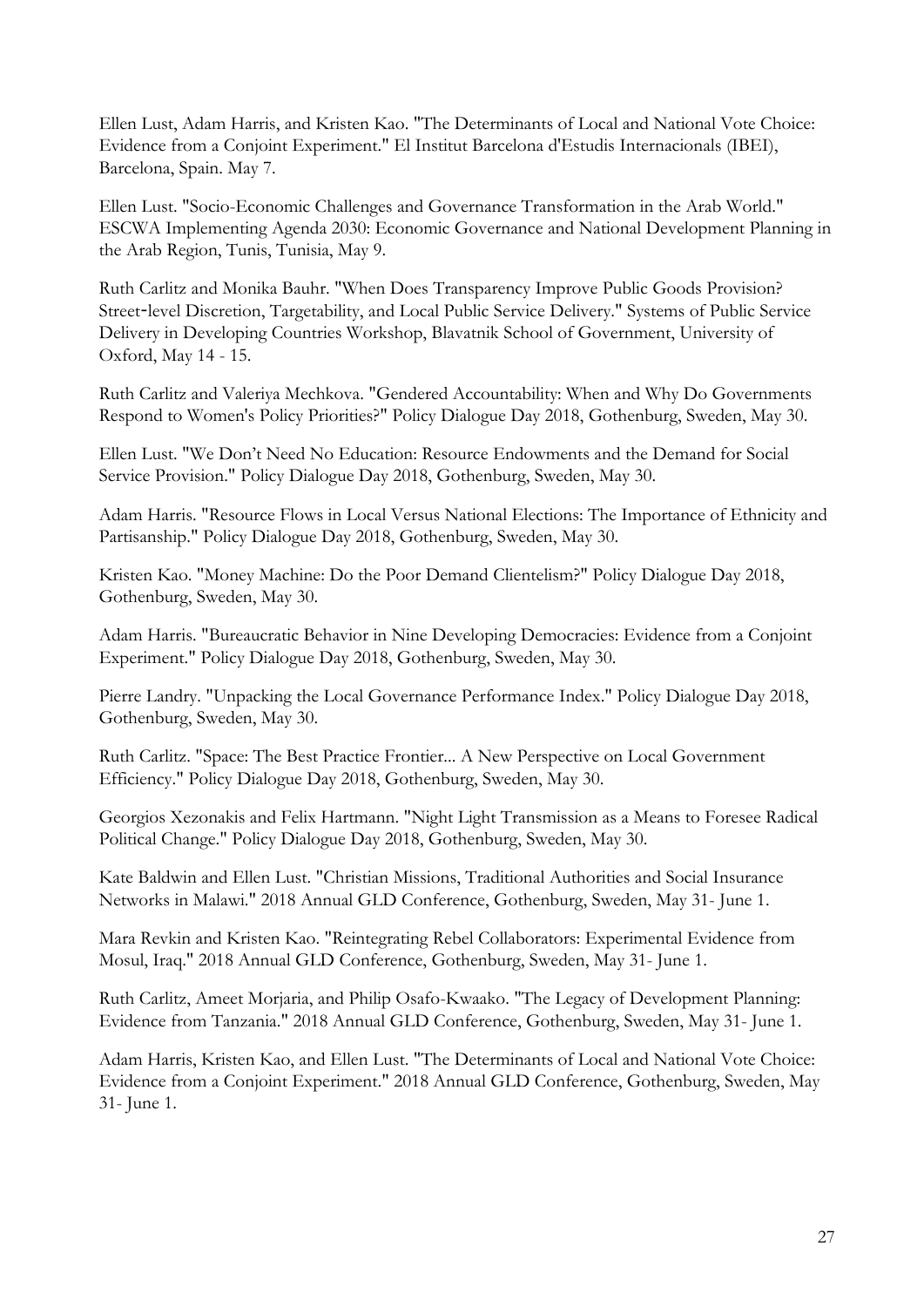Adam Harris, Kristen Kao, and Ellen Lust. "Measuring the Salience of Ethnic Institutions (SEI): When Social Institutions are Ethnically Based." 2018 Annual GLD Conference, Gothenburg, Sweden, May 31- June 1.

Ellen Lust, Adam Harris, and Kristen Kao. "Determinants of Local Service Provision in Africa: Reconceptualizing Ethnic Favoritism." European Political Science Association (EPSA) 8th Annual Conference, Vienna, Austria, June 21 - 23.

Ruth Carlitz and Monika Bauhr. "Transparency for whom? Transparency and Local Public Goods Provision in Non-Democratic Settings." European Political Science Association (EPSA) 8th Annual Conference, Vienna, Austria, June 21 - 23

Ellen Lust and Hans Lueders. "We Don't Need No Education: Resource Endowments and the Demand for Service Provision." European Political Science Association (EPSA) 8th Annual Conference, Vienna, Austria, June 21-23.

Kristen Kao and Ellen Lust. "Clientelism and Local Ties." European Political Science Association (EPSA) 8th Annual Conference, Vienna, Austria, June 21-23.

Ruth D. Carlitz and Valeriya Mechkova. "Gendered Accountability: When and Why Do Governments Respond to Women's Policy Priorities?" European Political Science Association (EPSA) 8th Annual Conference, Vienna, Austria, June 21-23.

Sebastian Nickel and Pierre Landry. "Lost in Aggregation--Recasting Neighborhood Effects on Political Participation." European Political Science Association (EPSA) 8th Annual Conference, Vienna, Austria, June 21-23.

Felix Hartmann. "Public Transfers and Incumbent Voting: Experimental Evidence from the Philippines." European Political Science Association (EPSA) 8th Annual Conference, Vienna, Austria, June 21-23.

Ellen Lust. "Layered authority and social institutions: reconsidering state-centric theory and development policy." World Congress on Middle Eastern Studies (WOCMES), Seville, July 16 - 17.

Ellen Lust, Janine A. Clark, and Emanuela Dalmasso. "Not the only games in towns: Local-level representation in transitions." World Congress on Middle Eastern Studies (WOCMES), Seville, July 16 - 17.

Ruth Carlitz and Monica Bauhr. "Transparency for Whom? Transparency and Local Public Goods Provision in Non-Democratic Settings." Rethinking Development: Development Research Conference 2018, Gothenburg, Sweden, August 22-23.

Josephine Gakii Gatua. "Community Health Workers, Child Health and Healthcare Utilization Behavior." Rethinking Development: Development Research Conference 2018, Gothenburg, Sweden, August 22-23.

Hans Lueders and Ellen Lust. "We Don't Need No Education: Resource Endowments and the Demand for Social Service Provision." Rethinking Development: Development Research Conference 2018, Gothenburg, Sweden, August 22-23.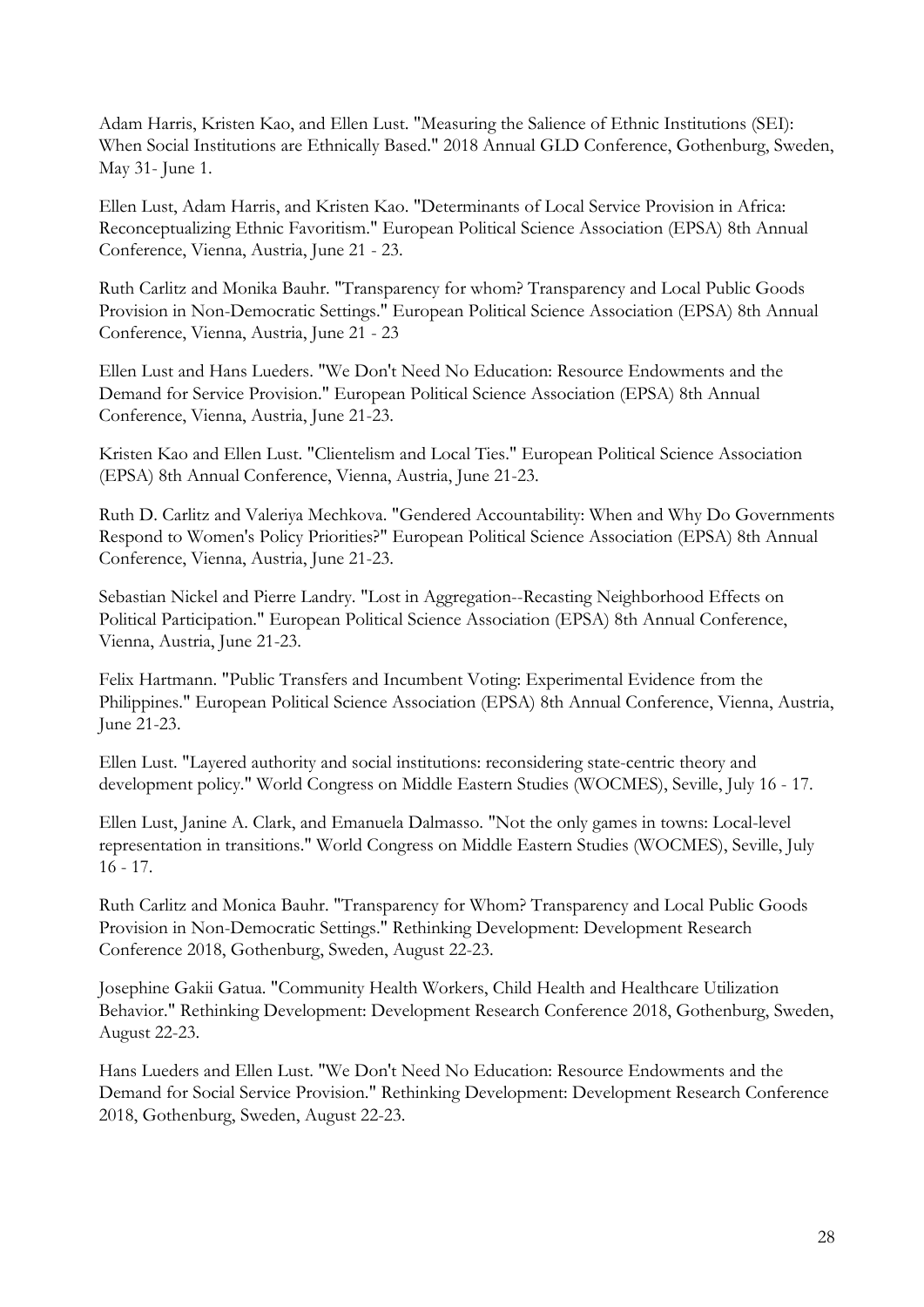Kate Baldwin and Ellen Lust. "The Reformation of Authority: Evidence on the Effects of Protestant Missionaries from Malawi." American Political Science Association 2018 Annual Meeting Boston, USA, August 30 - September 2.

Ruth Carlitz and Valeriya Mechkova. "Gendered Accountability: When Do Governments Implement Women's Priorities?" American Political Science Association 2018 Annual Meeting Boston, USA, August 30 - September 2.

Kristen Kao and Mara Revkin. "Reintegrating Rebel Collaborators After Conflict: Experimental Evidence from Mosul, Iraq." American Political Science Association 2018 Annual Meeting Boston, USA, August 30 - September 2.

Kristen Kao and Ellen Lust. "Clientalism and Local Ties." American Political Science Association 2018 Annual Meeting Boston, USA, August 30 - September 2.

Kristen Kao. "Explaining Inter-Ethnic Cooperation vs. Competition Electoral Authoritarianism." American Political Science Association 2018 Annual Meeting Boston, USA, August 30 - September 2.

Ruth Carlitz. "Tanzania Data Portrait and Africa Regional Analysis.", V-Dem Research Event hosted by USAID, Washington, DC, September 4.

Ruth Carlitz. "The Local Governance Performance Index (LGPI): Methodology and Applications." Urban Institute in Washington, DC, September 5.

Prisca Jöst. "Contentious Politics under Organizational Constraints: The Case of Unemployed Protests in Tunisia.", German Political Science Association Conference, Goethe University, September 24 - 28.

Kristen Kao and Mara Revin. "To Punish or to Pardon: Reintegrating Rebel Collaborators After Conflict in Iraq.", Research Workshop on Islamist Armed Conflicts and the Prospects for Conflict Resolution, ETH Zurich University, September 27 - 30.

Kristen Kao. "Money Machine: Do the Poor Demand Clientelism?" Southern Africa Labour and Development Research Unit, University of Capetown, November 7.

Kristen Kao. "Variation in Exposure to Rebel Governance and Preferences for Transitional Justice: Experimental Evidence from Iraq." Graduate Institute International Relations/Political Science Colloquium Series, The Graduate Institute, Geneva, December 4.

# 2019

Ezgi Irgil. "'Are you a spy?': Ethical Issues of Conducting Interviews with Co-citizens and Its Methodological Challenges in Data Collection." IMISCOE Qualitative and Conceptual Research Workshop on The Practices of Qualitative Research in Migration Studies at GRITIM-UPF, Barcelona, Spain, January 25.

Josephine Gakii Gatua. "Inequalities in Service Provision: Access and Quality." Policy Dialogue Day 2019, Gothenburg, Sweden, May 22.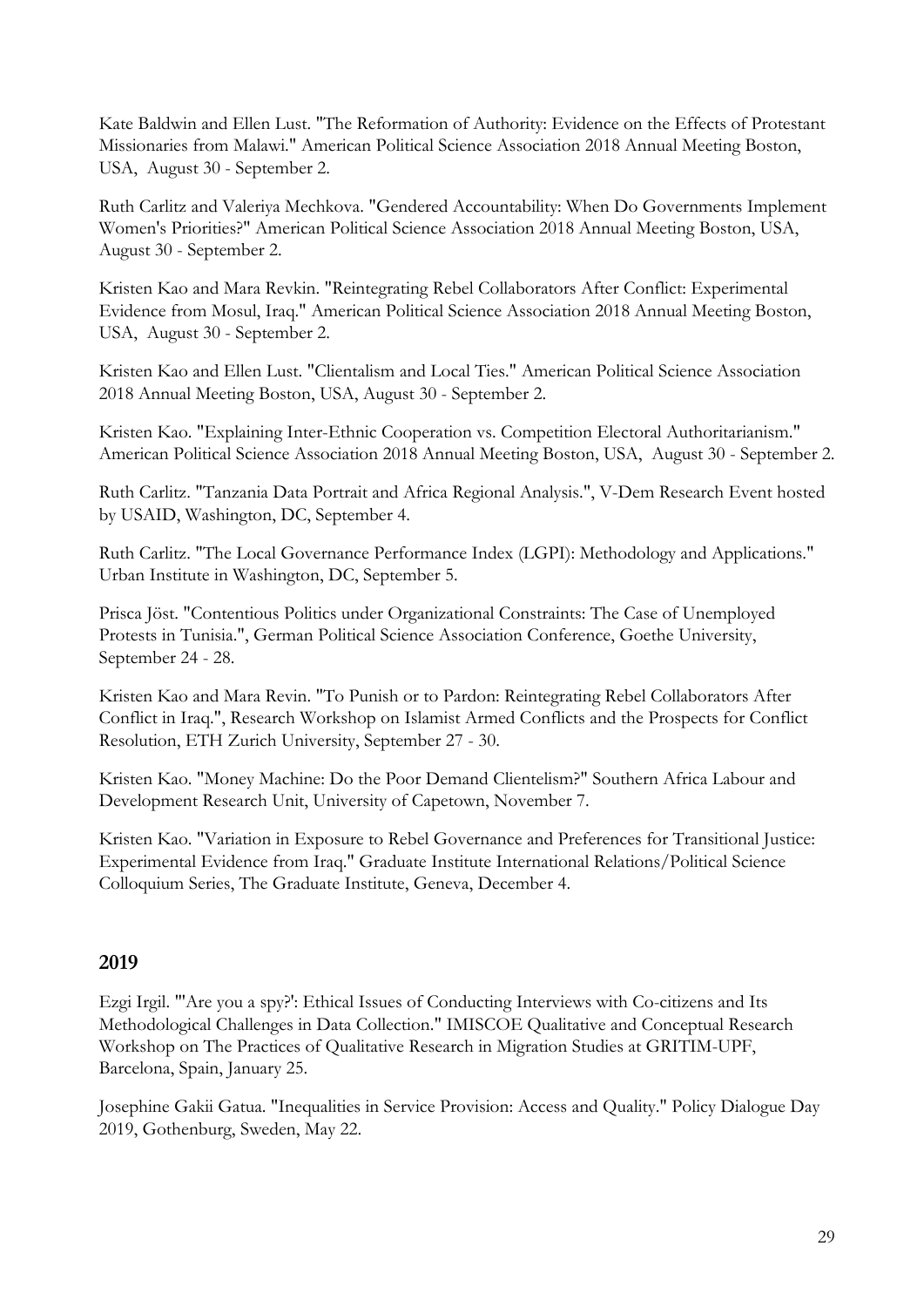Ellen Lust. "Are Islamist Parties More Clientelististic than Others?" Policy Dialogue Day 2019, Gothenburg, Sweden, May 22.

Ruth Carlitz. "When Does Transparency Improve Public Goods Provision? Street-level Discretion, Targetability, and Local Public Service Delivery." Policy Dialogue Day 2019, Gothenburg, Sweden, May 22.

Kristen Kao. "Leveraging Localism: Local Origins, Ethnicity, and Electoral Choice in Malawi." Policy Dialogue Day 2019, Gothenburg, Sweden, May 22.

Kristen Kao and Ellen Lust. "Leveraging Localism: Local Origins, Ethnicity, and Electoral Choice in Malawi." 2019 Annual GLD Conference, Varberg, Sweden, May 23 - 24.

Pierre Landry. "Understanding Chinese Urbanization Through the Lens of Land Auctions -- A Bid Data Approach." 2019 Annual GLD Conference, Varberg, Sweden, May 23 - 24.

Ezgi Irgil. "Playground Politics: Negotiation Strategies of Host Community Members in Urban Public Spaces." 2019 Annual GLD Conference, Varberg, Sweden, May 23 - 24.

Prisca Jöst. "Neighborhood Context Effects and the Participation of Poor Citizens: A Theoretical Model." 2019 Annual GLD Conference, Varberg, Sweden, May 23 - 24.

Felix Hartmann. "Pander to the Public: Political Competition and Public Goods Provision." 2019 Annual GLD Conference, Varberg, Sweden, May 23 - 24.

Ruth Carlitz. "When and Why Do Citizens Make Claims on the State for Improved Service Delivery? Exploring Variation in the Nature of Demand for Different Public Goods." 2019 Annual GLD Conference, Varberg, Sweden, May 23 - 24.

Adam Harris. "Bureaucrats, Accountability, and Public Sector Program Success: A Conjoint Experiment Among African Bureaucrats." 2019 Annual GLD Conference, Varberg, Sweden, May 23 - 24.

Kristen Kao. "Exposure to Rebel Governance and Preferences for Justice: Experimental Evidence from Iraq." 2019 Annual GLD Conference, Varberg, Sweden, May 23 – 24.

Kristen Kao. "To Punish or to Pardon? Attitudes Toward Rebel Collaborators in Iraq." Copenhagen Business School Inequality Platform in the Department of International Economics, Government and Business. Copenhagen, Denmark, June 6.

Kristen Kao and Ellen Lust. "The Contingency of Clientelism: Do We Study What We Say We Do?" 2019 APSA Annual Meeting & Exhibition, Washington DC, USA, Aug. 29 - Sept. 1

Lindsay Benstead and Ellen Lust. "Traits, Competences or Policy Signals? Explaining Women's Electability." 2019 APSA Annual Meeting & Exhibition, Washington DC, USA, Aug. 29 - Sept. 1

Ellen Lust. "Popular Mobilizations and Populist Backlash: Perspectives on Political Change in the Middle East and North Africa." 2019 APSA Annual Meeting & Exhibition, Washington DC, USA, Aug. 29 - Sept. 1

Ellen Lust. "Service Provision & Citizenship Practice: The Politics of Supply & Demand." 2019 APSA Annual Meeting & Exhibition, Washington DC, USA, Aug. 29 - Sept. 1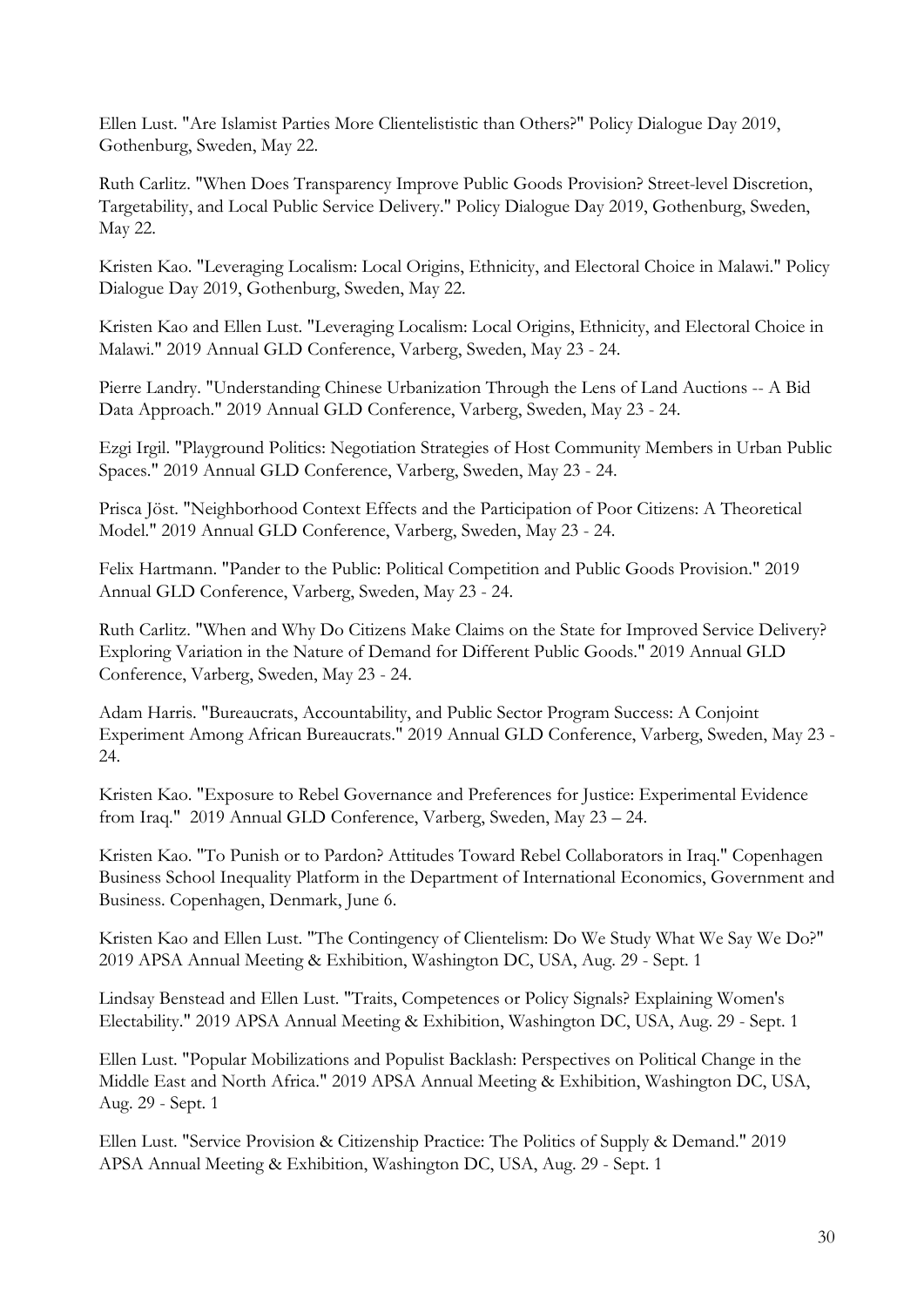# b. GLD PODCASTS

# Episode 1

Title: Women's Political Participation in the Middle East and North Africa Guest: Marwa Shalaby (University of Wisconsin)

Description: Marwa Shalaby discusses her research on women's political participation in the MENA region, with GLD Program Director Ellen Lust. Utilizing her research in Kuwait, Egypt, Jordan and Morocco, Marwa explores the obstacles faced by many female legislators, and outlines how these challenges can be overcome.

Date: February 2019

# Episode 2

Title: Bridging Turkey's Islamist/Secularist Divide Guest: Yesim Arat (Koc University)

Description: Yeşim Arat discusses the ongoing political and demographic transformations in Turkey and their impacts on the country's key institutions, including the judiciary, the military, and the media. Date: March 2019

# Episode 3

Title: The Politics of Urban Governance

Guest: Jon Pierre (Gothenburg University)

Description: Jon Pierre, professor of political science at Gothenburg University, discusses his 2011 book "The Politics of Urban Governance." Outlining his four models on governance, Pierre explores the changing dynamics of governance and government in 21st-century cities, and discusses its implications on everyday living for the urban citizen.

Date: April 2019

# Episode 4

Title: China's Urbanization Challenge

Guest: Pierre Landry (Chinese University of Hong Kong

Description: Pierre F. Landry discusses China's rapid urbanization and the institutional challenges that arise due to these seismic demographic shifts. The conversation centres on China's massive bureaucratic system and how both local and national levels of this system compete for financial resources and influence.

Date: May 2019

# Episode 5

Title: The Kenyan Experiment in Devolution

Guest: Dominic Burbidge (Oxford University)

Description: Dominic Burbidge discusses his new book "An Experiment In Devolution, National Unity and the Deconstruction of the Kenyan State." Following the introduction of a new constitution in 2010, Kenya has implemented one of the most radical and far-reaching decentralization programs in Africa. This podcast outlines the events leading up to the new constitution, as well as the ramifications of these sweeping reforms.

Date: June 2019

Episode 6 Title: Saving Democracy from Itself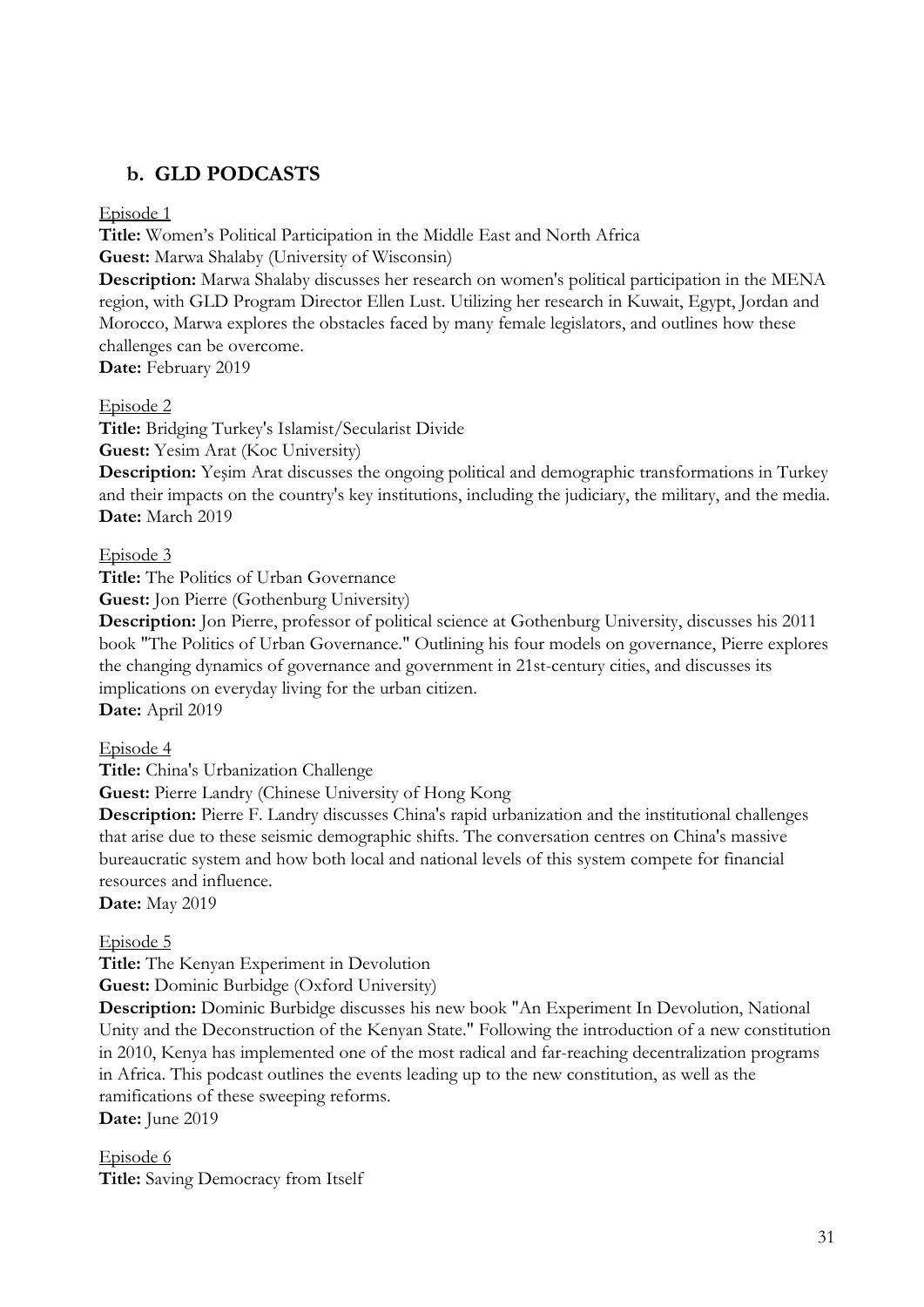## Guest: Ian Shapiro (Yale University)

Description: Ian Shapiro discusses his new book "Responsible Parties: Saving Democracy from Itself" with GLD Director, Ellen Lust. Democracies across the world are adopting reforms to bring politics closer to the people. Parties have turned to primaries and local caucuses to select candidates. Ballot initiatives and referenda allow citizens to enact laws directly. Yet voters keep getting angrier. Here, the author argues that devolving power to the grassroots is part of the problem, not the solution.

Date: September 2019

Episode 7

Title: Traditional Leadership and Authorities in Malawi

Guest: Boniface Dulani (Chancellor College, University of Malawi)

Description: In this special edition of the GLD podcast Boniface Dulani (Chancellor College, University of Malawi) discusses traditional leadership and authority in Malawi and the impact these structures have on the country's political system at both the local and national level. The podcast was recorded live in Malawi during a field visit as part of our ongoing SSA project. Date: October 2019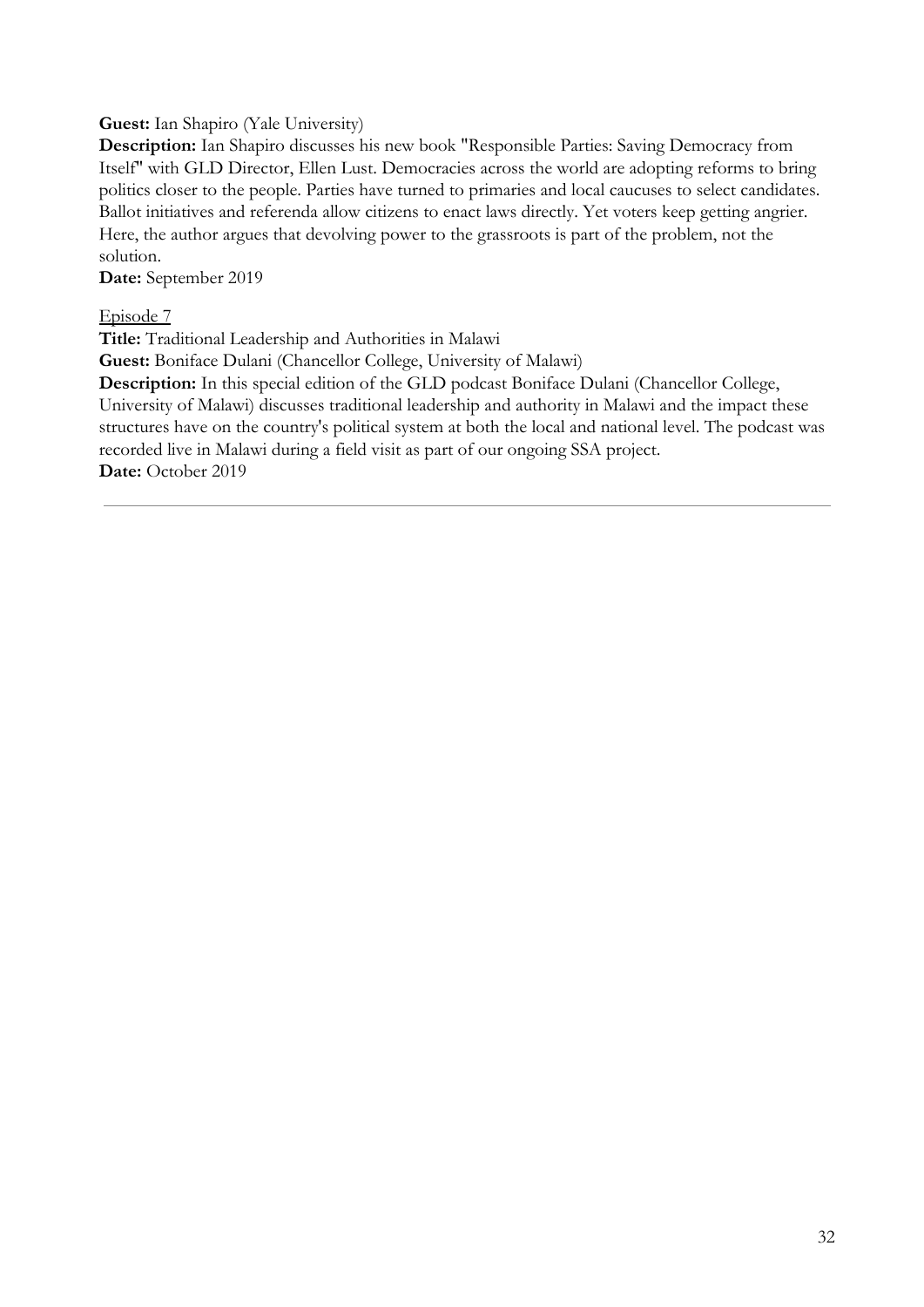# 5. CONFERENCES & WORKSHOPS

# a. GLD CONFERENCES:

# GLD Annual Conference 2017

Date: May 11 - 12, 2017 Location: Hindås, Sweden

Number of participants: 52

Description: We held our first annual conference in 2017 with the theme "Seeking Solutions." We showcased research that examines the ways in which ordinary citizens seek solutions to the challenges they face in their daily lives. These include, but are not limited to, challenges related to service delivery, safety and security, land tenure, employment, and health. We sought to understand when and why citizens pursue different strategies for seeking solutions from both state and non-state actors.

# Conference Participants:

| Abdul-Gafaru Abdulai, University of Ghana,<br>Ghana                                                                     | Diane Singerman, American University, USA                                                                |  |
|-------------------------------------------------------------------------------------------------------------------------|----------------------------------------------------------------------------------------------------------|--|
| Adam Harris, University of Gothenburg,<br>Sweden                                                                        | Ellen Lust, University of Gothenburg, Sweden<br>Erin K. Fletcher, Results for Development,<br><b>USA</b> |  |
| Adrienne LeBas, American University, USA                                                                                | Felix Hartmann, University of Gothenburg,                                                                |  |
| Alexandra Panman, University of Oxford, U.K.                                                                            | Sweden                                                                                                   |  |
| Amira Maaty, National Endowment for                                                                                     | Happy Kayuni, Institute of Public Opinion and                                                            |  |
| Democracy, USA                                                                                                          | Research, Malawi; Chancellor College,                                                                    |  |
| Anja K. Franck, University of Gothenburg,                                                                               | University of Malawi, Malawi                                                                             |  |
| Sweden                                                                                                                  | Jason Lakin, International Budget Partnership                                                            |  |
| Anne-Kathrin Kreft, University of Gothenburg,<br>Sweden<br>Asiyati Chiweza, Chancellor College, University<br>of Malawi | Kenya<br>Jeffrey W. Paller, University of San Francisco,<br><b>USA</b>                                   |  |
|                                                                                                                         | Joachim De Weerdt, University of Antwerp,<br>Netherlands                                                 |  |
| Ato Kwamena Onoma, Council for the<br>Development of Social Science Research in<br>Africa, Senegal                      | John F. McCauley, University of Maryland,<br><b>USA</b>                                                  |  |
| Boniface Dulani, Institute of Public Opinion                                                                            | Josephine Gakii Gatua, University of                                                                     |  |
| and Research, Malawi; Chancellor College,                                                                               | Gothenburg, Sweden                                                                                       |  |
| University of Malawi, Malawi                                                                                            | Kristen Kao, University of Gothenburg,                                                                   |  |
| Daniel Masterson, Yale University, USA;                                                                                 | Sweden                                                                                                   |  |
| American University of Beirut, Lebanon                                                                                  | Lauren MacLean, Indiana University -                                                                     |  |
| Danielle Higgins, American University, USA                                                                              | Bloomington, USA                                                                                         |  |
| Diana Greenwald, University of Michigan, USA                                                                            | Lise Rakner, University of Bergen, Norway                                                                |  |
|                                                                                                                         |                                                                                                          |  |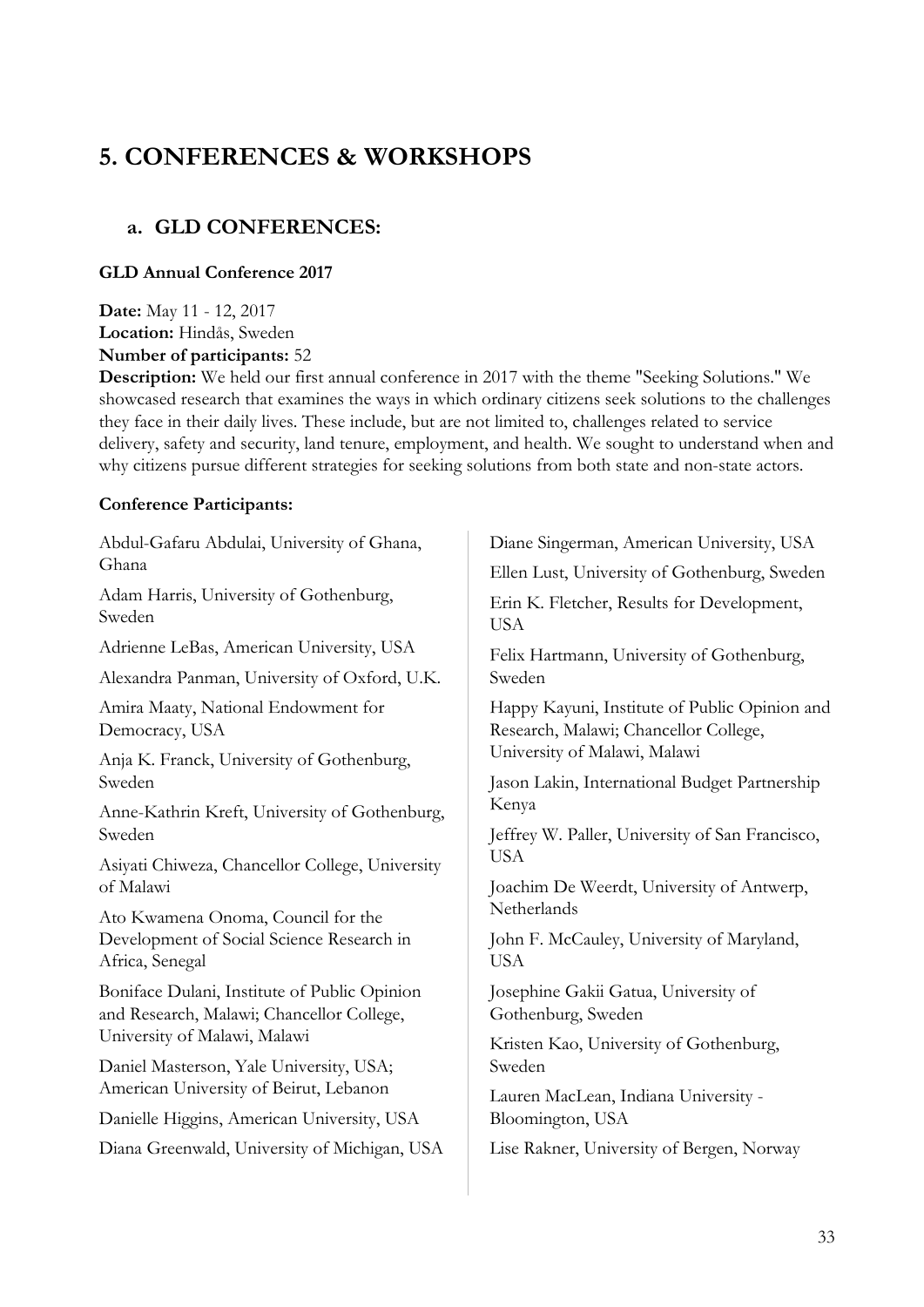| Ruth Carlitz, University of Gothenburg,<br>Sweden                                         |  |
|-------------------------------------------------------------------------------------------|--|
|                                                                                           |  |
| Simon Matti, Luleå University of Technology,<br>Sweden                                    |  |
| Stephen Commins, University of California<br>Los Angeles, USA                             |  |
| Stephen Marr, Malmö University, Sweden                                                    |  |
| Susanne Bygnes, University of Bergen, Norway<br>Sverker Jagers, University of Gothenburg, |  |
| Sweden<br>Zoe Marks, University of Edinburgh, U.K.                                        |  |
|                                                                                           |  |

# GLD Annual Conference 2018

Date: May 31 - June 1 Location: Gothenburg, Sweden Number of participants: 69

Description: The second annual conference, "Layered Authority", was held in Gothenburg, Sweden. Dealing with areas in which state and non-state actors may overlap in certain domains, this conference sought to showcase research that examines the ways in which different authorities interact, and the extent to which they complement or clash with each other, enabling us to understand how such interactions affect governance more broadly -- at the community as well as the state level. The conference stimulated dialogue on such questions among scholars, policymakers, and other members of the development community.

# Conference Participants:

Adam Harris, University College London, U.K. Alexander Makulilo, University of Dar es Salaam, Tanzania Ameet Morjaria, Northwestern University, USA Ana Arjona, Northwestern University, USA Boniface Dulani, Senior Lecturer - University of Malawi; Senior Partner - IPOR, Malawi Christopher Carter, University of California Berkeley, USA Daniela Behr, University of Konstanz, Germany David Rousseau, State University of New York Albany, USA Eduardo Moncada, Barnard College, USA Egor Lazarev, Columbia University, USA Ellen Lust, University of Gothenburg, USA Geoffrey Hughes, London School of Economics, U.K. Happy Kayuni, University of Malawi Jasper Cooper, Columbia University, USA Jennifer Murtazashvili, University of Pittsburgh, USA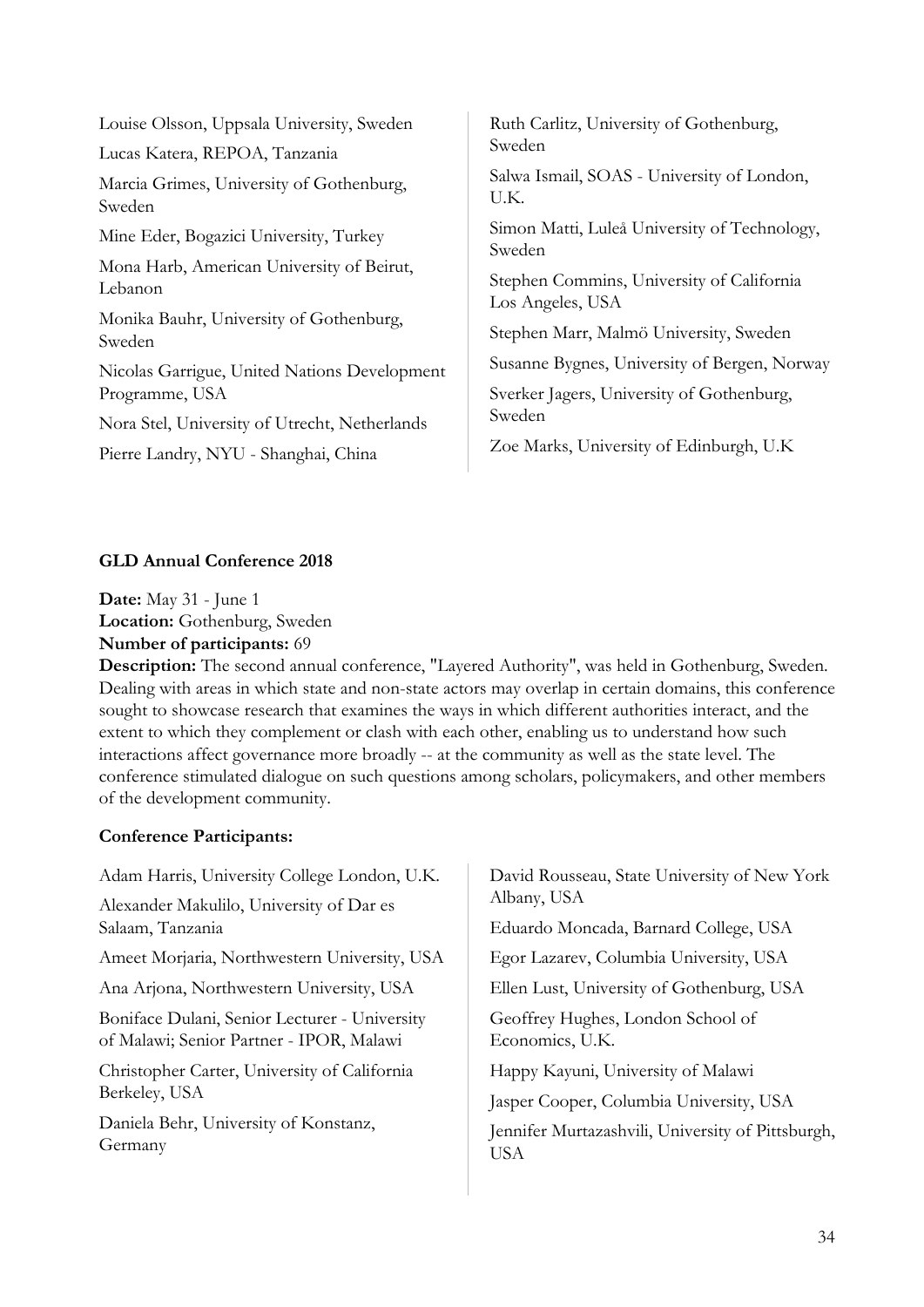| John McCauley, University of Maryland, USA                  | Mara Revkin, Yale University, USA                          |  |
|-------------------------------------------------------------|------------------------------------------------------------|--|
| Josephine G. Gatua, University of Gothenburg,<br><b>USA</b> | Marcia Grimes, University of Gothenburg,<br>Sweden         |  |
| Karen Ferree, University of California San<br>Diego, USA    | Martha Wilfahrt, Northwestern University,<br><b>USA</b>    |  |
| Kate Baldwin, Yale University, USA                          | Nora Stel, Maastricht School of Management,<br>Netherlands |  |
| Katharina Holzinger, University of Konstanz,                |                                                            |  |
| Germany                                                     | Paul Thissen, University of California Berkeley,           |  |
| Kristen Kao, University of Gothenburg,                      | <b>USA</b>                                                 |  |
| Sweden                                                      | Philip Osafo-Kwaako, McKinsey & Company,                   |  |
| Lasse Krantz University of Gothenburg,                      | <b>USA</b>                                                 |  |
| Sweden                                                      | Pierre Landry, NYU - Shanghai, China                       |  |
| Lauren Maclean, P Indiana University                        | Rakesh Rajani, Ford Foundation, Tanzania                   |  |
| Bloomington, USA                                            | Ruth Carlitz, University of Gothenburg,<br>Sweden          |  |
| Hana Brixi, World Bank, USA                                 |                                                            |  |
| Lucas Katera, REPOA, Tanzania                               |                                                            |  |
| Macartan Humphreys, Columbia University,<br><b>USA</b>      |                                                            |  |
|                                                             |                                                            |  |

#### GLD Annual Conference 2019

Date: May 23 - 24, 2019 Location: Varberg, Sweden Number of participants: 56

Description: The Third Annual Conference was held with the theme, "Routes to Accountability." The goal of the conference was to consider if, how, and when citizens can effectively hold service providers and authorities accountable. We considered not only the ways in which citizens hold state actors accountable, but also how people demand answers and enforce sanctions when non-state authorities violate their duties. We sought perspectives from both scholars and practitioners to understand how processes and practices of accountability differ across state and non-state arenas, the extent to which these arenas intersect, and how the answers to these questions may differ across sectors such as education, health, security, and welfare provision. We discussed research that addresses these questions across the chain of accountability: from the provision of information on rights, responsibilities, and outcomes to enforcement and sanctioning of unresponsive providers and authorities. In charting these various routes to accountability, we contributed to GLD's broader aim of explaining variation in governance and local development in an effort to promote human welfare globally.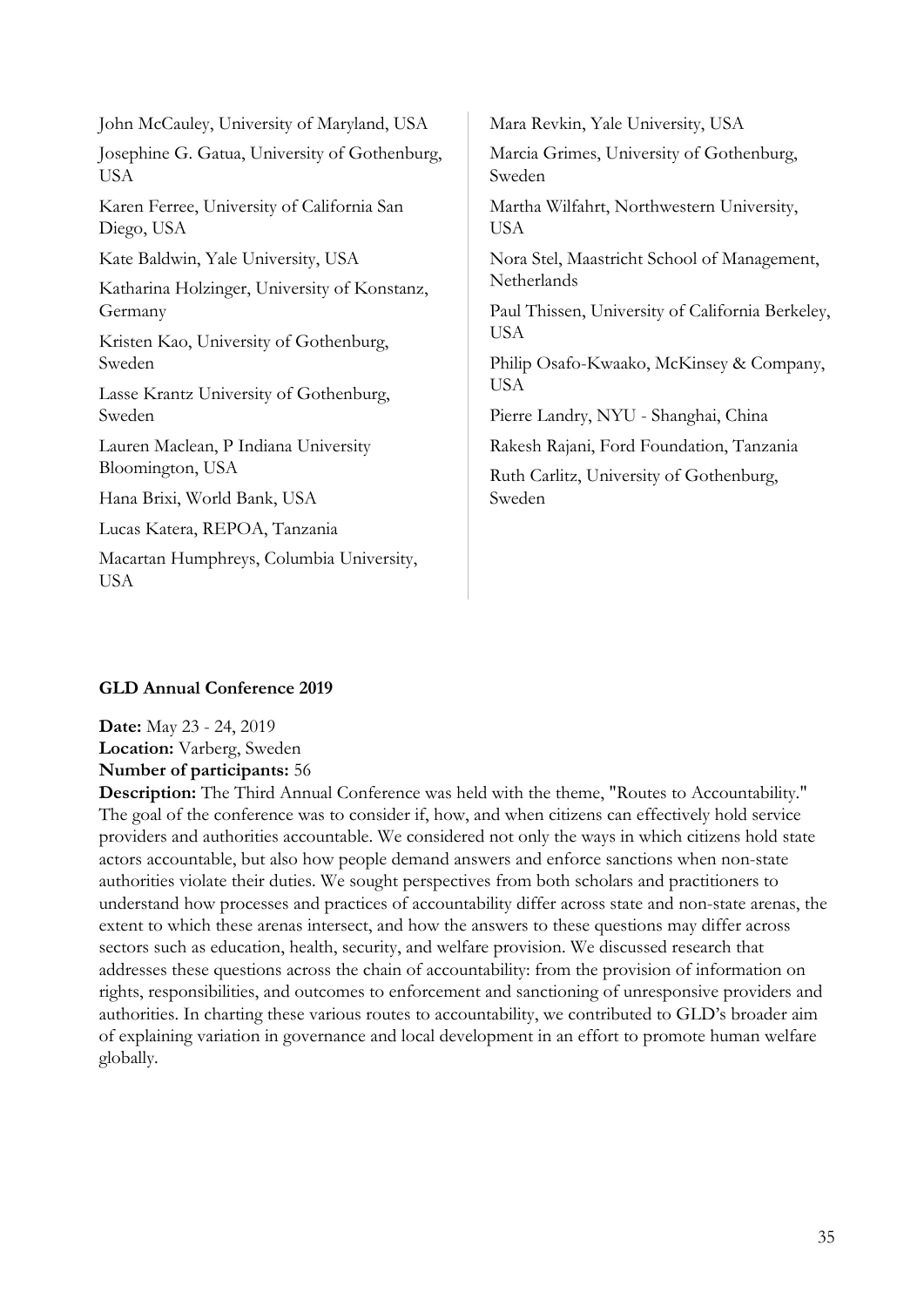## Conference Participants:

Adam Harris, University College London, U.K.

Ana Arjona, Northwestern University, USA; Los Andes University, Columbia

Chiedo Nwankwor, Johns Hopkins University, USA

Christopher Carter, University of California Berkeley, USA

Colette Nyirakamana, McMaster University, USA

Ellen Lust, University of Gothenburg, Sweden

Ezgi Irgil, University of Gothenburg, Sweden

Felix Hartmann, University of Gothenburg, Sweden

Fenohasina Rakotondrazaka, Urban Institute, USA

Gabrielle Kruks-Wisner, University of Virginia, **USA** 

Ian Madison, University of Oxford, U.K.

Janica Magat, Texas A&M University, USA

Jesper Katomero, University of Dar es Salaam, Tanzania

Josephine Gatua, University of Gothenburg, Sweden

Karen Ferree, University of California San Diego, USA

Ken Opalo, Georgetown University, USA

Kristen Kao, University of Gothenburg, USA

Leo Arriola, University of California Berkeley, USA

Luis A. Camacho, University of Chicago, USA

Macartan Humphreys, Columbia University, USA; WZB Berlin, Germany

Marina Caparini, Stockholm International Peace Research Institute, Sweden

Melani Cammet, Harvard University, USA

Meredith Weiss, State University of New York Albany, USA

Michael Mbate, London School of Economics, U.K.

Nadine Kreitmeyr, Middle East Technical University, Turkey

Pierre Landry, Chinese University of Hong Kong, Hong Kong

Prisca Jöst, University of Gothenburg, Sweden

Ruth Carlitz, University of Gothenburg, Sweden

Sylvia I. Bergh, Erasmus University Rotterdam, **Netherlands** 

Thanh-Huyen Do, UNDP Vietnam, Vietnam

Walter Flores, Centro de Estudios para la Equidad y Gobernanza en los Sistemas de Salud, Guatemala

Varja Lipovsek, MIT Gov/Lab, USA

Michael Chasukwa, IPOR, Malawi

Verena Knippel, SIDA, Sweden

Viola Asri, University of Zurich, Switzerland

Zeynep Balcioglu, Northeastern University, USA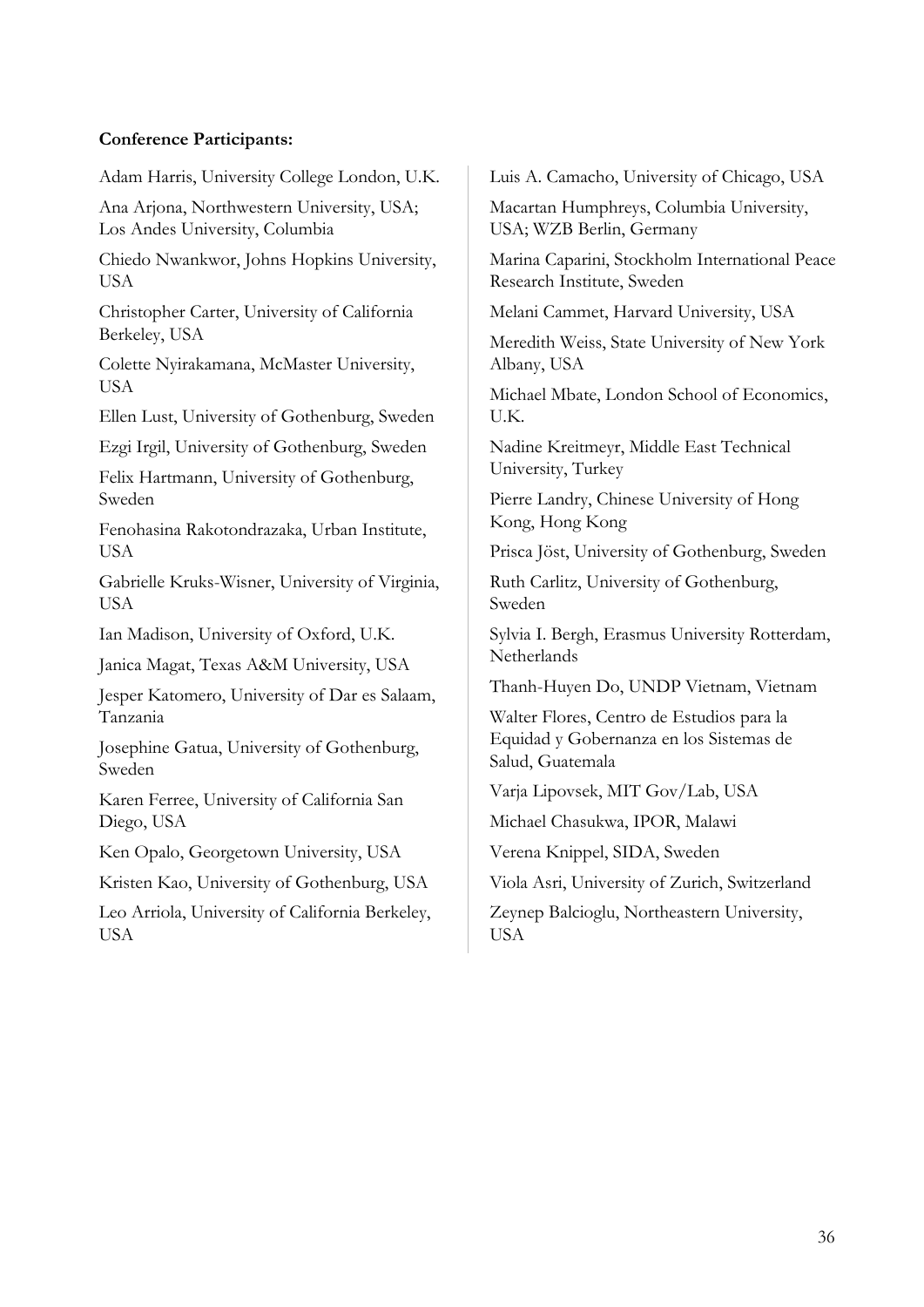# b. GLD WORKSHOPS

#### Workshop On Islamists And Local Politics

Date: June 13-15, 2017

Location: Brastad, Sweden

Number of participants: 20

Collaborators: Project on Middle East Political Science

Description: In conjunction with the Project on Middle East Political Science, GLD hosted a two-day workshop featuring practitioners, policy makers, and academics from around the world exploring Islamist politics at the local level. Political scientists, the media, and policy analysis of Islamist movements and the Middle East often concentrate on national politics and major urban areas. We aimed to showcase a growing body of political science research that is instead focused on the significance of political organization, mobilization, and contestation taking place outside major cities. Many questions remain regarding if and how Islamist movements and actors are different in rural areas and secondary cities from how they are in the capitals. To what extent do the strategies and performance of Islamists vary subnationally? And what explains this variation?

#### Workshop Participants:

Yasmina Abouzzohour, University of Oxford,  $U K$ 

Olabanji Akinola, University of Guelph, Canada

Lauren Baker, POMEPS, USA

Lindsay Benstead, Portland State University, USA

Steven Brooke, University of Louisville, USA

Janine Clark, University of Guelph, Canada

Margot Dazey, Trinity College - University of Cambridge, U.K.

Mujtaba Ali Isani, University of Muenster, Germany

Kristen Kao, University of Gothenburg, Sweden

Neil Ketchley, King's College London, U.K. Ellen Lust, University of Gothenburg, Sweden Marc Lynch, POMEPS, USA Melissa Marschall, Rice University, USA Marwa Shalaby, Rice University, USA Asya el-Meehy, United Nations-ESCWA, USA Yuree Noh, University of California, USA Mara Revkin, Yale University, USA Hillary Wiesner, Carnegie Corporation of New York, USA Evren Celik Wiltse, South Dakota State University, USA Diana Zeidan, EHESS, France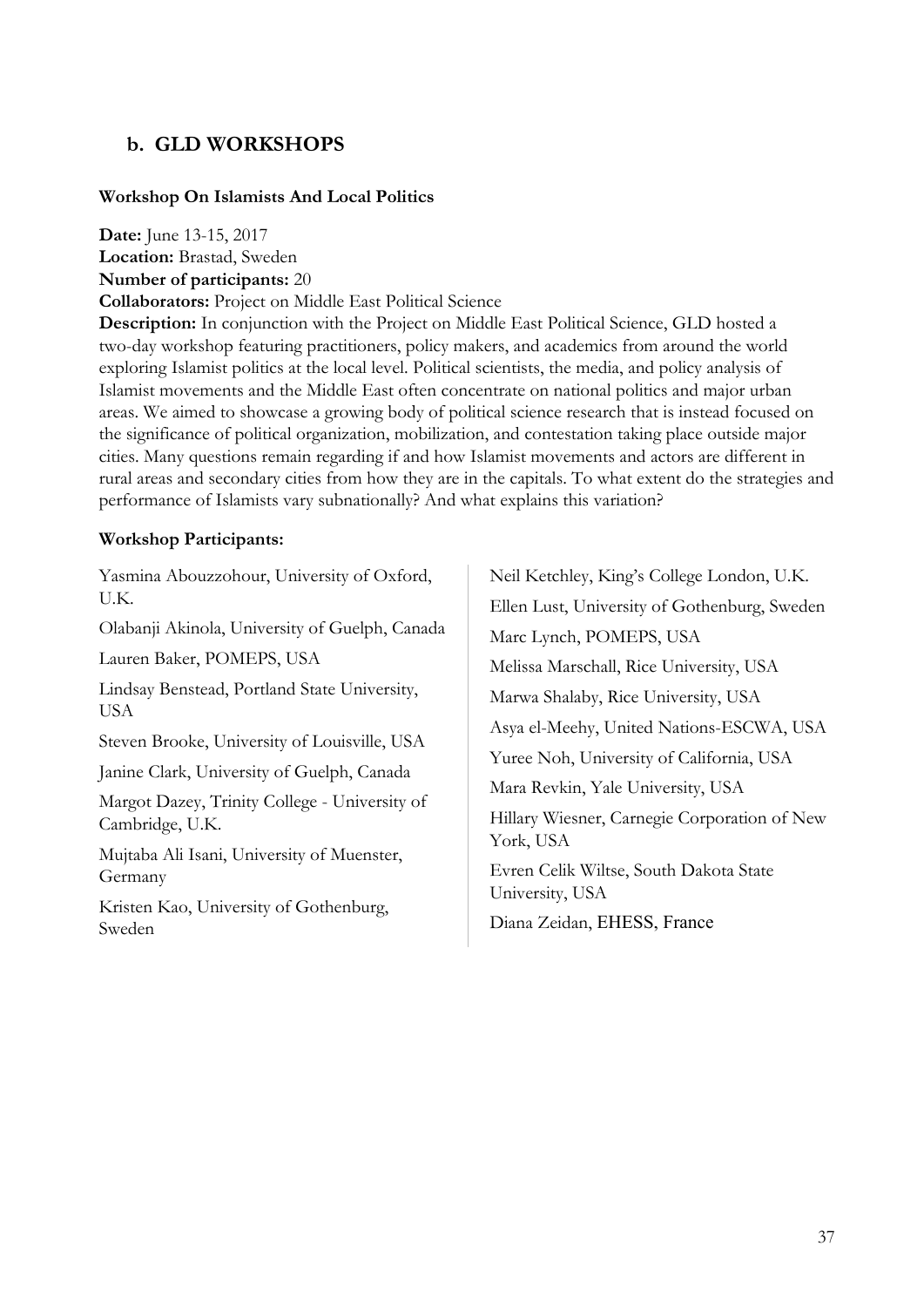## Measuring Radicalization

Date: March 15-16, 2017 Location: Marseille, France. Number of participants: 9 Collaborators: CMI and World Bank

Description: Since 2000, the number of terrorist attacks worldwide has increased dramatically, with a sharp acceleration starting in 2011. The attacks have also become increasingly concentrated. In 2014, 57 per cent of all attacks occurred in just five countries: Iraq, Pakistan, Afghanistan, Nigeria and Syria. While much of the governments' effort involves the security sector, the need for a better understanding of the drivers of radicalization is key to better-tailored policies in all sectors. By bringing together researchers, practitioners and policymakers this workshop attempted to highlight these key drivers.

#### Workshop Participants:

| Kartika Bhatia, The World Bank, USA          | Julia Ebner, Quilliam International, U.K.        |  |
|----------------------------------------------|--------------------------------------------------|--|
| Ellen Lust, University of Gothenburg, Sweden | Rim Ben Ismail, Université de Tunis, Tunisia     |  |
| Mourad Ezzine, CMI, Norway                   | Kristen Kao, University of Gothenburg,<br>Sweden |  |
| Farhad Khosrokhavar, EHESS, France           |                                                  |  |
| Christine Fair, Georgetown University, USa   | Michael Robbins, Arab Barometer, USA             |  |

## A Hundred Years After Sykes-Picot: The Nation State in the Arab World

Date: March 25-26, 2017 Location: Cairo, Egypt. Number of participants: 8 Collaborators: Professor Rabab El Mahdi at the American University of Cairo Description: This workshop brought together an international group of Middle East politics specialists to explore the changing nature of the Arab state. The project resulted in a roundtable published in the International Journal of Middle East Studies.

#### Workshop Participants:

| Rabab El Mahdi, The American University in                             | Charles Tripp, SOAS University of London,     |
|------------------------------------------------------------------------|-----------------------------------------------|
| Cairo, Egypt                                                           | U.K.                                          |
| Ellen Lust, University of Gothenburg, Sweden                           | Steffen Hertog, London School of Economics,   |
| Lisa Anderson, Former AUC President and                                | U.K.                                          |
| Professor of Political Science, Egypt                                  | Ellis Goldberg, University of Washington, USA |
| Ariel Ahram, Virginia Polytechnic Institute &<br>State University, USA | Nicola Pratt, University of Warwick, U.K.     |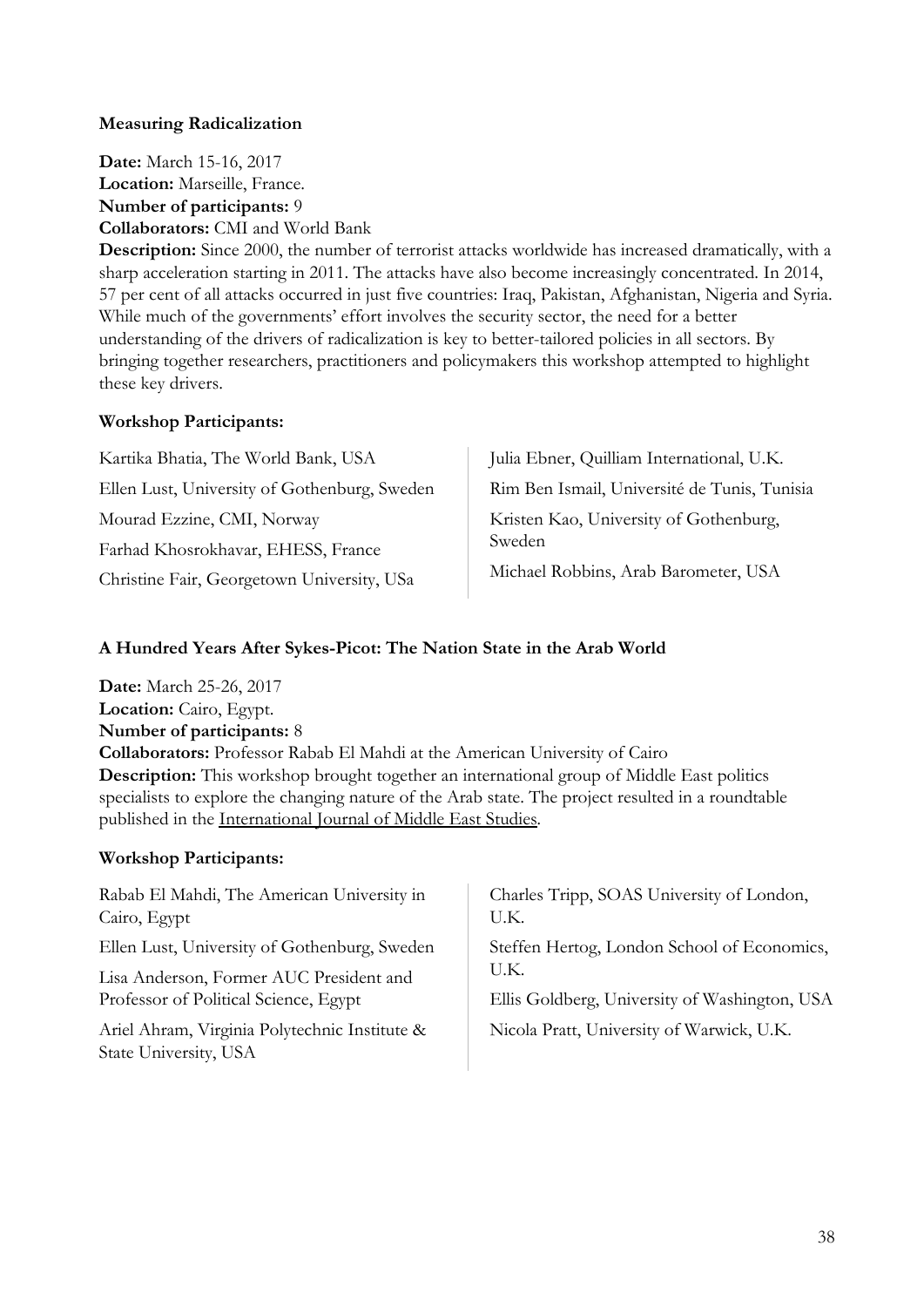# Toward a Better Measurement and Understanding of Radicalization, Support or Violence, and Adherence to Political Groups

Date: April 26, 2017 Location: Gothenburg, Sweden Number of participants: 8 Collaborators: United Nations Development Programme Oslo Governance Centre Description: Research on extremism, radicalization, racism, terrorism and similar topics is expanding rapidly in Europe and across the world. The aim of the workshop was to present research and concrete initiatives and interventions that are currently going on in the Nordic countries as well as in other parts of the world that are of relevance for the Nordic countries and Europe in general.

# Workshop Participants:

Lasse Lindekilde, Aarhus University, Denmark

Oluf Gøtsche-Astrup, Aarhus University, Denmark

Edgar Jones, Institute of Psychiatry, Psychology & Neuroscience, King's College London, U.K.

Mark Tessler, University of Michigan, USA

Kristen Kao, University of Gothenburg, Sweden

Ellen Lust, University of Gothenburg, Sweden

Intissar Kheriji, Science Po, France

Lina Khatib, Chatham House, U.K.

# Workshop on 'Misfit Politics,' by Adam Harris

Date: April 28, 2017 Location: Gothenburg, Sweden Number of participants: 6

Description: This book workshop brought together a number of leading scholars to discuss the forthcoming book manuscript "Misfit Politics: Ethnic Identity Construction and the Limits of Group-Based Voting."

# Workshop Participants:

| Adam Harris, University of Gothenburg,<br>Sweden                                                                     | Leo Arriola, University of California Berkeley,<br><b>USA</b> |
|----------------------------------------------------------------------------------------------------------------------|---------------------------------------------------------------|
| Ellen Lust, University of Gothenburg, Sweden<br>Collette Schulz-Herzenberg, Stellenbosch<br>University, South Africa | Yanna Krupnikov, Stony Brook University,<br>USA               |
| Claire Adida, University of California San<br>Diego, USA                                                             |                                                               |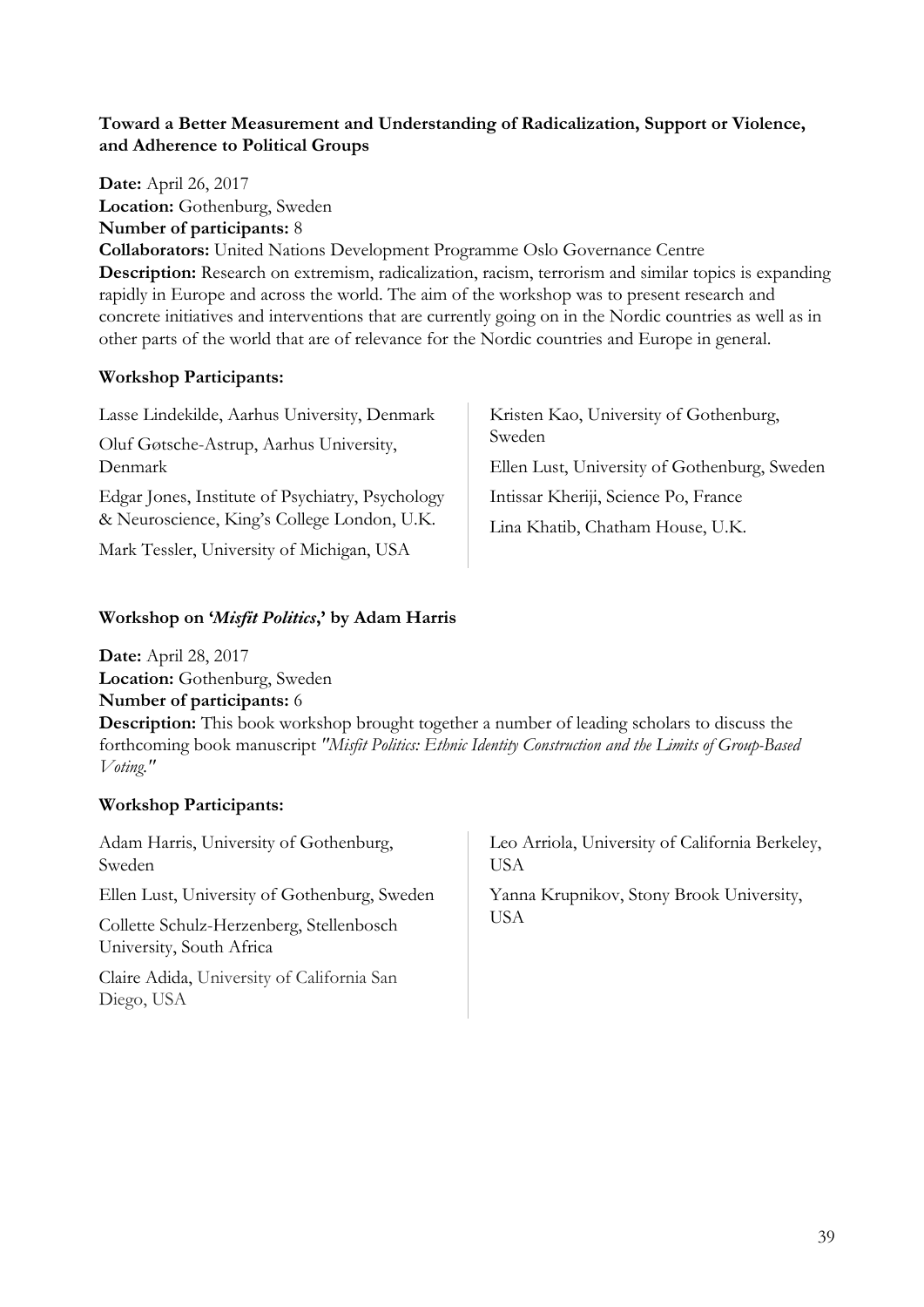# Project Workshop on Tanzania

Date: May 13, 2017 Location: Hindås, Sweden Number of participants: 16

Description: The goal of this workshop was to refine the research questions and design for the Urbanization in Kenya, Malawi and Zambia and Social Institutions and Governance: Lessons from Sub-Saharan Africa projects. The workshop brought scholars from around Sub-Saharan Africa to discuss key thematic issues relating to the two projects.

# Workshop Participants:

Ruth Carlitz, University of Gothenburg, Sweden

Joachim De Weerdt, University of Antwerp, **Netherlands** 

Mine Eder, Bogazici University, Turkey

Erin Fletcher, Results for Development, USA

Josephine Gakii, University of Gothenburg, Sweden

Adam Harris, University of Gothenburg, Sweden

Felix Hartmann, University of Gothenburg, Sweden

Kristen Kao, University of Gothenburg, Sweden

# Varieties of Autocracy (V-AUT) Workshop

Date: May 31 - June 2, 2017 Location: Gothenburg, Sweden Number of participants: 5

Collaborators: V-Dem Institute

Boniface Dulani, University of Malawi Lucas Katera, REPOA, Tanzania Pierre Landry, NYU-Shanghai, China Varja Lipovsek, Twaweza East Africa, Tanzania Ellen Lust, University of Gothenburg, Sweden Daniel Masterson, Yale University, USA Donald Mmari, REPOA, Tanzania Sebastian Nickel, University of Gothenburg, Sweden Alexandra Panman, University of Oxford, U.K. Lise Rakner, University of Bergen, Norway Mara Revkin, Yale University, USA

Description: This workshop had two main aims. First, we aimed to develop and validate a conceptual framework on autocracy and start to develop a measurement scheme identifying relevant indicators, both in terms of pre-existing measures and new ones for which data have yet to be collected. Second, we wanted to build a network of international experts as advisors or project managers for the research project and future data collection on Varieties of Autocracy.

# Workshop Participants:

Ellen Lust, GLD, University of Gothenburg, Sweden

Anna Lührmann, V-Dem, University of Gothenburg, Sweden

Kristen Kao, GLD, University of Gothenburg, Sweden

Staffan I. Lindberg, V-Dem, University of Gothenburg, Sweden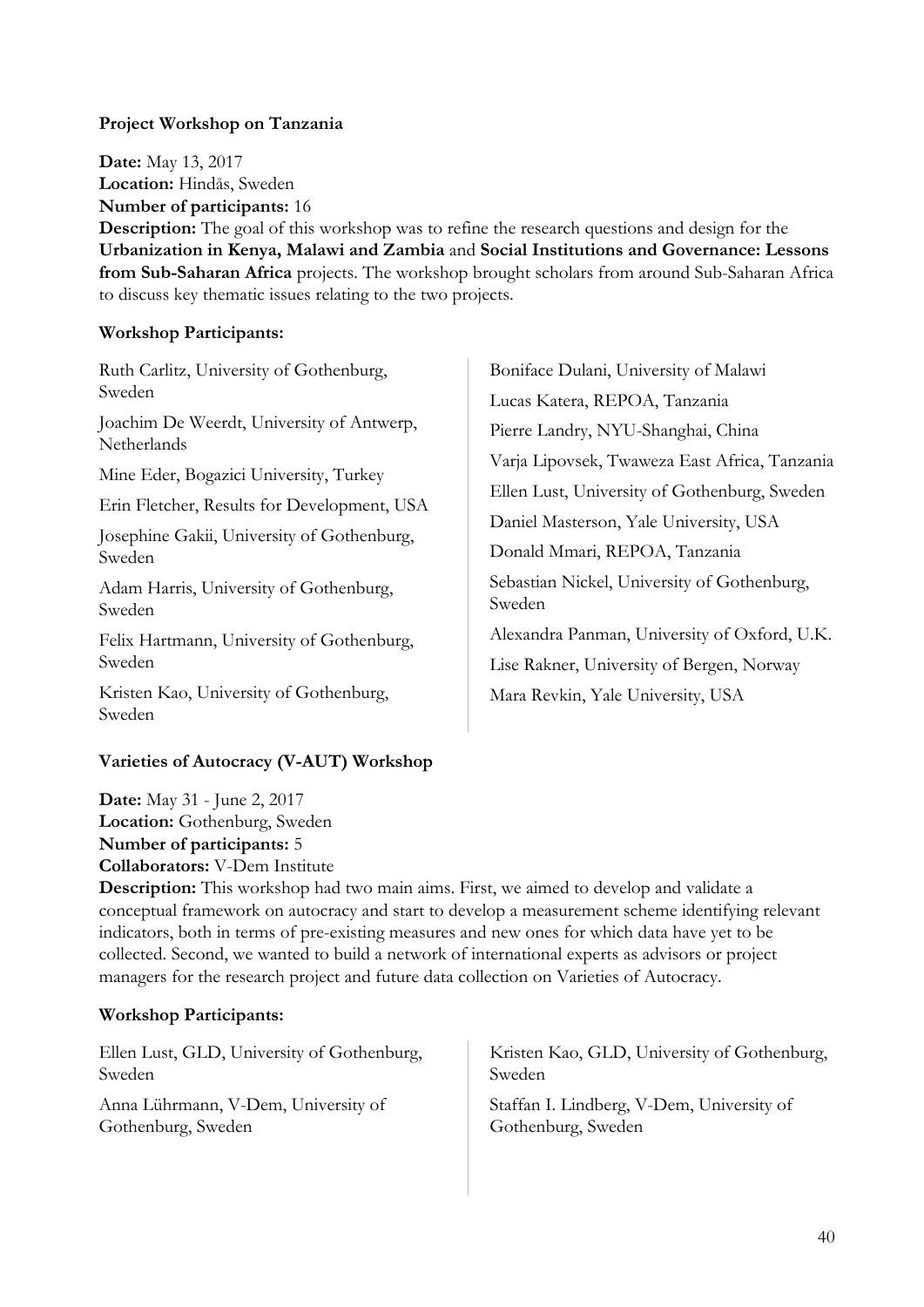Marcus Tannenberg, GLD, University of Gothenburg, Swede

#### SAFEResearch Workshop

Date: January 24-28, 2018 Location: Swedish Institute at Athens, Greece Number of participants: 20

Collaborators: School of Global Studies; Gothenburg University; Berlin Graduate School Muslim Cultures and Societies, Freie Universität Berlin; WZB, Berlin Social Science Centre; COSMOS Center on Social Movement Studies, Scuola Normale Superiore

Description: Aimed at producing a draft manuscript, the SAFEResearch Authors' Workshop was held at the Swedish Institute at Athens. It brought together participants from academia, human rights, journalism, and other fields, who shared valuable insights on the risks of conducting fieldwork in dangerous settings. The workshop included a day of hostile environment training and a day of digital security training, both provided by external experts.

#### Workshop Participants:

| Jannis Grimm, Freie Universität Berlin,                               | Daniel T.R. Masterson, Yale University, USA                                  |  |
|-----------------------------------------------------------------------|------------------------------------------------------------------------------|--|
| Germany                                                               | Morana Miljanovic, Centre for Internet and<br>Human Rights, Germany          |  |
| Kevin Koehler, NATO Defense College, Italy                            |                                                                              |  |
| Ilyas Saliga, WZB Berlin Social Science Center,<br>Germany            | Sarah Parkinson, Johns Hopkins University,<br>USA                            |  |
| Ellen Lust, University of Gothenburg, Sweden                          | Mara Revkin, Yale University, USA                                            |  |
| Isabell Schierenbeck, University of<br>Gothenburg, Sweden             | Alessandra Russo, Sciences Po Bordeaux,<br>France                            |  |
| Emma Beals, Journalist, Syria                                         | Francesco Strazzari, Norwegian Institute of<br>International Affairs, Norway |  |
| Osama Diab, Investigative Journalist; EIPR,                           |                                                                              |  |
| Egypt                                                                 | Vasilis Ververis, OONI; The Tor Project, USA                                 |  |
| Florian Kohstall, Freie Universität Berlin in<br>Cairo, Egypt         | Kersti Wissenbach, DATACTIVE; University<br>of Amsterdam, Netherlands        |  |
| Sylvain Lefebvre, Protection International<br>Personal Security, U.K. |                                                                              |  |
|                                                                       |                                                                              |  |

#### SAFEResearch Dissemination Workshop

Date: April 26, 2018 Location: University Of Gothenburg, Sweden Number of participants: 7 Collaborators: Isabell Schierenbeck, School of Global Studies

Description: On April 26th, GLD co-hosted a workshop with the School of Global Studies and the University of Gothenburg to discuss the key themes of the handbook. The workshop provided important insights into additional content and helped contribute to future publication.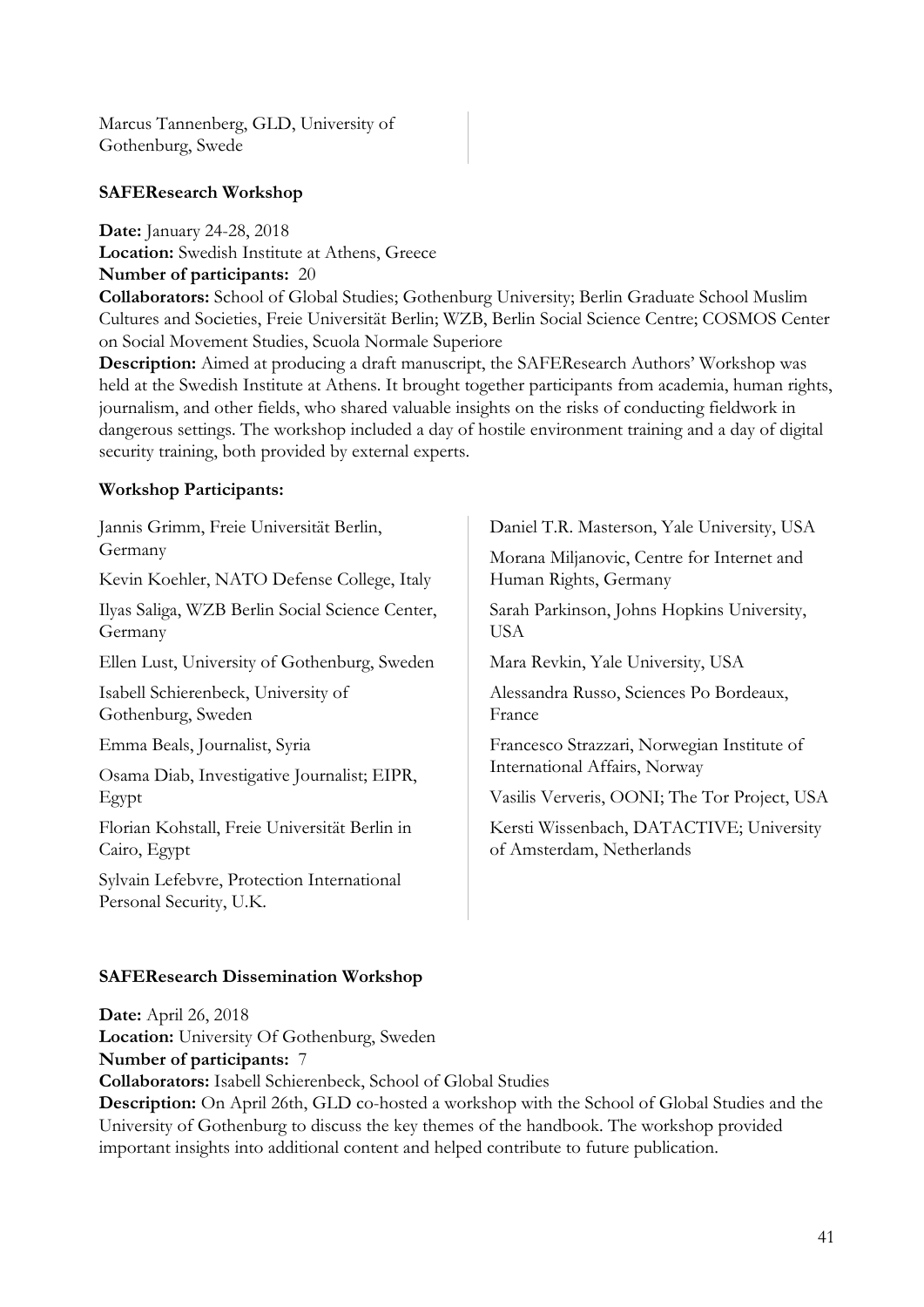## Workshop Participants:

Lisa Anderson, Centre d'Étude Maghrébines à Tunis (CEMAT), Tunisia

Laryssa Chomiak, Centre d'Étude Maghrébines à Tunis (CEMAT), Tunisia

Maria Eriksson Baaz, School of Global Studies, University of Gothenburg, Sweden

Rabab El Mahdi, The American University in Cairo, Egypt

Ato Kwamena Onoma, Council for the Development of Social Science Research in Africa, Senegal

Swati Parashar, University of Gothenburg, Sweden

Jannis Grimm, Freie Universität Berlin, Germany

## Sub-Saharan Africa Social Institutions Workshop

Date: July 23-26, 2018 Location: University Of Gothenburg, Sweden Number of participants: 16

Description: GLD hosted the 'Sub Saharan Africa Social Institutions Workshop' to prepare for the implementation of our upcoming study in Kenya, Malawi, and Zambia. It was an essential step to ensure consistent implementation of the study across Kenya, Malawi, and Zambia, and also gave the team an opportunity to engage in detailed, constructive discussion over focus group and survey instruments.

# Workshop Participants:

Nesrine Ben Brahim, University of Gothenburg, Sweden

Ruth Carlitz, University of Gothenburg, Sweden

Josephine G. Gatua, University of Gothenburg, Sweden

Felix Hartmann, University of Gothenburg, Sweden

Kristen Kao, University of Gothenburg, Sweden

Ellen Lust, University of Gothenburg, Sweden

Sebastian Nickel, University of Gothenburg, Sweden

Dalila Sabanic, University of Gothenburg, Sweden

Boniface Dulani, Institute for Public Opinion and Research (IPOR), Malawi

Adam Harris, University College London, U.K.

Pierre Landry, Chinese University of Hong Kong, Hong Kong

Anna Persson, University of Gothenburg, Sweden

Marwa Shalaby, Rice University, USA

Fison Mujenja, implementing partner, Zambia

John Tengatenga, IPOR, Malawi

Marie Mallet, Economic Development Initiatives (EDI), Tanzania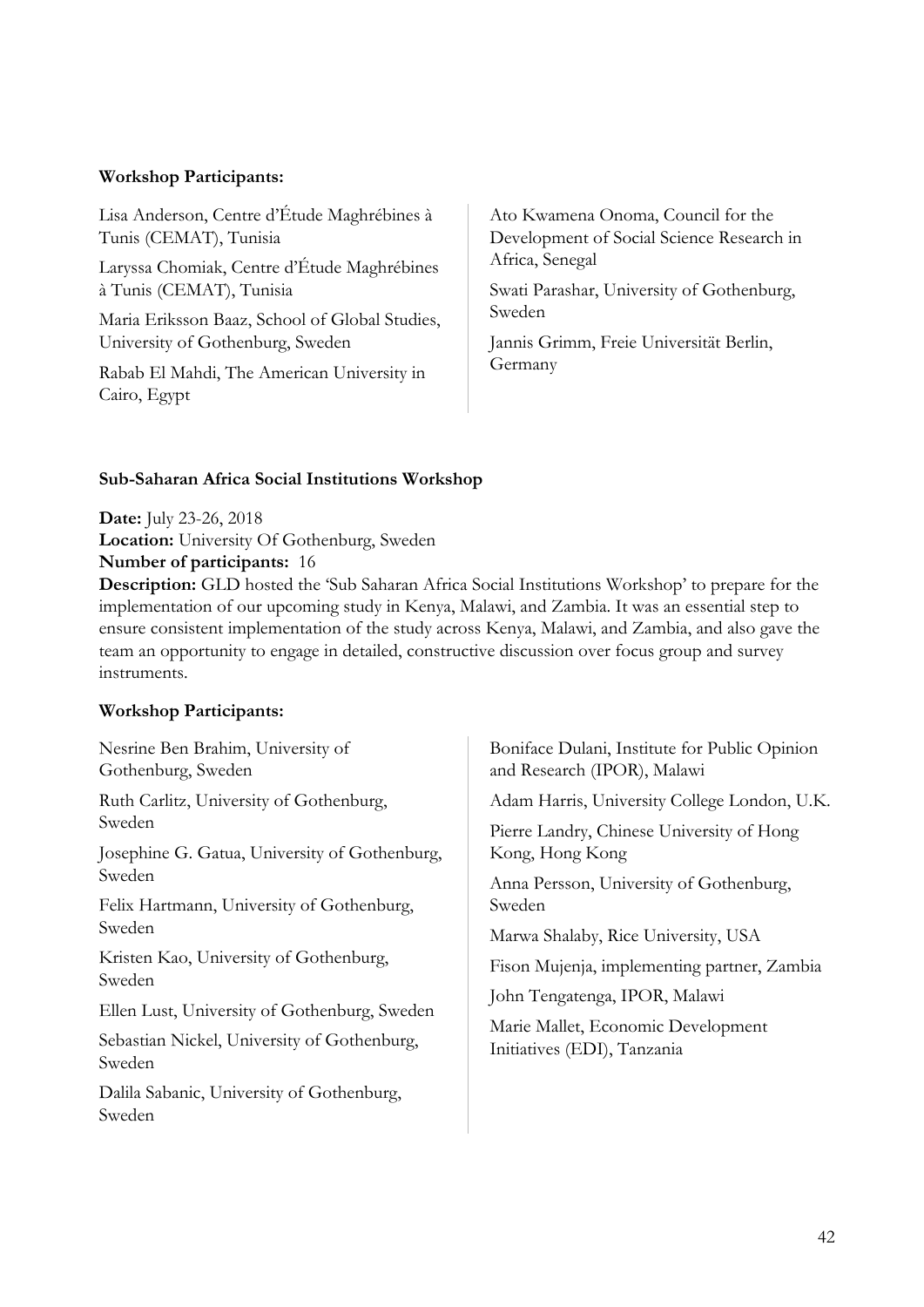# Gothenburg Workshop on Security and Protection

Date: December 11-12, 2018 Location: Gothenburg, Sweden Number of participants: 15 Collaborator: Isabell Schierenbeck, School of Global Studies Description: This workshop aimed to help PhD students understand research security and protection issues, with particular regard to their own research projects. The workshop was run by a hostile environment trainer and used a draft of the SAFEResearch Handbook in the training.

#### Workshop Participants:

Hassan Ahmed, School of Global Studies, University of Gothenburg, Sweden

Bizusew Ashagrie, School of Global Studies, University of Gothenburg, Sweden

Jan Bachmann, School of Global Studies, University of Gothenburg, Sweden

Alexander Jung, School of Global Studies, University of Gothenburg, Sweden

Benard Musembi Kilaka, School of Global Studies, University of Gothenburg, Sweden

Pernilla Nordqvist, School of Global Studies, University of Gothenburg, Sweden

Arne Frederik Wackenhut, School of Global Studies, University of Gothenburg, Sweden

Helene Ahlborg, Chalmers University, Sweden

Sara Eva van Der Hoeven, School of Global Studies, University of Gothenburg, Sweden

Kristen Kao, Governance and Local Development, University of Gothenburg, Sweden

Prisca Jöst, Governance and Local Development, University of Gothenburg, Sweden

Ezgi Irgil, Governance and Local Development, University of Gothenburg, Sweden

Ruth Carlitz, Governance and Local Development, University of Gothenburg, Sweden

Felix Hartmann, Governance and Local Development, University of Gothenburg, Sweden

Valeriya Mechkova, Varieties of Democracy, University of Gothenburg, Sweden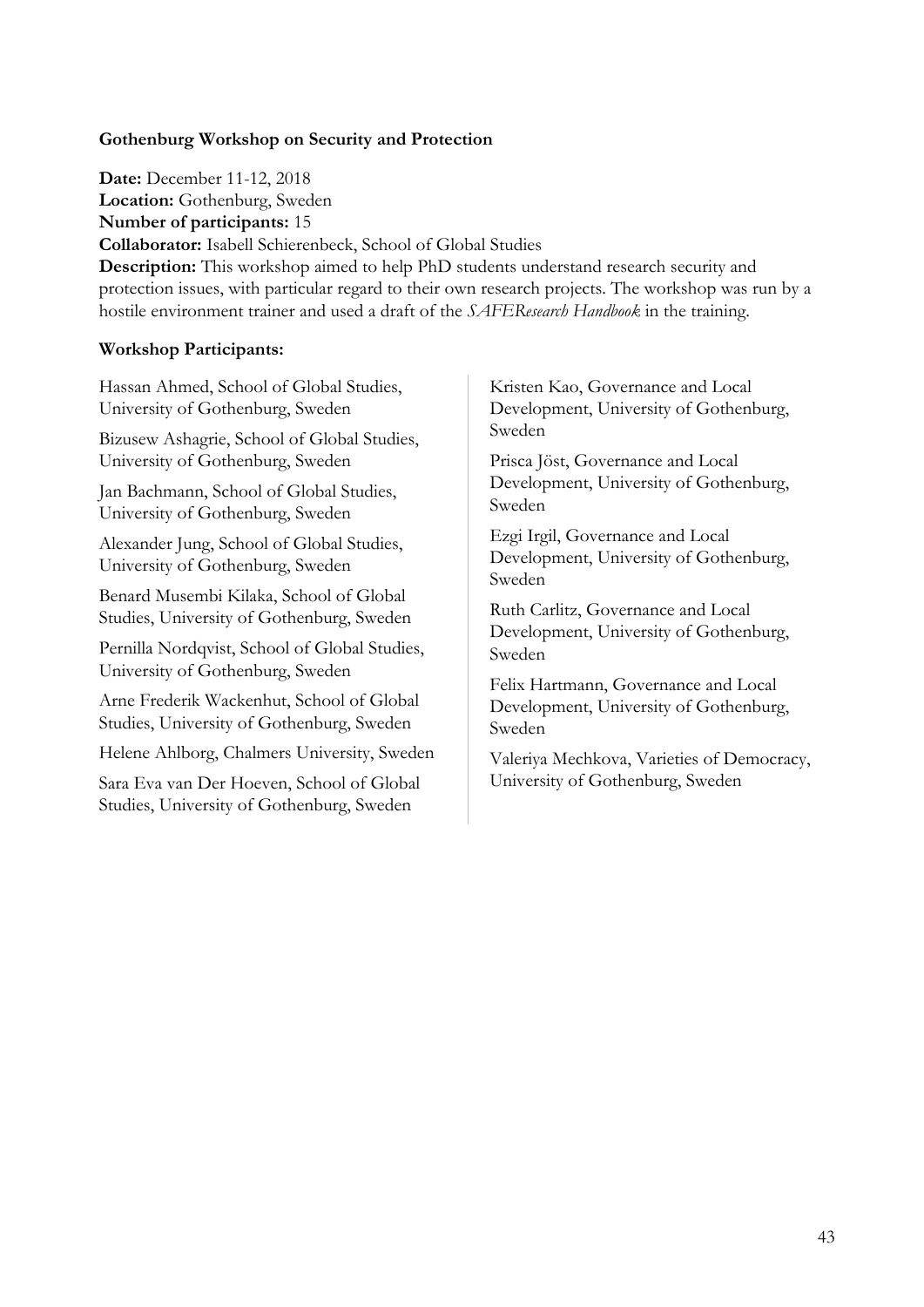# c. POLICY DIALOGUE DAYS (COLLABORATIVE CONFERENCES)

# Policy Dialogue Day 2017 From Knowledge to Action: Current Insights on Democracy, Governance, and Armed **Conflict**

Date: May 10, 2017 Location: Gothenburg, Sweden Number of participants: 186 Collaborators: Varieties of Democracy Institute, the Quality of Government Institute, and the Uppsala Conflict Data Program Description: The 2017 Policy Dialogue Day sought to bridge the gap between analysis and practice. It covered topics related to the most recent findings in the areas of democracy, conflicts, corruption, and local governance. The event continues to serve as a dialogue platform for practitioners, policy makers, and academics.

## Policy Dialogue Day 2018 New Research = Better Policies. Insights On Democracy, Governance, And Armed Conflict

Date: May 30, 2018 Location: Gothenburg, Sweden Number of participants: 237

Collaborators: Varieties of Democracy Institute, the Quality of Government Institute, Uppsala Conflict Data Program, and ViEWS (a Political Violence Early Warning System).

Description: The annual Policy Dialogue conference bridges the gap between analysis and practice and aims to shed light on questions relating to democracy support and governance. The conference serves as a meeting platform for practitioners, policy makers, and academics.

## Policy Dialogue Day 2019 New Challenges to Democracy, Governance, and Peace

Date: May 22, 2019

Location: Wallenberg Conference Center, Gothenburg, Sweden

#### Number of participants: 183

Collaborators: Varieties of Democracy Institute, the Quality of Government Institute, Uppsala Conflict Data Program, and ViEWS (a Political Violence Early Warning System).

Description: Before the GLD Annual Conference, representatives of leading international policy organizations and researchers from the University of Gothenburg and Uppsala University gathered to discuss political exclusion and the populist threat to democratic progress and good governance, as well as to shed light on possible solutions based on recent academic research.